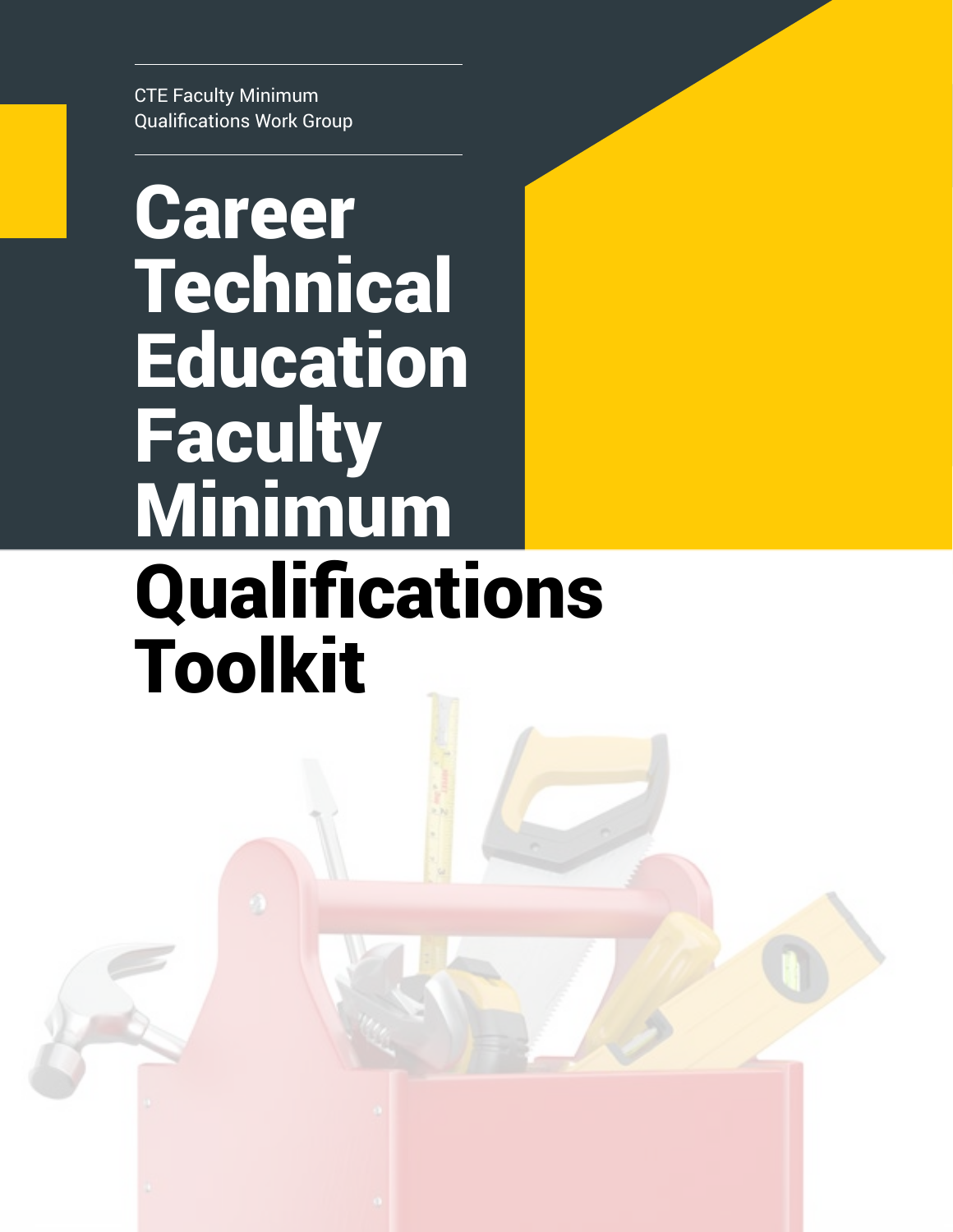#### **About the Career Technical Education Faculty Minimum Qualifications Toolkit**

This toolkit is designed to help academic senates, discipline faculty, and colleges screen for minimum qualifications of potential career technical education (CTE) faculty, as well as help them in the use of equivalency to determine suitability for employment at community colleges. The intent of this toolkit to is to maximize the flexibility currently allowed in the use of equivalency, thus creating a deep, diverse, and qualified pool of industry-expert candidates for our CTE programs. The toolkit also offers information beyond equivalency to help colleges hire industry experts.

Minimum qualifications for faculty are essential for promoting professionalism, integrity of instruction, and rigor within each discipline. Locally developed processes that provide a mechanism for an individual to meet minimum qualifications through equivalency ensure the opportunity to hire industry experts who meet the needs of the everchanging career and technical education programs and emerging disciplines.

The CTE Minimum Qualifications Work Group has had detailed and transparent discussions about minimum qualifications and equivalency processes through a careful review of the policies, regulations and laws.

As community colleges continue to work to meet future workforce needs, it is important all colleges have a consistent equivalency process for minimum qualifications for CTE faculty. The intent of the equivalency process is to be flexible and open and to screen appropriate industry experts into the hiring pool.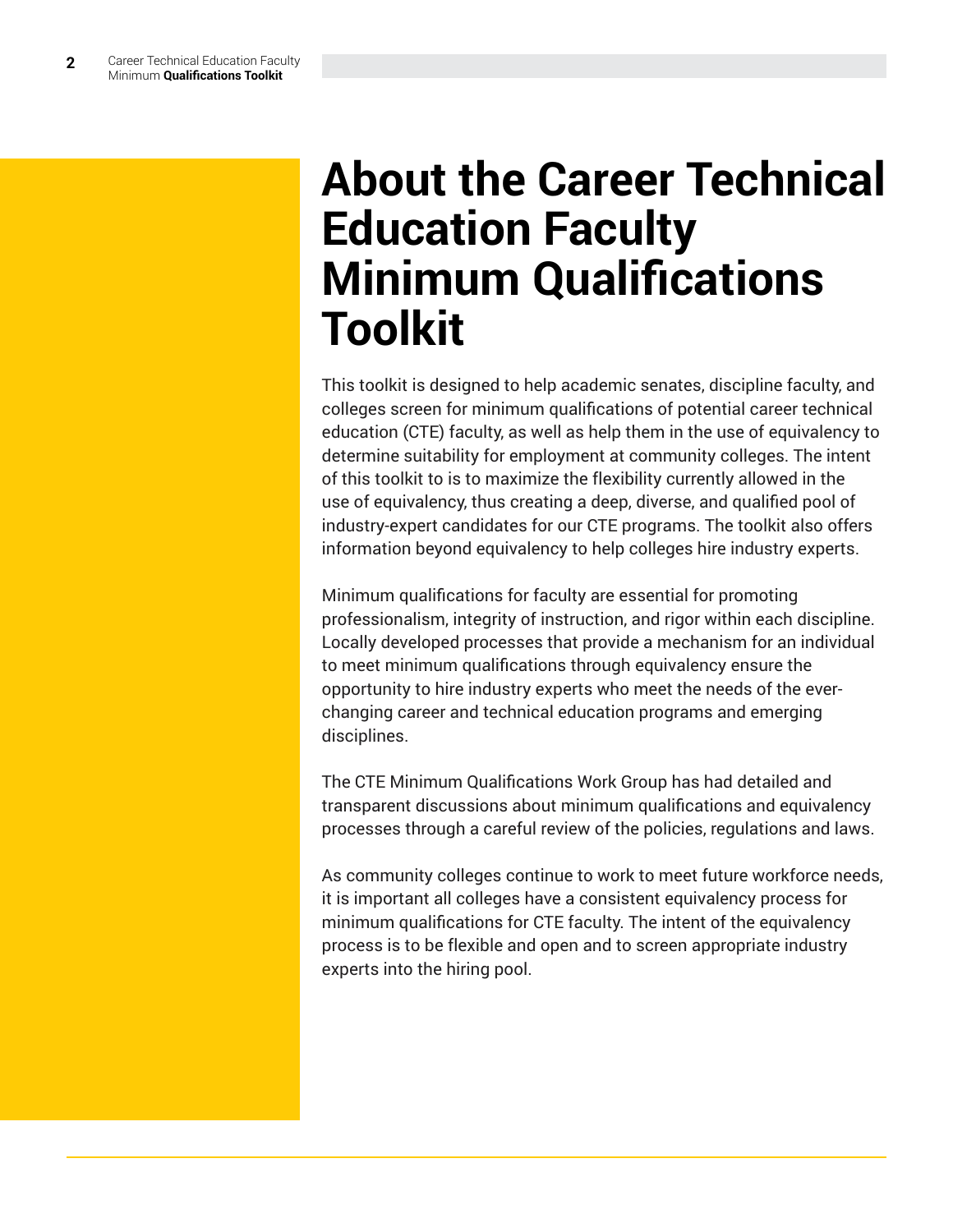#### **Context**

Prior to 1990, the K-14 Department of Education credentialing system governed the California Community Colleges. With the 1988 Community College Reform Act (Assembly Bill 1725), credentials were phased out in favor of a process for establishing minimum qualifications and a process for determining minimum qualifications via equivalencies that are at least equal to the state-adopted minimum qualifications for a particular discipline. As a result of AB 1725, all community colleges have policies outlining the application of minimum qualifications and a process for establishing equivalency to the minimum qualifications.

In November 2015, the California Community Colleges Board of Governors unanimously approved the 25 recommendations of the Task Force on Workforce, Job Creation and a Strong Economy. One of the seven categories of recommendations centers on CTE faculty, and one of the recommendations spoke directly to the need to improve processes to better include industry experts in hiring pools. Additionally, on more than one occasion, delegates to the Academic Senate for California Community Colleges (ASCCC) have passed resolutions asking that ASCCC "present proposed guidelines for locally establishing standards with suitable criteria for determining equivalencies, including model practices" (10.11 Spring 2011) and that the ASCCC "develop and disseminate resources that empower local senates to evaluate and assess, more effectively and with greater flexibility, the qualifications of applicants for faculty positions who have significant professional experience in the field but who have not completed formal academic work in the discipline and/or in general education" (10.05 Fall 2017).

In response to the Strong Work Force recommendations, as well as Academic Senate resolutions, the Academic Senate and the California Community Colleges Chancellor's Office partnered to establish a CTE Faculty Minimum Qualifications Work Group. The purpose of the group was to clarify, and expand on, effective practices that may be applied to broader opportunities so industry experts could be considered eligible to teach in our classrooms. Members of the CTE Faculty Minimum Qualifications Work Group also included representatives of the career technical education faculty, chief executive officers, career technical education deans, chief instructional officers, and human resources professionals.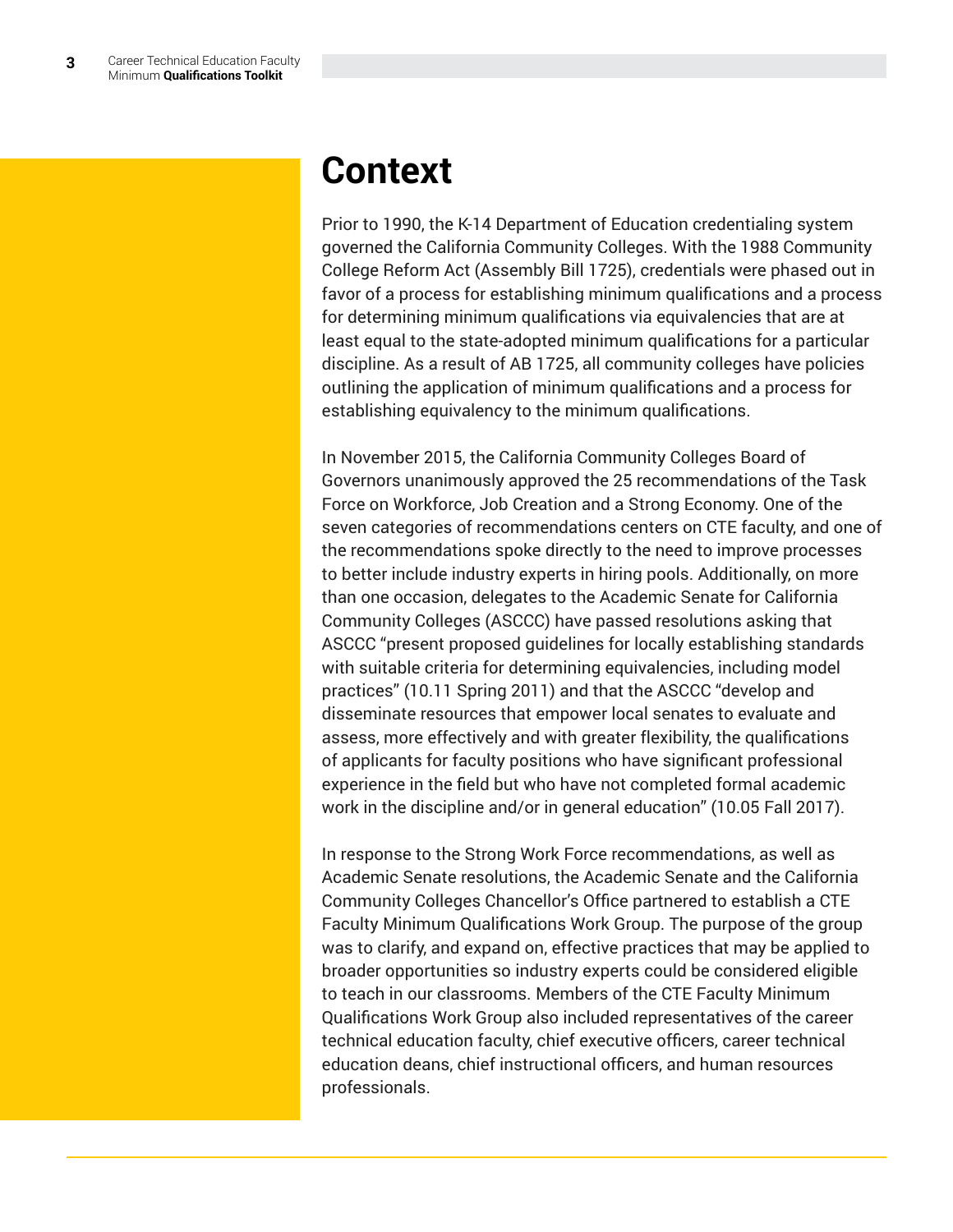The work group focused on Recommendation 13 from the Task Force on Workforce, Job Creation and a Strong Economy:

Increase the pool of qualified CTE instructors by addressing CTE faculty recruitment and hiring practices.

*a. Clarify legislative and regulatory barriers to hiring CTE instructors who may not meet existing college hiring standards, but possess significant industry experience.*

*b. Disseminate effective practices in the recruitment and hiring of diverse faculty and the application of minimum qualifications and equivalencies.*

*c. Develop pipelines to recruit community college faculty with industry expertise through collaborations with higher education, business, and industry professional organizations.*

*d. Establish a mentorship model that delineates pathways for industry professionals to intern at colleges to gain teaching skills, knowledge, and experience while pursuing an Associate's Degree or an equivalent.*

We welcome your suggestions to improve and clarify The CTE Faculty Minimum Qualifications Toolkit.

Dr. John Stanskas, Alice Perez, and Dr. Lynn Shaw Tri-Chairs, CTE Faculty Minimum Qualifications Work Group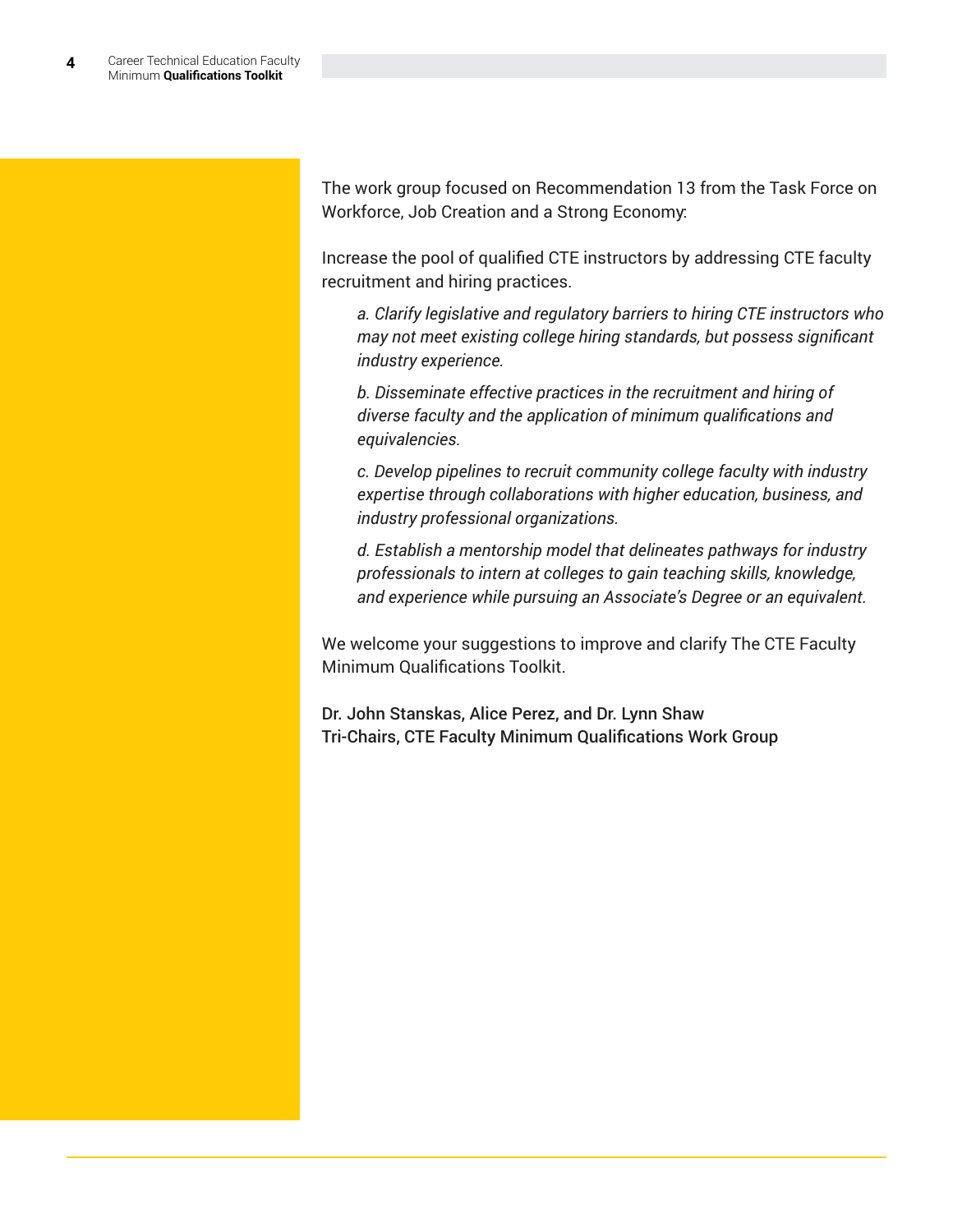## **Contents**

| Introduction to Career Technical Education Faculty Minimum Qualifications Toolkit -                                                                                           | 6              |
|-------------------------------------------------------------------------------------------------------------------------------------------------------------------------------|----------------|
| <b>Background</b>                                                                                                                                                             | $\overline{7}$ |
| <b>Introduction by User Group</b>                                                                                                                                             |                |
| <b>Equivalency Toolkit for College Presidents and Chancellors ––</b>                                                                                                          | 10             |
| <b>Equivalency Toolkit for Chief Instructional Officers</b><br><u> 1989 - Johann Stoff, fransk politik (d. 1989)</u>                                                          | 12             |
| Equivalency Toolkit for Career Technical Education Deans <b>Constitution Constitution</b>                                                                                     | 14             |
| Equivalency Toolkit for Career Technical Education Department Chairs and Faculty-                                                                                             | 16             |
| <b>Checklist for Equivalency Tool by User Group</b>                                                                                                                           |                |
| Pre-Planning Checklist for Equivalency, by Department ————————————————————                                                                                                    | 18             |
| <b>Equivalency Checklist for Human Resources Departments</b>                                                                                                                  | 19             |
| <u> 1989 - Johann Barn, mars ann an t-Amhain an t-Amhain an t-Amhain an t-Amhain an t-Amhain an t-Amhain an t-Amh</u><br><b>Checklist for Equivalency Committees</b>          | 20             |
| <b>Equivalency Tools</b>                                                                                                                                                      |                |
| <b>Best Practices for Equivalency Committees</b><br><u> 1989 - Johann Stein, marwolaethau a bhann an t-Albann an t-Albann an t-Albann an t-Albann an t-Albann an t-Alb</u>    | 22             |
| Model Equivalency Committees: Composition and Policies —————————                                                                                                              | 24             |
| <b>Faculty on Equivalency Committees -</b><br><u> 1989 - Johann Stoff, deutscher Stoffen und der Stoffen und der Stoffen und der Stoffen und der Stoffen und de</u>           | 25             |
| <u> 1989 - Johann Barn, mars ann an t-Amhain an t-Amhain an t-Amhain an t-Amhain an t-Amhain an t-Amhain an t-A</u><br><b>Equivalency Portfolio Model Standards -</b>         | 28             |
| CTE Minimum Qualifications General Education Equivalency Worksheet <b>CHE</b>                                                                                                 | 30             |
| CTE Faculty Minimum Qualifications General Education Equivalency Matrix — <b>CTE</b>                                                                                          | 35             |
| <b>General Education Equivalency Examples</b>                                                                                                                                 |                |
| <b>Area A Natural Sciences</b>                                                                                                                                                | 38             |
| <b>Area B Social and Behavioral Sciences-</b>                                                                                                                                 | 42             |
| <b>Area C Humanities</b>                                                                                                                                                      | 46             |
| Area D.1 Language and Rationality: English Composition<br><u> 1989 - Johann Barn, mars eta bainar eta baina eta baina eta baina eta baina eta baina eta baina eta baina e</u> | 49             |
| Area D.2 Language and Rationality: Communication and Analytical Thinking                                                                                                      |                |
| & Associate Degree Competency in Mathematics                                                                                                                                  | 52             |
| <b>Eminence</b>                                                                                                                                                               | 55             |
| <b>Information and Checklist for Potential Equivalency Applicants</b>                                                                                                         | 56             |
| Sample Equivalency Statement for Job Postings <b>Commission Control Control Control Control Control Control Control</b>                                                       | 58             |
| Apprenticeship Minimum Qualifications for Apprenticeship Instructors <b>Conservation Apprenticeship Minimum</b>                                                               | 59             |
| <u> 1980 - Johann Barn, mars an t-Amerikaansk kommunister (</u><br><b>Credit for Prior Learning</b>                                                                           | 61             |
| Career Technical Education Faculty Internship for Industry Experts <b>Career Technical Education Faculty</b>                                                                  | 63             |
| California Education Code and Code of Regulations (Title 5) <b>California Education Code and Code of Regulations (</b>                                                        |                |
| California Education Code Sections on Faculty Minimum Qualifications & Internships - 69                                                                                       |                |
| Title 5 Regulations on Faculty Minimum Qualifications & Internship <b>Constitutions</b> on Faculty Minimum Qualifications & Internship                                        | 72             |
| CTE Minimum Qualifications Work Group Committee Members <b>CHE</b> Minimum Qualifications Work Group Committee Members                                                        | 76             |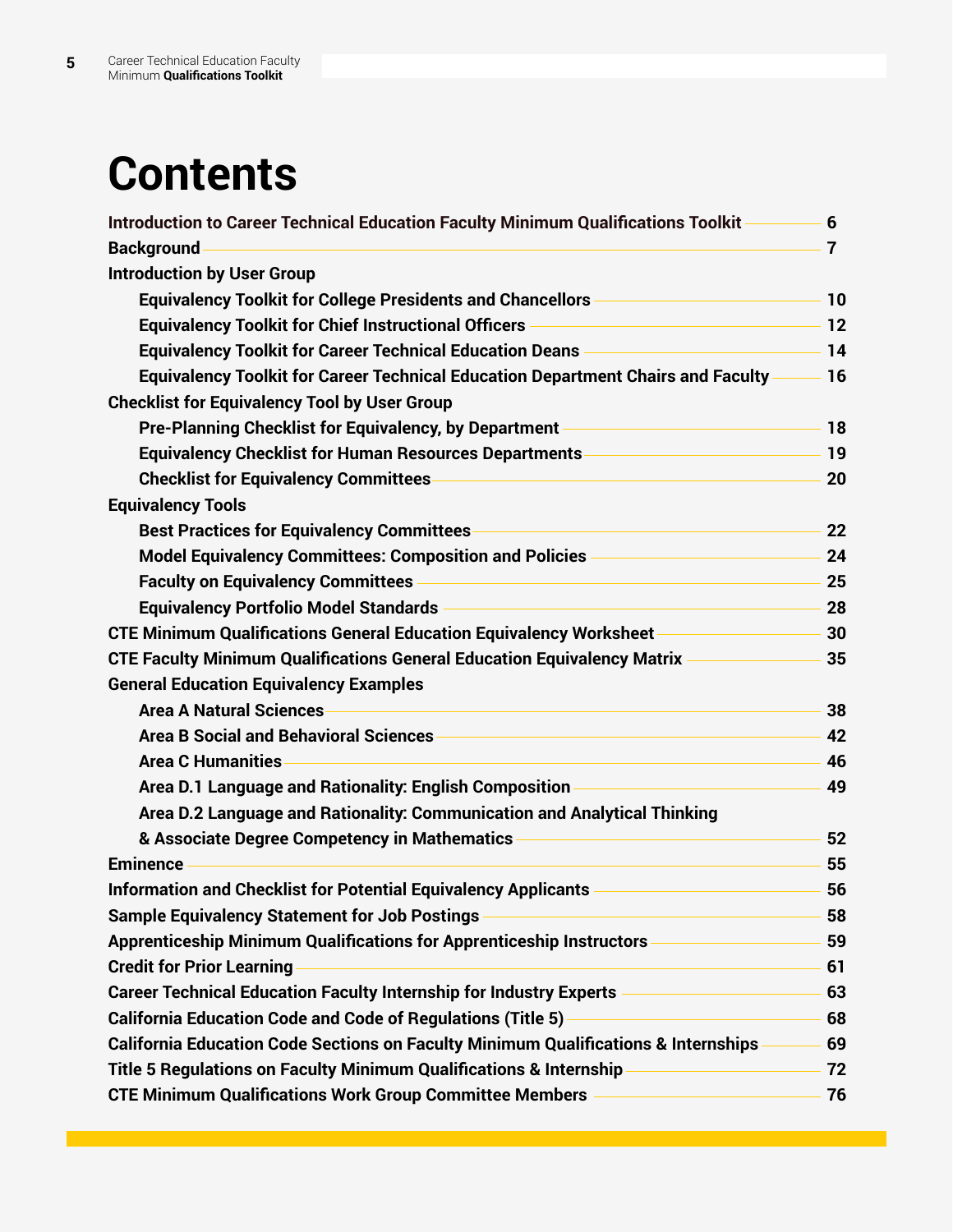#### <span id="page-5-0"></span>**Intro to the Career Technical Education Faculty Minimum Qualifications Toolkit**

In an effort to increase the number of industry experts in the career technical education faculty hiring pool, California Community Colleges has created this Career Technical Education Faculty Minimum Qualifications Toolkit. Maximizing on the flexibility around minimum qualifications currently found in state regulations, this toolkit is a collection of documents (tools) designed to help colleges screen for minimum qualifications of career technical education (CTE) faculty. The toolkit also includes resources to guide equivalency committees in determining whether candidates can meet the equivalency standard.

The equivalency process takes into consideration a candidate's previous course work and professional experience, which have to be at least equivalent to the state-adopted minimum qualifications for a particular discipline. Greater flexibility and increased use of the equivalency process should create a deeper, more diverse, and highly qualified pool of faculty candidates.

Minimum qualifications for faculty are essential for promoting professionalism, integrity of instruction, and rigor within each discipline. Equivalency processes provide a mechanism for an individual to meet the required minimum qualifications and to be included into the hiring pool to meet the needs of CTE programs and emerging disciplines.

The toolkit provides various remedies or strategies to increase the CTE faculty hiring pools in ways that bring state-of-the-art skills and experience into the classroom. The current challenge in evaluating minimum qualifications is ensuring our processes do not exclude qualified and diverse candidates from consideration. Most community colleges do not exercise the full range of opportunities available through strong equivalency practices and consequently fail to allow excellent potential CTE faculty candidates to be considered for the hiring pool.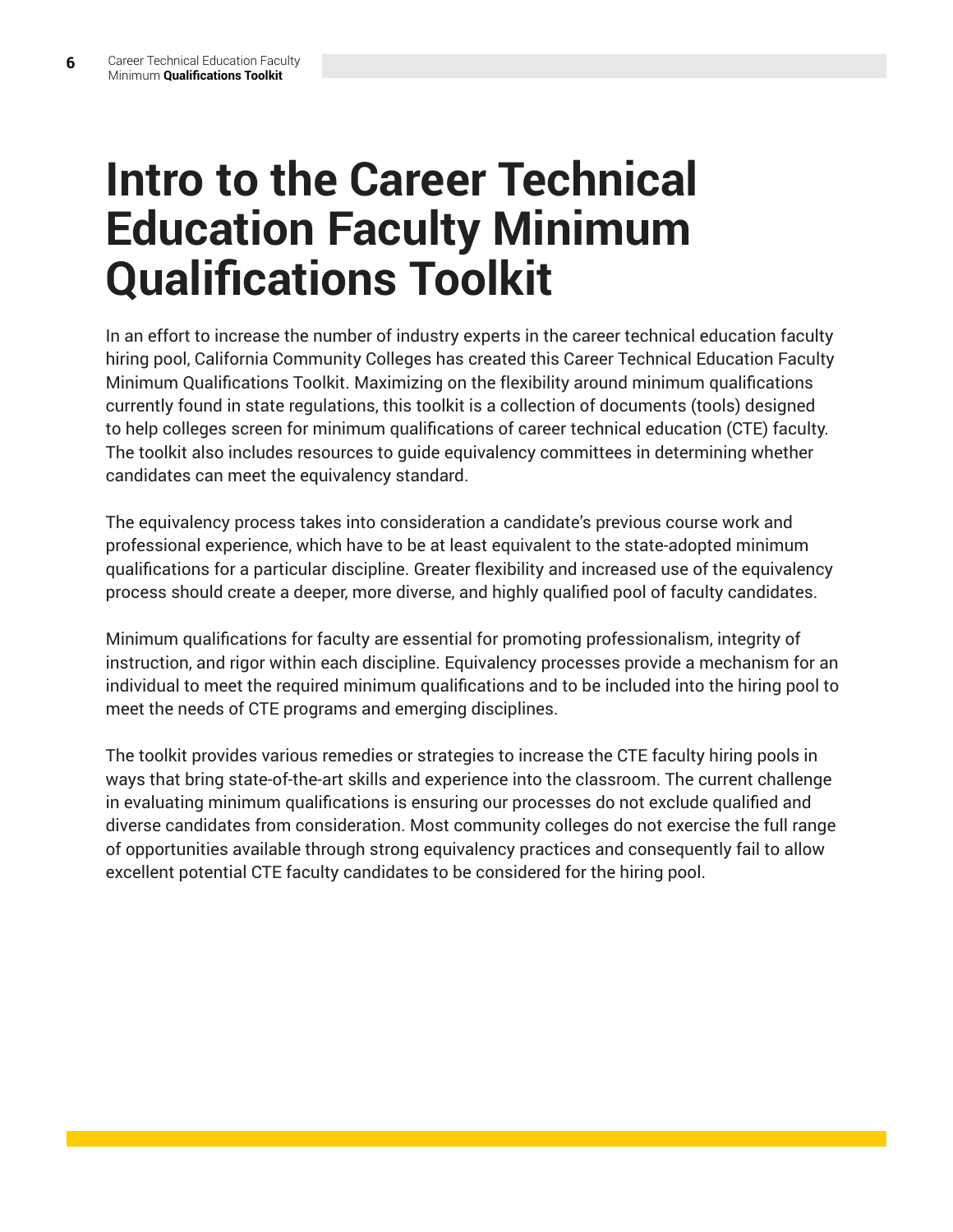## <span id="page-6-0"></span>**Background**

Prior to 1988, the California Community Colleges system was under the K-14 Department of Education's credentialing system. In 1988, the Community College Reform Act (Assembly Bill 1725) required credentials be phased out and replaced with a process establishing minimum qualifications and the determination of equivalencies that are at least equal to the stateadopted minimum qualifications for a particular discipline. As a result of AB 1725, all community colleges are required to have policies outlining the application of minimum qualifications and a process for establishing equivalency to the minimum qualifications as part of the selection and hiring process. After nearly four decades, the equivalency processes across the college system are challenging, confusing, and unevenly applied. The consequences for CTE programs and faculty are sometimes severe and disproportionately impact CTE students by limiting access to industry experts.

In November 2015, the Board of Governors unanimously approved 25 recommendations from the Task Force on Workforce, Job Creation and a Strong Economy (known as the Strong Workforce Program). Recommendation Number 13 is one of the recommendations under the CTE Faculty section. The recommendation states:

Increase the pool of qualified CTE instructors by addressing CTE faculty recruitment and hiring practices.

*a. Clarify legislative and regulatory barriers to hiring CTE instructors who may not meet existing college hiring standard but possess significant industry experience.*

*b. Disseminate effective practices in the recruitment and hiring of diverse faculty and the application of minimum qualifications and equivalencies.*

*c. Develop pipelines to recruit community college faculty with industry expertise through collaborations with higher education, business, and industry professional organizations.*

*d. Establish a mentorship model that delineates pathways for industry professionals to intern at colleges to gain teaching skills, knowledge, and experience while pursuing an associate degree or an equivalent.*

At the direction of the chancellor, data was gathered from the field through a survey of primarily CTE faculty to help inform the Chancellor's Office about the barriers CTE programs faced in hiring industry experts. Narrative responses about their experiences hiring faculty with industry expertise were collected from 76 CTE faculty, representing 43 colleges. Results indicated an urgent need for CTE programs to have more flexibility in hiring industry experts and revealed a general lack of understanding and success in using equivalency processes. Existing California Code of Regulations (CCR) Title 5, Section 53430, enables community college districts to use an equivalency process to hire faculty. However, the equivalency process is underused and varies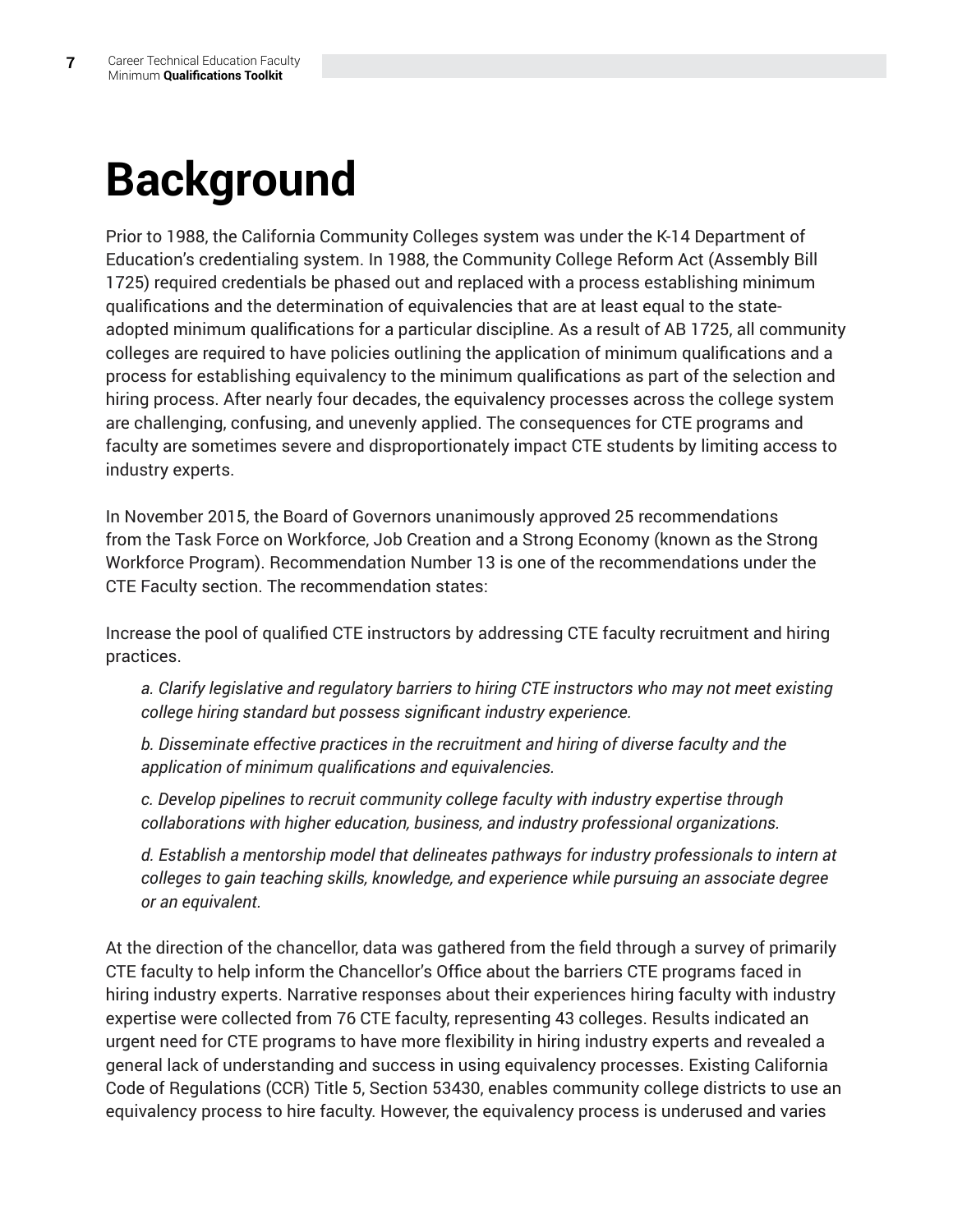greatly in application across districts and local campuses. The Academic Senate for California Community Colleges (ASCCC) completed a study in 2015 that examined the use of equivalency processes and came to a similar conclusion.

The Chancellor's Office formed the CTE Faculty Minimum Qualifications Work Group in fall 2016 to address the recommendations associated with expanding the hiring pool to include more qualified industry-expert applicants by looking at a wide variety of actions that could be undertaken. The work group was composed of the following constituents:

- Academic Senate California Community Colleges
- Chief executive officers
- Chief instructional officers
- California Community College Association for Occupational Education
- Chief human resources officers
- CTE faculty

• Chancellor's Office Workforce and Economic Development and Educational Services **Divisions** 

The work group reviewed the pertinent policies, practices, and regulations to better understand all of the issues that stand in the way of getting industry experts into our classrooms. The group began its work by having detailed and transparent discussions about CTE minimum qualifications, including equivalency processes, internships, and multiple other issues looking specifically for solutions, new ideas, and promising practices in the field.

Three areas were identified as possible areas of focus to help colleges get industry experts into our classrooms. Each of these areas has documents, checklists, model standards, and guidance for colleges.

**1. Equivalency:** This is the process where colleges can consider qualifications of potential instructors that are at least equal to the minimum qualifications as defined in the Minimum Qualifications for Faculty and Administrators in California Community Colleges, better known as the Discipline List. The application of the equivalency process across the system is uneven, inconsistent, and confusing. Given this reality, colleges usually err on the side of caution and grant very few or no equivalencies. The negative outcomes of these decisions include shallow pools of qualified candidates, programs suffering from a lack of needed industry expertise, difficulties increasing the diversity of qualified faculty, the inability to hire industry experts interested in working directly with California community college students as faculty, and difficulties for CTE programs trying to provide timely and critical course work with inadequate numbers of faculty who are determined to be qualified and available to teach.

2. Matching industry credentials to general education requirements: There are many excellent industry experts willing to give back to their community and teach the skills and knowledge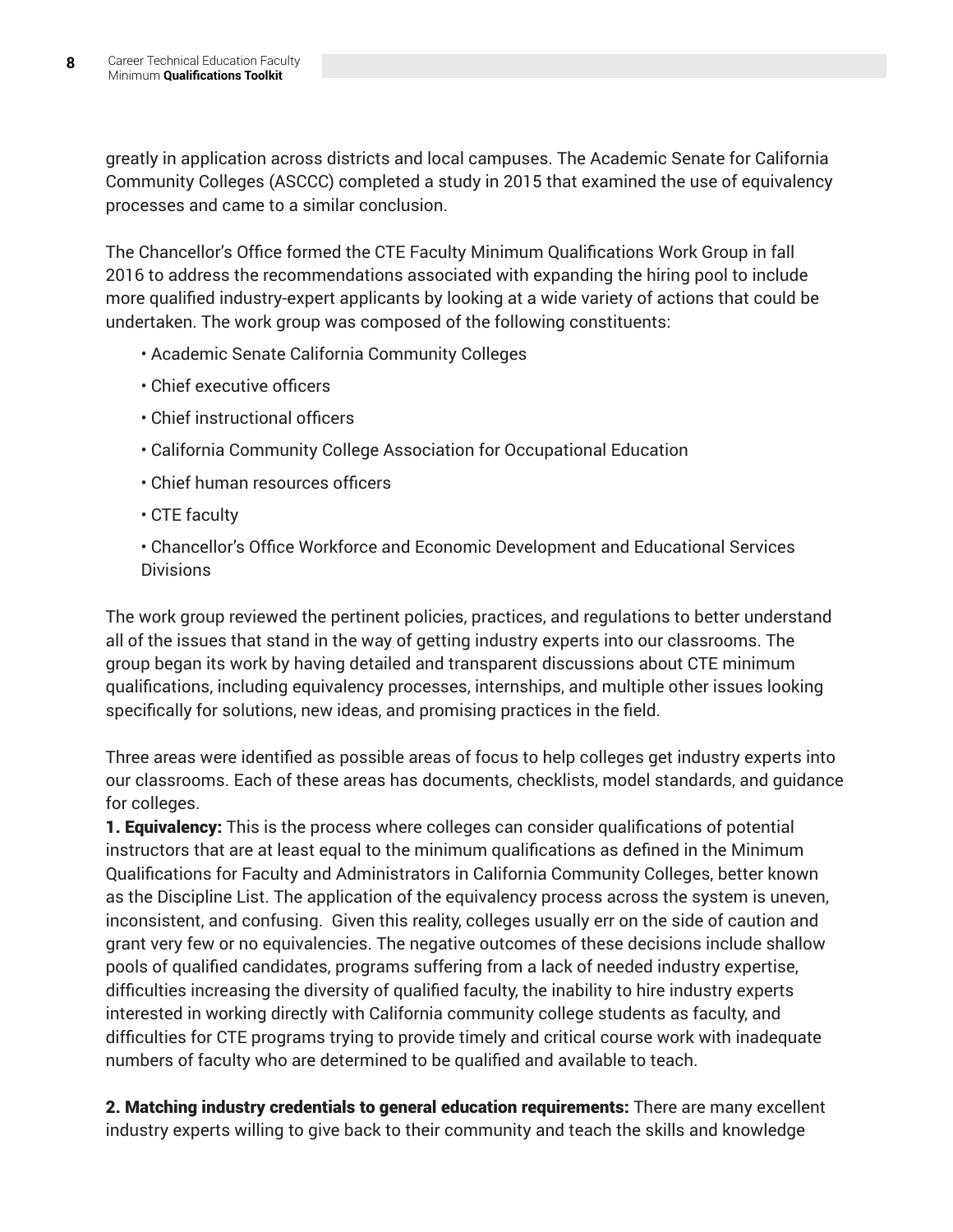they have learned within a specific industry. The work group recognized the need to help equivalency committees match industry credentials to general education requirements for the associate degree. The work group developed the General Education Equivalency Examples to help equivalency committees with this difficult task. The general education equivalency examples provide a description of the learning outcomes associated with each of the general education areas required for the associate degree and provides discipline-specific examples of documentation/evidence that demonstrates the knowledge, skills, and abilities equivalent to the general education outcomes. To address the unevenness of interpreting CTE minimum qualifications, guidance can be provided to the colleges on how to recognize industry credentials as "equivalent."

**3. CTE faculty internships:** This is an underutilized practice to bring new teachers into community college classrooms. While the internship system has been used primarily for general education disciplines, it can be used for CTE faculty. The idea would be to adapt this practice to get industry experts into the classroom more quickly, teaching under the supervision of a master teacher, while taking the needed coursework or going through an equivalency process that would enable them to be fully qualified.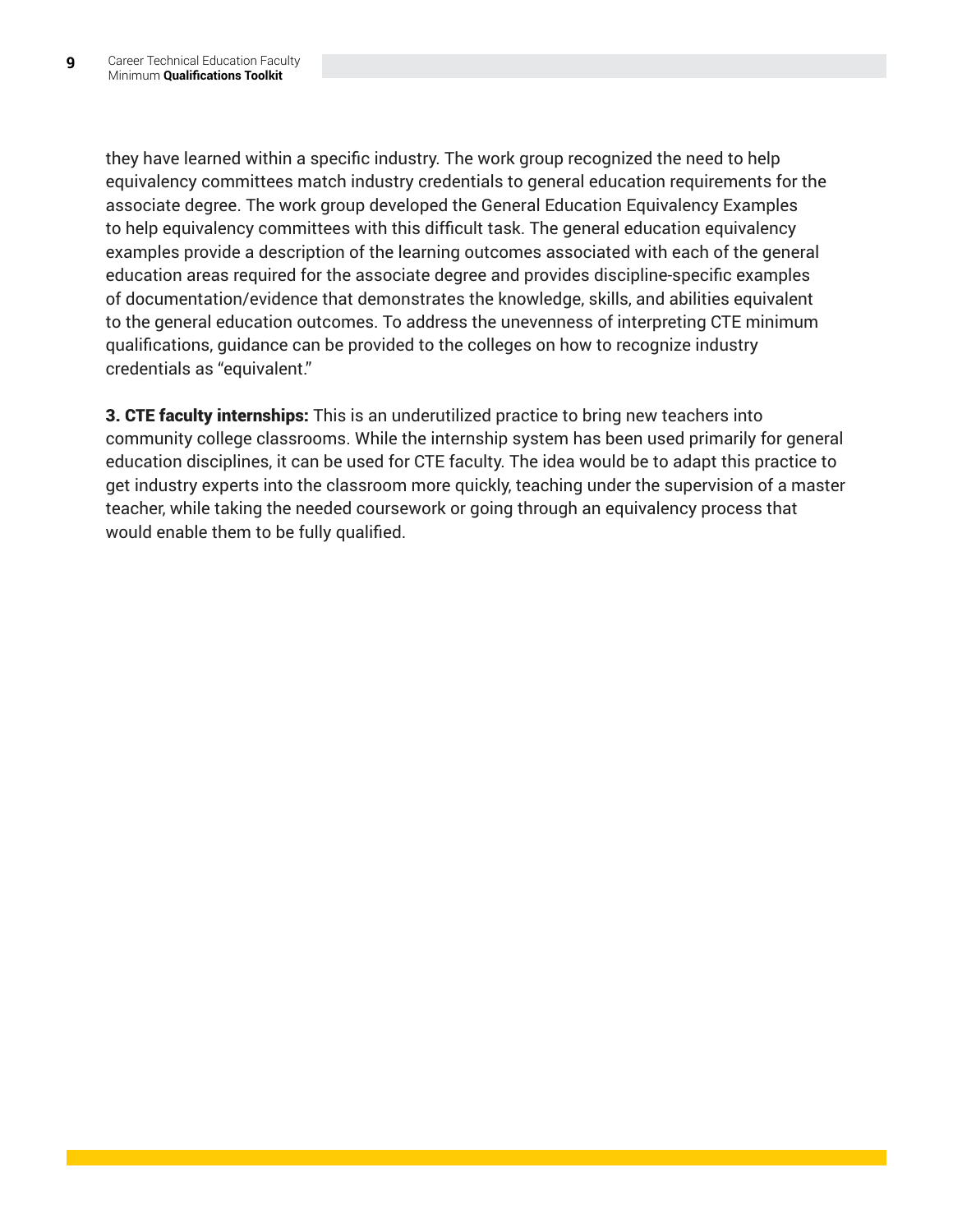## <span id="page-9-0"></span>**Equivalency Toolkit for College Presidents and Chancellors**

This toolkit is designed to help districts, colleges, equivalency committees, and faculty with navigating their local equivalency process and developing effective local processes that facilitate an equivalency to an associate degree, increasing the hiring pool, and ultimately, increasing the presence of industry experts in our classrooms. The toolkit was developed by a broad and representative group of community college professionals based on substantial dialogue over the past 3 1/2 years. Its purpose is to help colleges, no matter their size or location, make determinations specific to hiring quality industry experts for our CTE classrooms.

As college president or chancellor, you understand the urgent need to hire industry professionals to teach in many of your CTE programs. Often, professionals in industry are highly skilled in their area of expertise but lack a college degree, and as a result are considered unqualified and ineligible to be included in the hiring pool. These same professionals frequently possess extensive industry experience, third-party industry certifications, and completion of applicable trainings that are equivalent to the general education requirements of an associate degree. It was the purpose of the work group to identify tools and strategies colleges could use to more effectively consider equivalence to the minimum qualifications and to develop common definitions and language to help expand the applicant pool. The committee understood that this approach would require a combination of outside resources, innovative crosswalk methods, a culture shift, and possible legislative changes.

Most job announcements commonly contain the phrase "or the equivalent" after the specified degree, but many applicants and colleges don't know exactly how this phrase is operationalized. The lack of a standard definition results in hiring complications that frequently limit the size of the hiring pools. Using current Title 5 regulations, a college is required to allow an equivalency process for the associate degree requirement. The use or non-use of the equivalency process across the 115 community colleges varies significantly. Designed to be a resource for and an active companion to the local equivalency process coordinated by the local Academic Senate, this toolkit should be used to further refine existing equivalency definitions and make stronger hiring and mentoring decisions in the CTE disciplines.

As a college president or chancellor, your role is to ensure your college employs the most qualified industry experts for your students. We hope you find this toolkit useful and that it provides your college with the tools you need to create more and better CTE.

This toolkit provides guidelines to increase the pool of qualified CTE faculty applicants and eventual hiring of industry experts needed for your programs and students by: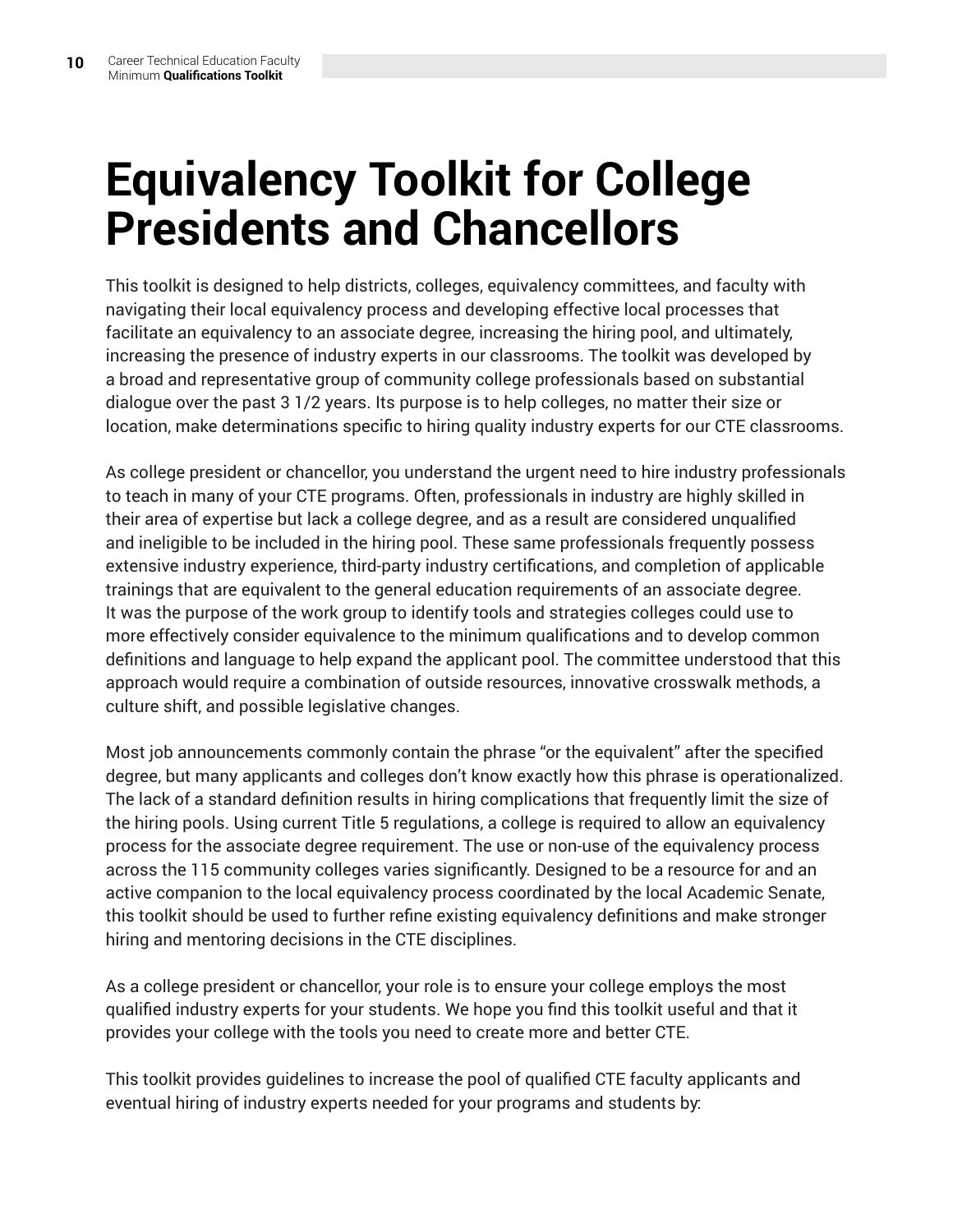•Determining relevant transferable skills (tangible and clear portfolio artifacts/evidence) related to the general education area requirements of an associate degree.

•Helping recruit and guide industry professionals, and other potential applicants, in applying for an equivalency.

•Providing template documents to guide applicants in the development of their equivalency portfolio.

•Providing model policies and documents for all phases of the equivalency process.

•Describing the internship process as possible use for CTE programs.

•Describing the newly adopted apprenticeship minimum qualifications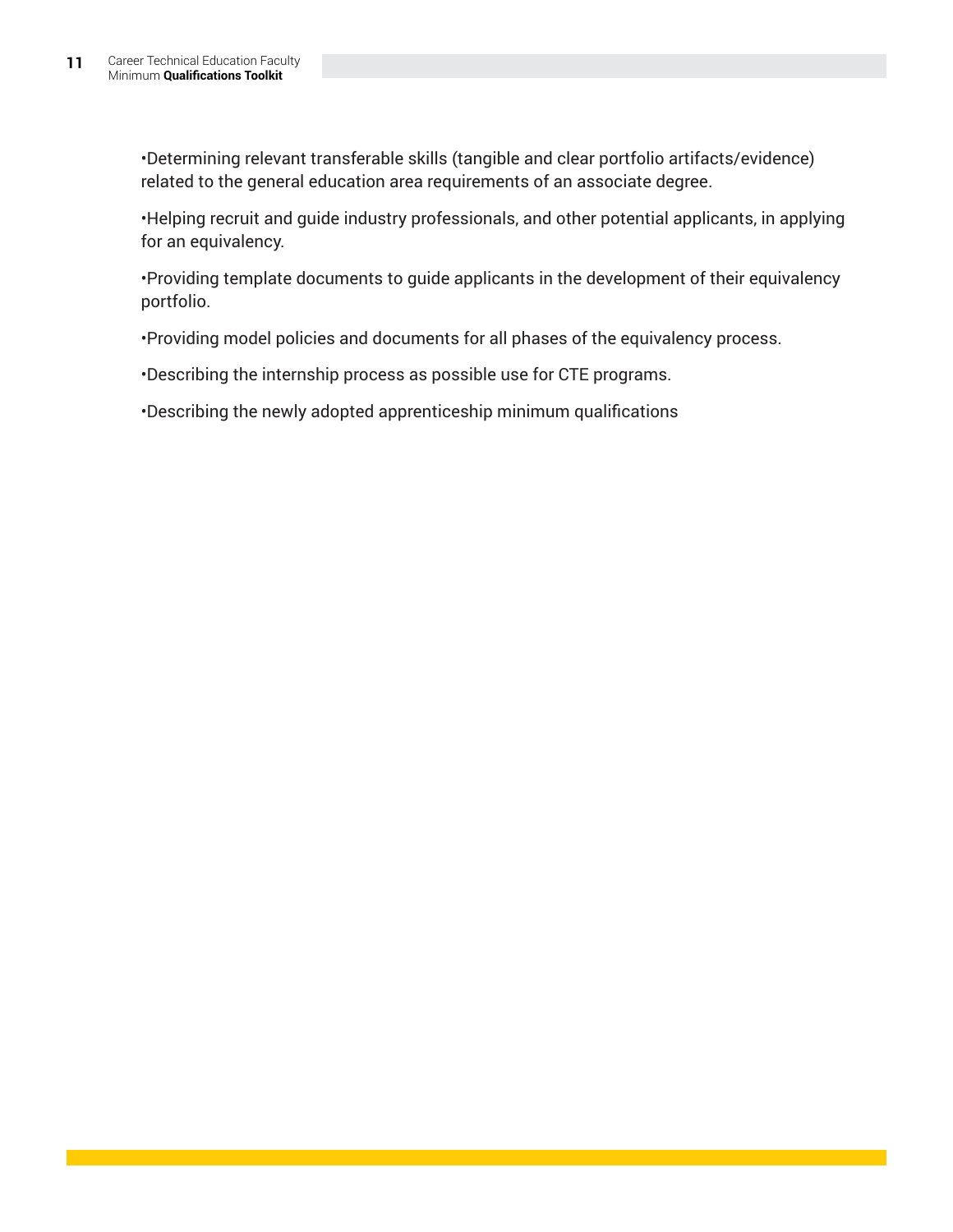## <span id="page-11-0"></span>**Equivalency Toolkit for Chief Instructional Officers**

This toolkit was developed by a broad group of community college professionals to help colleges make determinations about equivalency to an associate degree when it comes to hiring high-quality industry experts for our CTE classrooms.

As the chief instructional officer and leader of the academic programs at your college, you understand the need to hire industry professionals to teach in CTE programs. Often, professionals in industry are highly skilled in their area of expertise but do not have a college degree. However, they frequently have extensive experience in industry, third-party industry certifications, community service, and completion of applicable trainings that may be at least equivalent to the general education requirements of an associate degree.

Most job announcements contain the phrase "or the equivalent" after the specified degree. But many applicants don't know exactly how this phrase is operationalized. The lack of a standard definition results in hiring complications and frequently limits the size of the hiring pool. Using current Title 5 regulations, a college can consider an applicant qualified using equivalency to the associate degree requirement. The use of the equivalency process across the 115 community colleges varies significantly. This toolkit is designed to help community college districts, equivalency committees, and CTE deans navigate the difficult process of getting industry experts into the hiring pool. We hope this toolkit will help your college navigate the equivalency process and develop effective processes that facilitate an equivalency to an associate degree for well-qualified industry experts who want to teach at your college.

As CIO, your role is to monitor this process, advocate for relevant CTE equivalency, and to assist the equivalency committee and the discipline faculty in this process. We hope you find this toolkit useful and that it provides you with the tools you need to support your faculty and your departments.

This toolkit provides guidelines to increase the pool of qualified CTE faculty applicants and eventual hiring of industry experts needed for your programs and students by:

•Determining relevant transferable skills (tangible and clear portfolio artifacts/evidence) related to the general education area requirements of an associate degree.

•Helping recruit and guide industry professionals, and other potential applicants, in applying for an equivalency.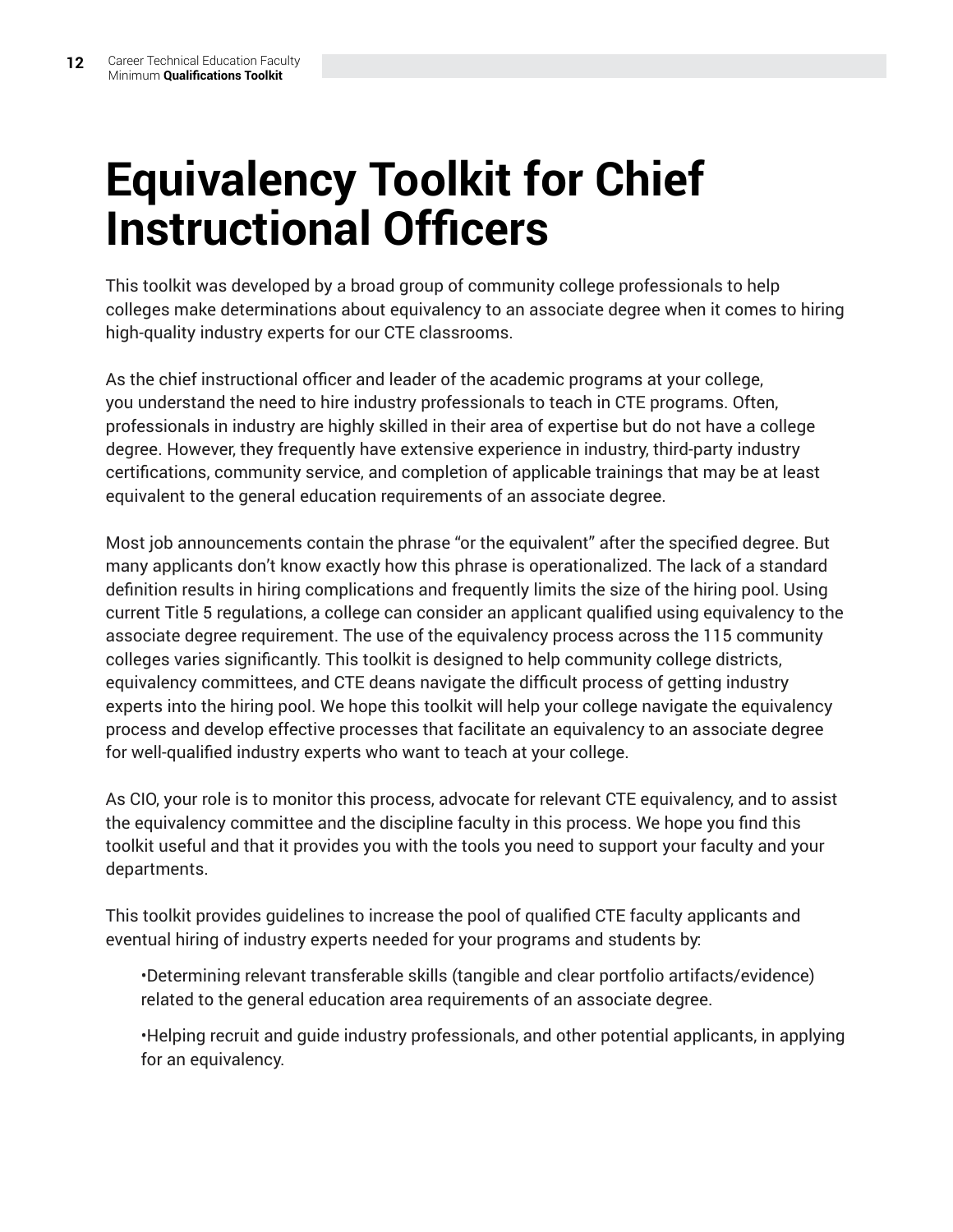•Providing template documents to guide applicants in the development of their equivalency portfolio.

- •Providing model policies and documents for all phases of the equivalency process.
- •Describing the internship process as possible use for CTE programs.
- •Describing the newly adopted apprenticeship minimum qualifications.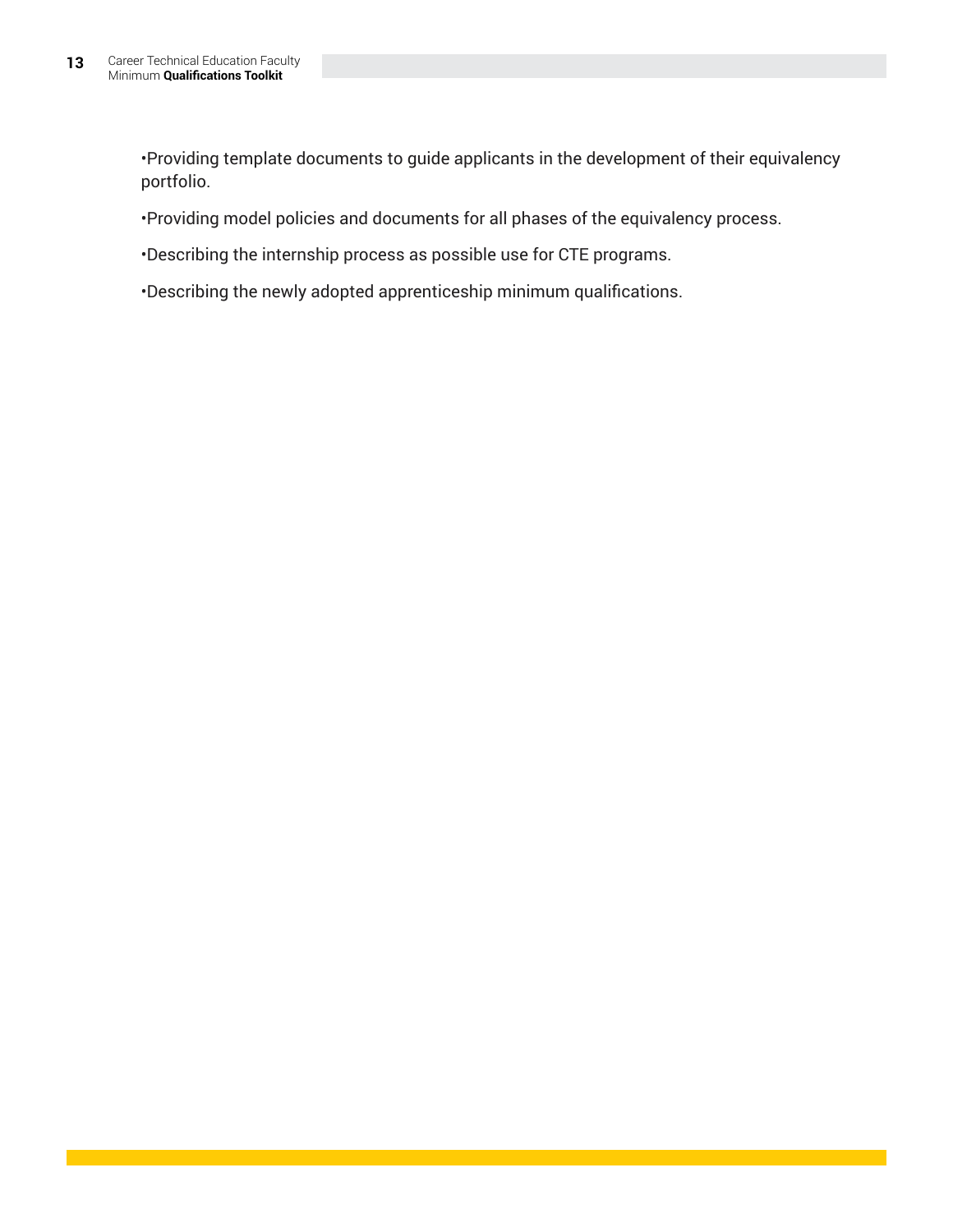## <span id="page-13-0"></span>**Equivalency Toolkit for Career Technical Education Deans**

This toolkit was developed by a broad group of community college professionals to help colleges make determinations about equivalency to an associate degree specific to hiring highquality industry experts for our classrooms.

As career technical education (CTE) dean, you understand the need to hire industry professionals to teach in our CTE programs. Often, professionals in industry are highly skilled in their area of expertise but do not have a college degree. However, they frequently have extensive experience in industry, third-party industry certifications, community service, and completion of applicable trainings that are equivalent to the general education requirements of an associate degree.

Most job announcements contain the phrase "or the equivalent" after the specified degree. But many applicants and CTE deans don't know exactly how this phrase is operationalized. The lack of a standard definition results in hiring complications and a hesitation to consider equivalency, and it frequently limits the size of the hiring pool. Using current Title 5 regulations, a college can allow an equivalency process for the associate degree requirements. The use of the equivalency process across the 115 community colleges varies significantly. This toolkit is designed to help districts, equivalency committees, and CTE deans navigate the equivalency process and develop effective local processes that facilitate an equivalency to an associate degree.

As a CTE dean, your role is to facilitate this process, advocate for CTE equivalency that is relevant, support and encourage faculty dialog about equivalency, and assist applicants in the process. We hope you find this toolkit useful and that it provides you with the tools you need to support your faculty and your division.

This toolkit provides guidelines to increase the pool of qualified CTE faculty applicants and eventual hiring of industry experts needed for your programs and students by:

•Determining relevant transferable skills (tangible and clear portfolio artifacts/evidence) related to the general education area requirements of an associate degree.

•Helping recruit and guide industry professionals, and other potential applicants, in applying for an equivalency.

•Providing template documents to guide applicants in the development of their equivalency portfolio.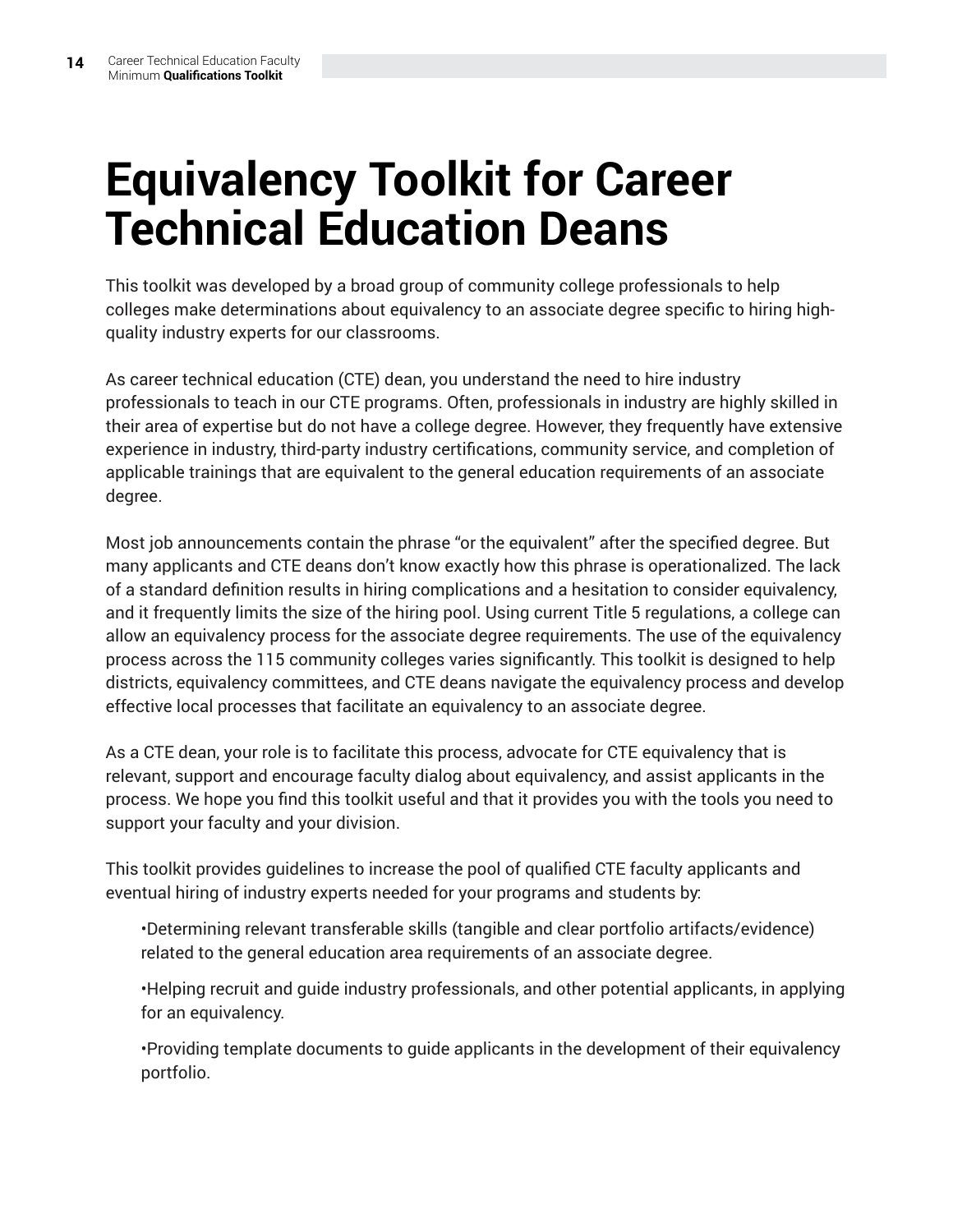•Providing model policies and documents for all phases of the equivalency process.

- •Describing the internship process as possible use for CTE programs.
- •Describing the newly adopted apprenticeship minimum qualifications.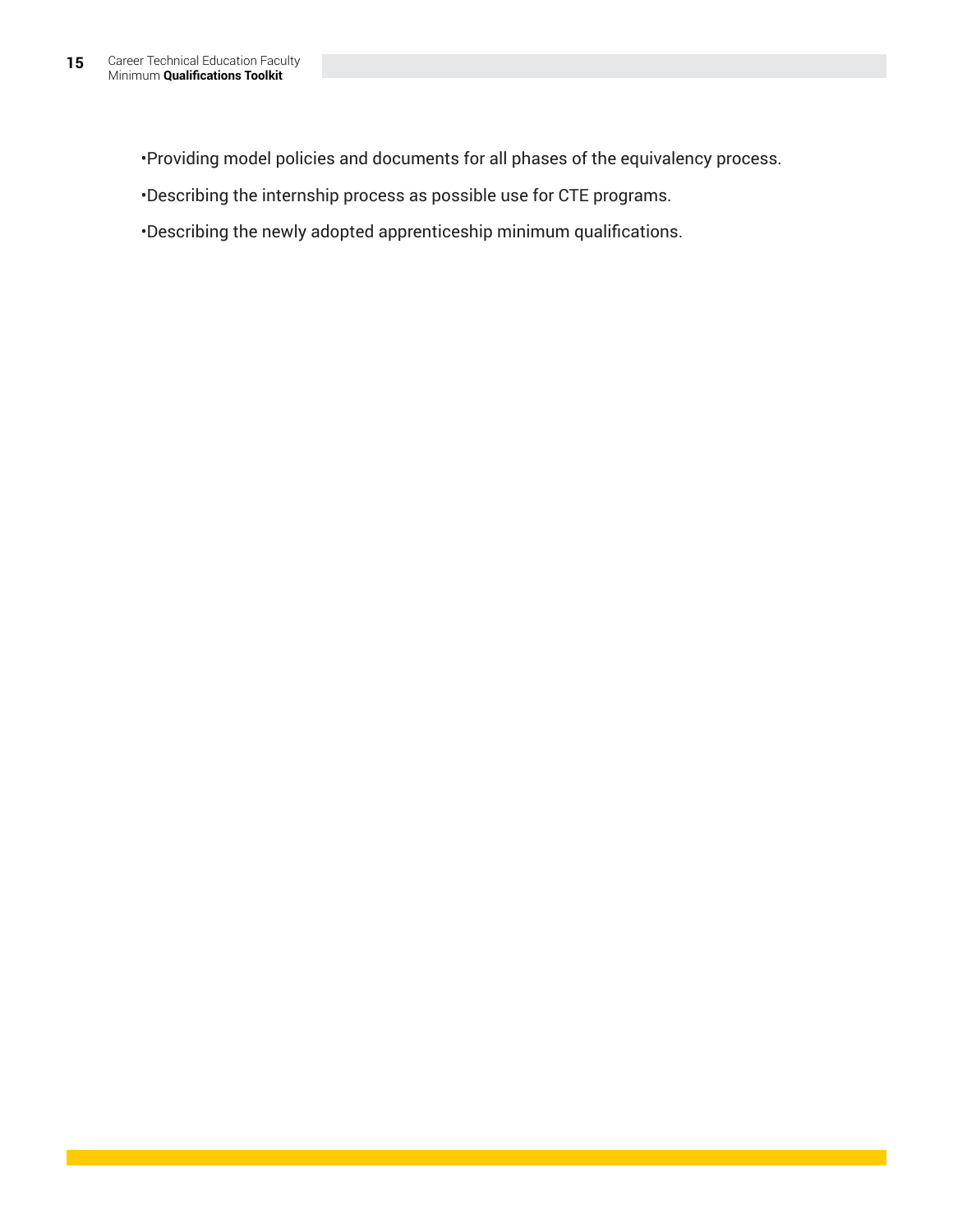#### <span id="page-15-0"></span>**Equivalency Toolkit for Career Technical Education Department Chairs and Faculty**

This toolkit developed by a diverse group of community college professionals, including faculty, to help colleges make determinations about equivalency to an associate degree specific to hiring high-quality industry experts for our classrooms.

As CTE faculty, you are very familiar with the need to hire industry professionals to teach in our programs. Often, professionals in industry are highly skilled in their area of expertise but do not have a college degree, which is required to meet minimum qualifications. However, these professionals frequently have extensive experience in industry, third-party industry certifications, community service, and completion of applicable trainings that may be equivalent to the general education requirements of an associate degree.

Most job announcements contain the phrase "or the equivalent" after the specified degree. But many applicants and current community college faculty don't know exactly how to navigate the equivalency process. The lack of a standard definition results in hiring complications and frequently limits the size of the hiring pool. Using current Title 5 regulations, a college can allow an equivalency process for the associate degree requirement. The use of the equivalency process across the 115 community colleges varies significantly. This toolkit is designed to help equivalency committees and CTE faculty navigate the equivalency process and develop effective local processes that facilitate equivalency to an associate degree.

As faculty, your role is to lead this process, advocate for CTE equivalency that is relevant, and help applicants throughout the process to ensure your students are taught by the best-qualified industry experts. We hope you find this toolkit useful and that it provides you with the tools you need to support your faculty, your department, and your division.

This toolkit provides guidelines to increase the pool of qualified CTE faculty and the eventual hiring of industry experts needed for your programs and students by:

•Determining relevant transferable skills (tangible and clear portfolio artifacts/evidence) related to the general education area requirements of an associate degree.

•Helping recruit and guide industry professionals, and other potential applicants, in applying for an equivalency.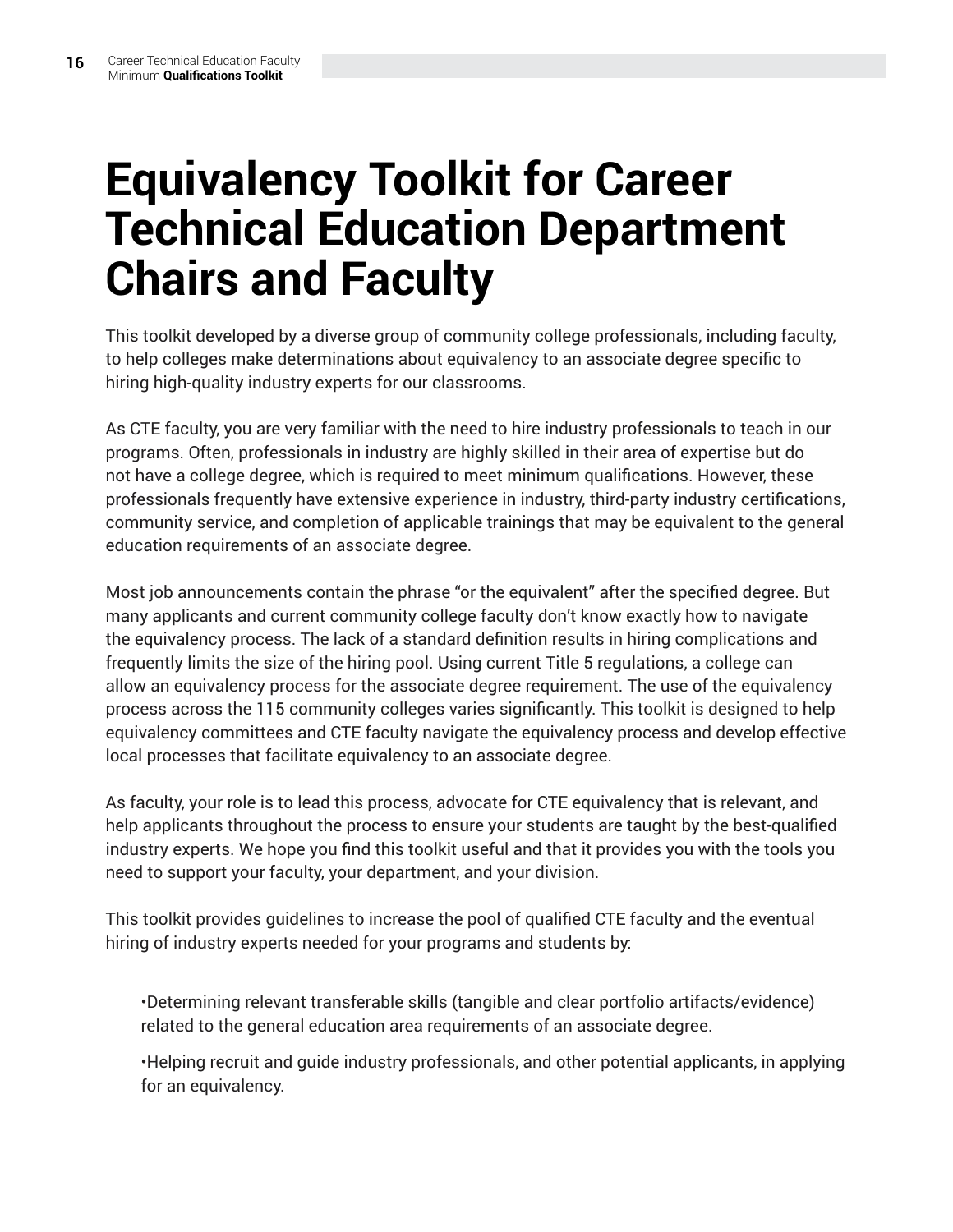•Providing template documents to guide applicants in the development of their equivalency portfolio.

- •Providing model policies and documents for all phases of the equivalency process.
- •Describing the internship process as possible use for CTE programs.
- •Describing the newly adopted apprenticeship minimum qualifications.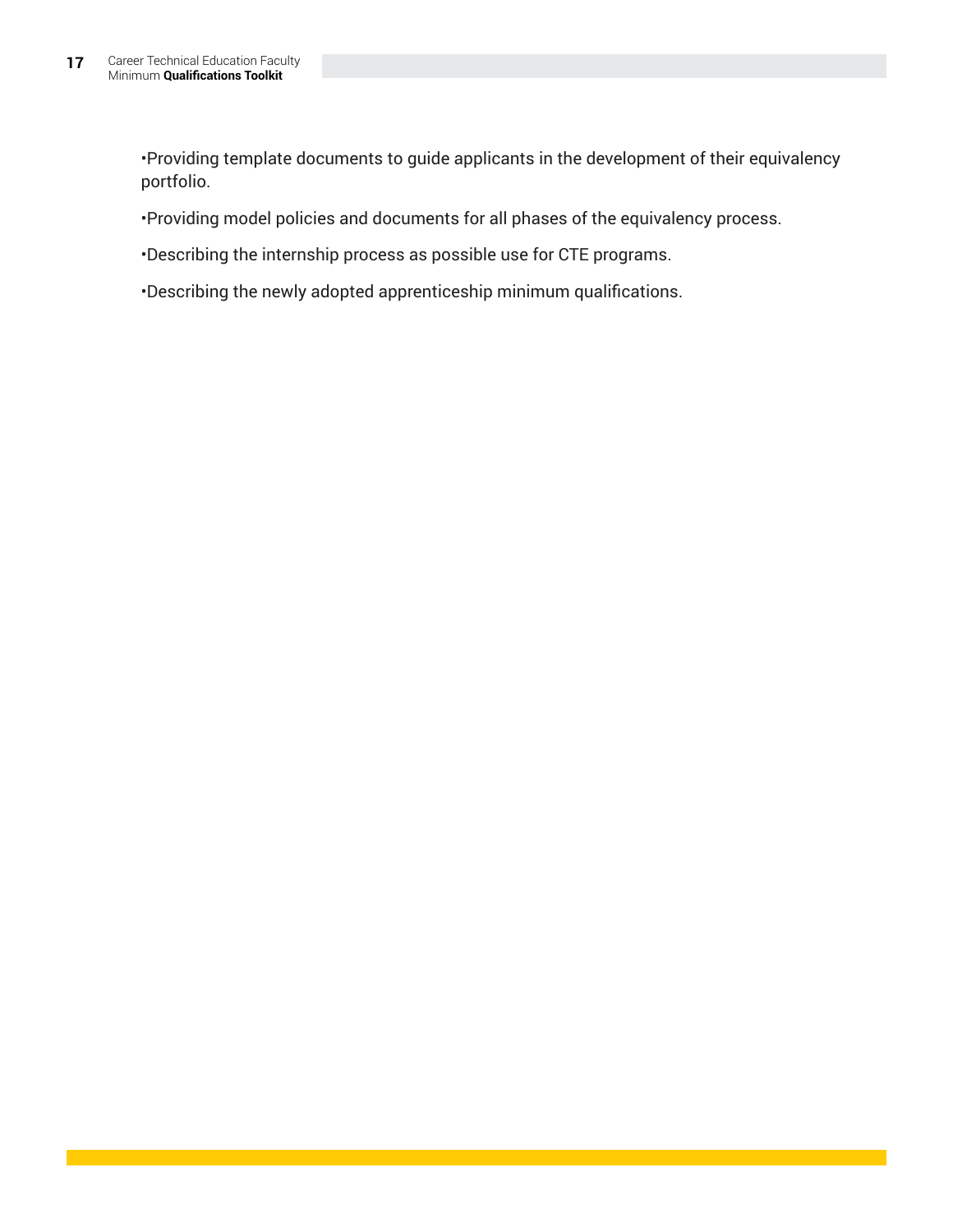## <span id="page-17-0"></span>**Pre-Planning Checklist for Equivalency by Department**

This tool provides instructional departments with a quick reference or checklist to consider when discussing the use of a local equivalency process. The list is not intended to provide all possible considerations but represents key concepts and actions in preparation for using equivalency to increase the number of applicants in the hiring pool.

 $\checkmark$  Contact the Equivalency Committee chair or Academic Senate president to discuss historical and recent equivalency experiences. Invite the chair or Senate president to a department meeting to help educate faculty about the entire local equivalency process.

 $\checkmark$  Find, review, and discuss all district equivalency policies and procedures in a department meeting.

 $\blacktriangledown$  Review all applicable documents found in the Career Technical Education (CTE) Faculty Minimum Qualifications Toolkit. Pay particular attention to the general education equivalency examples.

 $\checkmark$  Identify, discuss, and detail all specific industry-recognized credentials and work products applicable to the general education areas expected for an associate degree.

 $\blacktriangledown$ Develop a department-level equivalency portfolio example using local policies and procedures. The portfolio example should include representative artifacts, documentation examples, and work products specific to the sector and industry.

 $\blacktriangledown$  Review with the appropriate Human Resource professional the inclusion of equivalency statements in any new job announcements and the process for equivalency applicants to gain access to the department's example equivalency portfolio.

 $\checkmark$  Contact the Academic Senate president and discuss the specific appointment/invitation of discipline-specific faculty to the applicable Equivalency Committee meeting to review equivalency applications.

 $\checkmark$  Communicate, following local policy, with the Equivalency Committee chair on equivalency decisions. Pay particular attention to any application denials. Determine the cause(s) of denials and consider any changes to the department's equivalency policy that may be necessary.

 $\blacktriangledown$  Develop a handout, in partnership with the local Academic Senate, that can be distributed to the department's industry partners, explaining the college district's process of equivalency and providing resources to help future faculty candidates through the hiring process.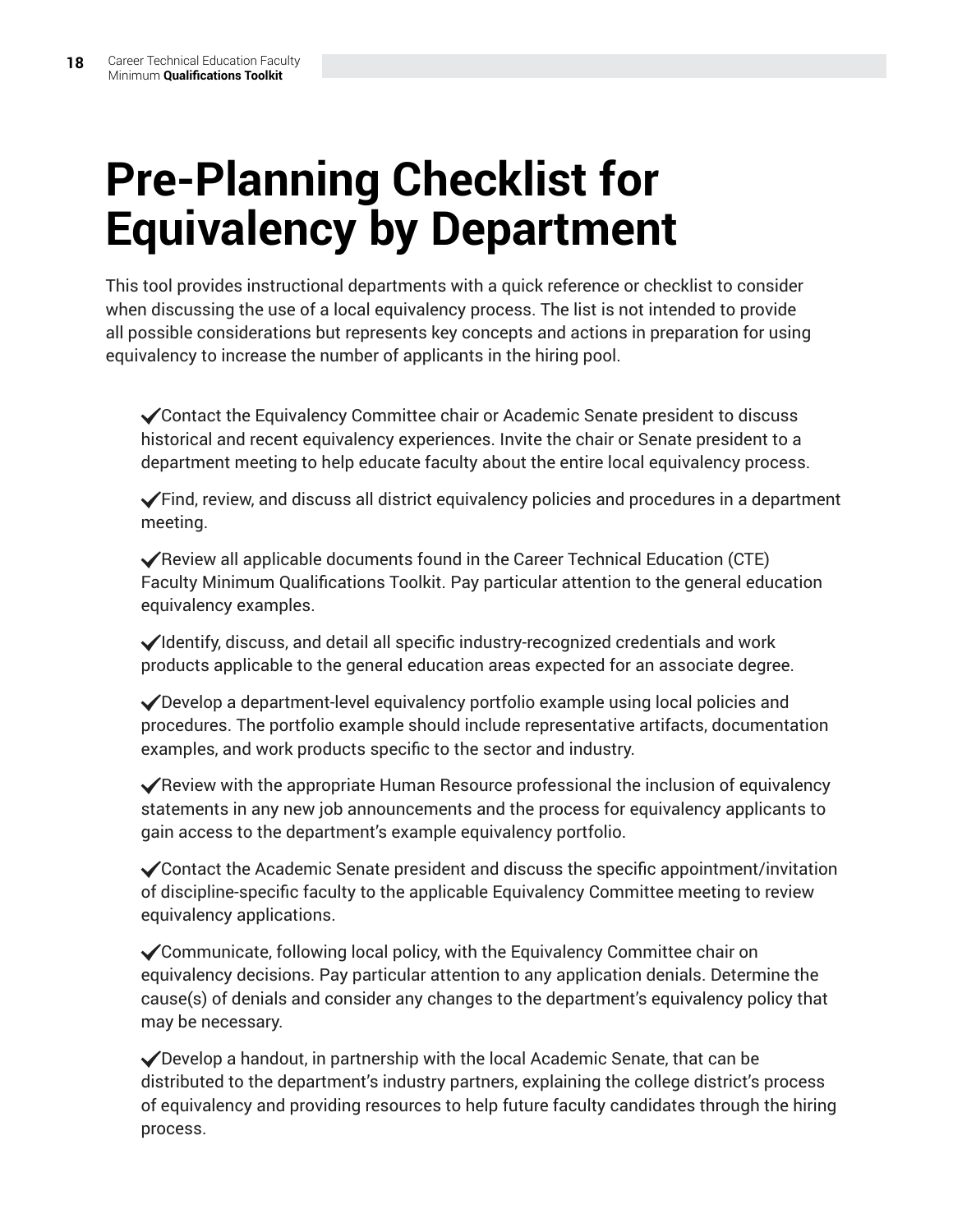## <span id="page-18-0"></span>**Equivalency Checklist for Human Resources Departments**

The role of Human Resources in the equivalency process is to help applicants, department chairs, deans and equivalency committees with equivalency decisions.

The following steps are recommended to ensure that an efficient, transparent and thorough process is followed when considering equivalency cases for CTE faculty minimum qualifications:

 $\blacktriangledown$ Include an explanation of the equivalency process in all job postings and on the Human Resources web page.

 $\blacktriangledown$ Distribute a standard equivalency application that is available to candidates and be sure to include the standards in the job posting with instructions on completing the equivalency application.

 $\blacktriangledown$  Assist screening/interviewing committees by pre-screening employment applications for minimum qualifications and contact applicants who need to file for equivalency.

 $\blacktriangledown$  Allow sufficient notice of the process for equivalency approval and interview timelines to equivalency candidates who are selected for interview.

 $\blacktriangledown$  Have an appointed liaison to the Equivalency Committee whose responsibility it is to communicate with applicants, department chairs, discipline faculty, the Equivalency Committee chair and Equivalency Committee members.

 $\sqrt{\frac{1}{\sqrt{\pi}}}$  work with equivalency committees to ensure policies/procedures are relevant while allowing for flexibility in equivalency decisions.

 $\checkmark$  Communicate final decisions to candidates in a timely manner, including basis for denial of equivalencies.

 $\blacktriangledown$  Have a system for documenting historical case studies of past equivalency reviews for comparison to current cases.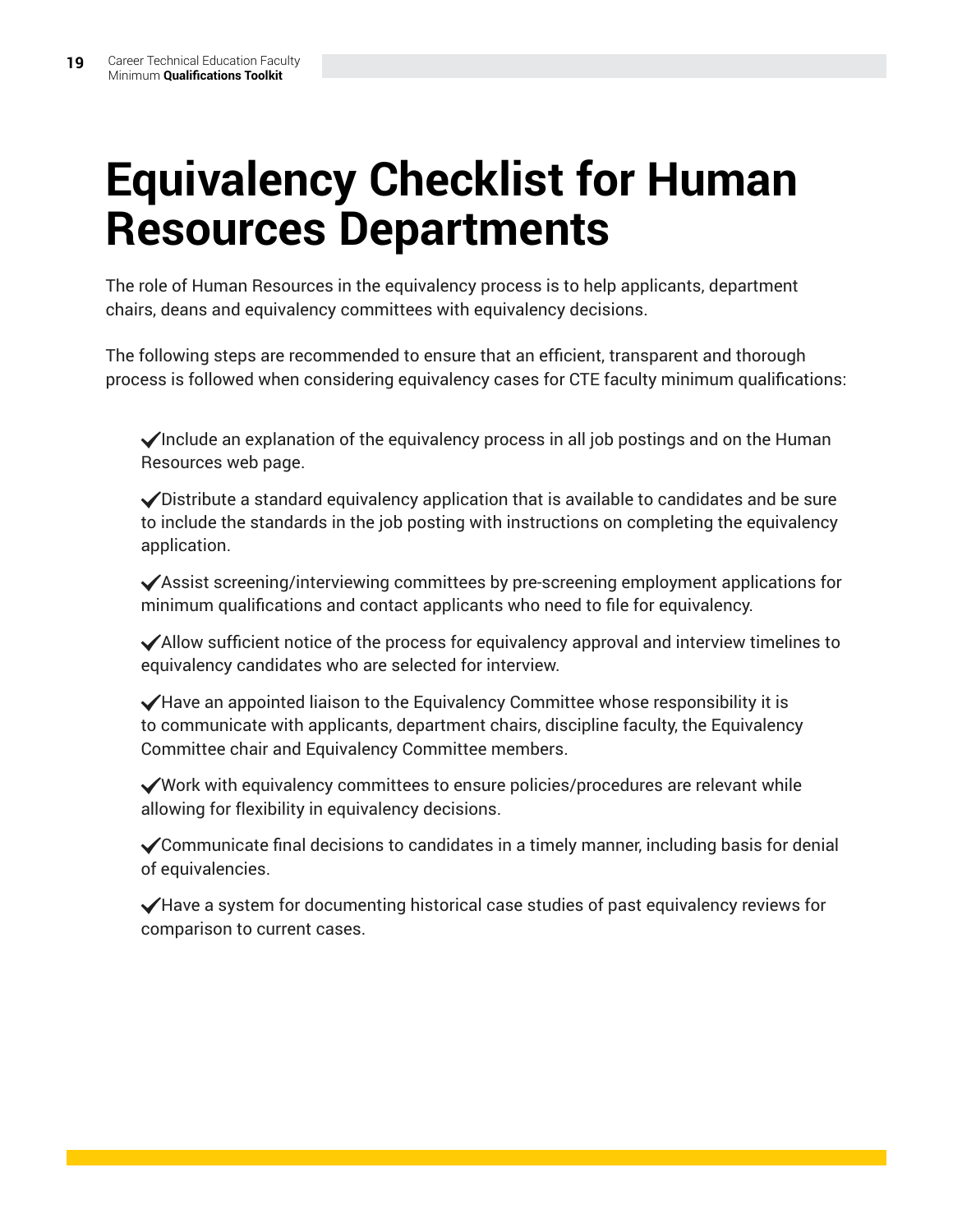#### <span id="page-19-0"></span>**Checklist for Equivalency Committees**

The purpose of the equivalency process is to screen candidates into your hiring pools, not to screen them out of your hiring pools. Once candidates are granted equivalency, they become eligible for the hiring pool. Hiring decisions are the next step in the process.

The following are recommendations to ensure that an efficient, transparent and thorough process is followed when considering equivalency cases for CTE faculty minimum qualifications:

 $\checkmark$  Equivalency committees should meet regularly to reduce the delay between application submission and committee decisions.

 $\checkmark$ Equivalency committees should include a liaison from the Human Resources Department.

 $\blacktriangledown$  An explanation of the equivalency process should be included in all job postings and on the Human Resources webpage.

 $\blacktriangledown$  Applicants should be provided with access to resources, including completed samples of equivalency applications, to facilitate their understanding of equivalency and to aid in their submission of documentation to support an equivalency request.

 $\blacktriangledown$  A standard equivalency application should be available to all candidates, and instructions for completing the equivalency application should be included in the job posting.

 $\blacktriangledown$ The Equivalency Committee should be available during peak recruitment seasons, particularly taking peak hiring seasons into consideration, to make equivalency decisions efficiently and without undue delays.

 $\checkmark$ Equivalency committees must include diverse discipline representation, including a discipline CTE faculty member and a CTE counselor.

 $\checkmark$  Equivalency committees should rely primarily on the advice of discipline faculty representatives when determining equivalencies.

.Colleges should have regular professional-development opportunities related to equivalency.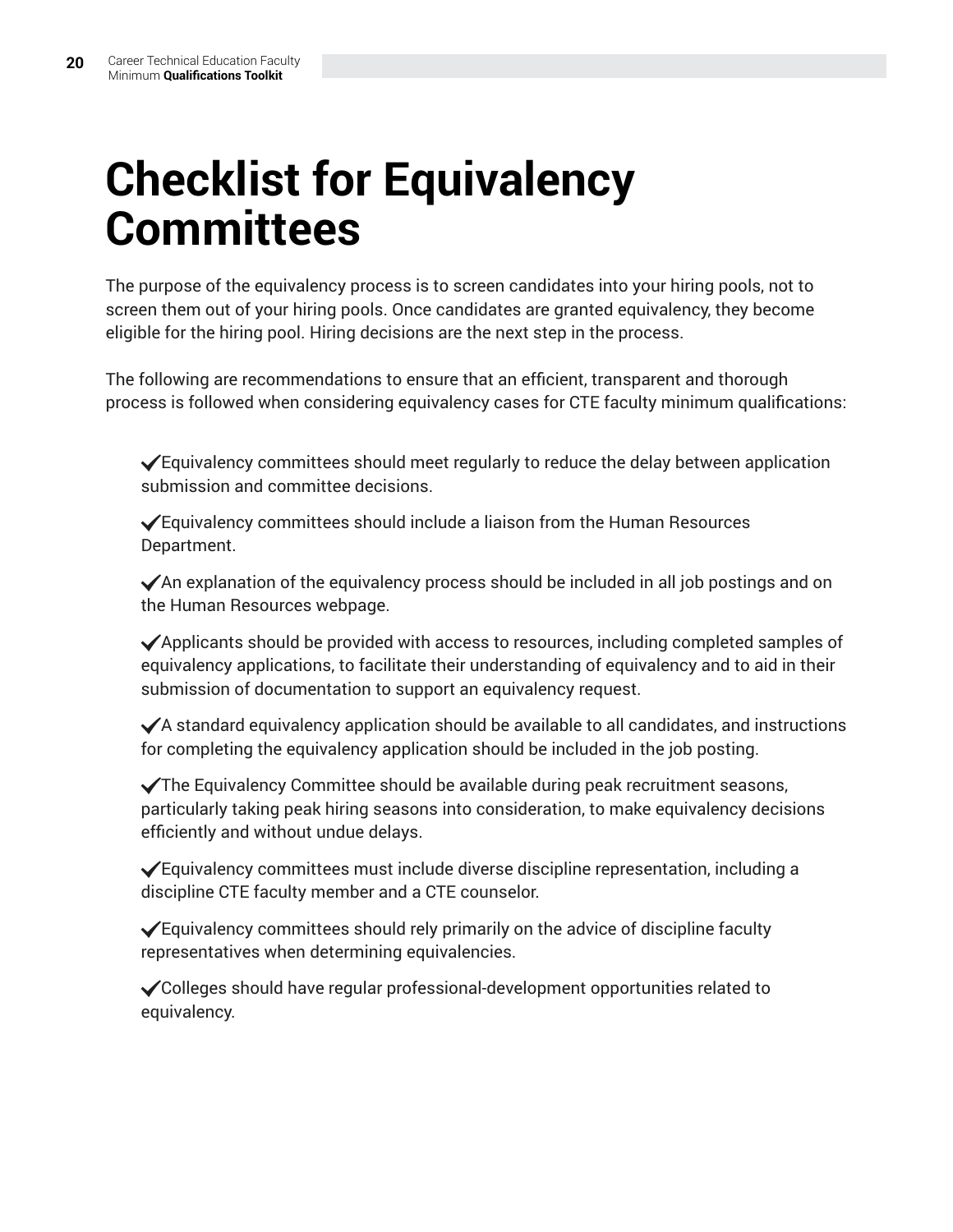• Ensure that hiring committees and equivalency committee members understand the required minimum qualifications, the equivalency process, and the unique needs of the discipline under consideration.

• Ensure that hiring or equivalency committees have consistent standards and expectations for equivalency and apply their expectations fairly.

 $\checkmark$  College equivalency and hiring committees should consider non-traditional ways of demonstrating equivalency, such as recognizing industry skills and competencies or community service to fulfill the breadth of general education requirements.

 $\checkmark$ Encourage requests for CTE equivalencies to increase your hiring pool of industry experts.

 $\checkmark$  Locally defined and carefully considered standards for determining eminence should be recognized and utilized.

 $\blacktriangledown$ HR offices and academic senates should have a system for documenting historical case studies of past equivalency reviews for comparison to current cases.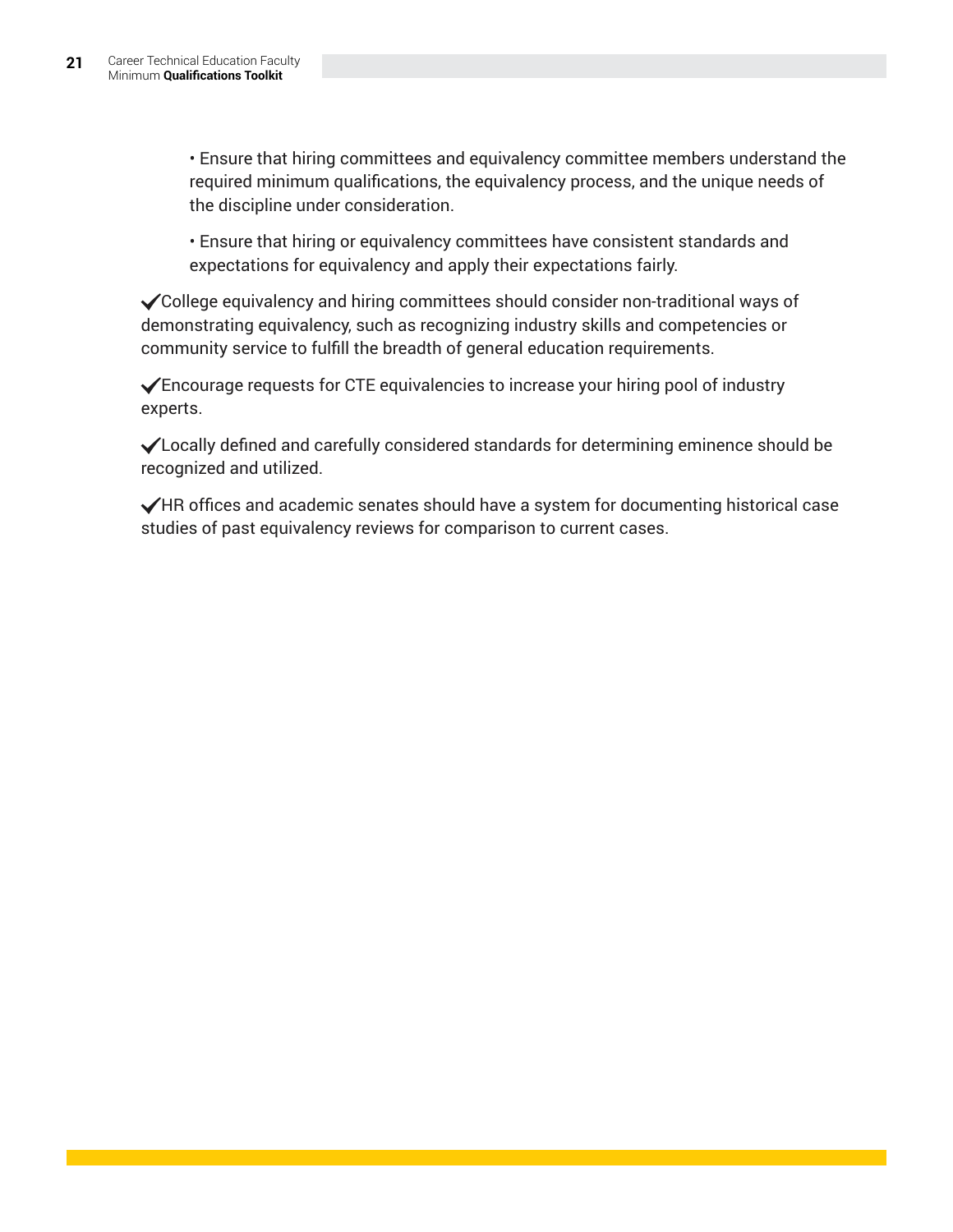## <span id="page-21-0"></span>**Best Practices for Equivalency Committees**

Each college district must have its own districtwide process for granting equivalency. The structure and operation of an equivalency committee is a local decision and is a process that should be established within the processes of the Academic Senate. All equivalency processes must be consistently applied across candidate pools. In multi-college districts, local colleges should work together to make joint equivalency approvals. An applicant receiving a positive equivalency ruling at one college is then considered qualified in that discipline on a district-wide basis, subject to verification by the Human Resources Department.

The work of the Equivalency Committee should be supported by the local Human Resources (HR) office. Human Resources will check for compliance with Title 5 regulations and facilitate equivalency reviews, providing statutory support for the process.

#### **A Best-Practice Model**

A model equivalency process that meets Title 5 requirements, ensures consistency, and is driven by the Academic Senate is presented for consideration. This model requires few, if any, additional resources to implement, as the time involved is minimal:

•Establish a subcommittee of the Academic Senate for determining and recommending equivalencies be granted.

•This subcommittee membership is comprised of regularly appointed members but allows for two or three discipline faculty members to be added as the applications for equivalency in those disciplines are considered.

•The subcommittee has regularly scheduled and calendared meetings to provide for consistency and process integrity.

•All equivalency applications recommended for approval or denial must be jointly signed by the chief instructional officer or other approved administrator, indicating compliance with Academic Senate processes and statutes. In addition, any reasons for denial should be stated.

The following is presented as foundational criteria for consideration by academic senates for measuring the equivalency application:

•Guide the applicant who may not meet traditional minimum qualifications to request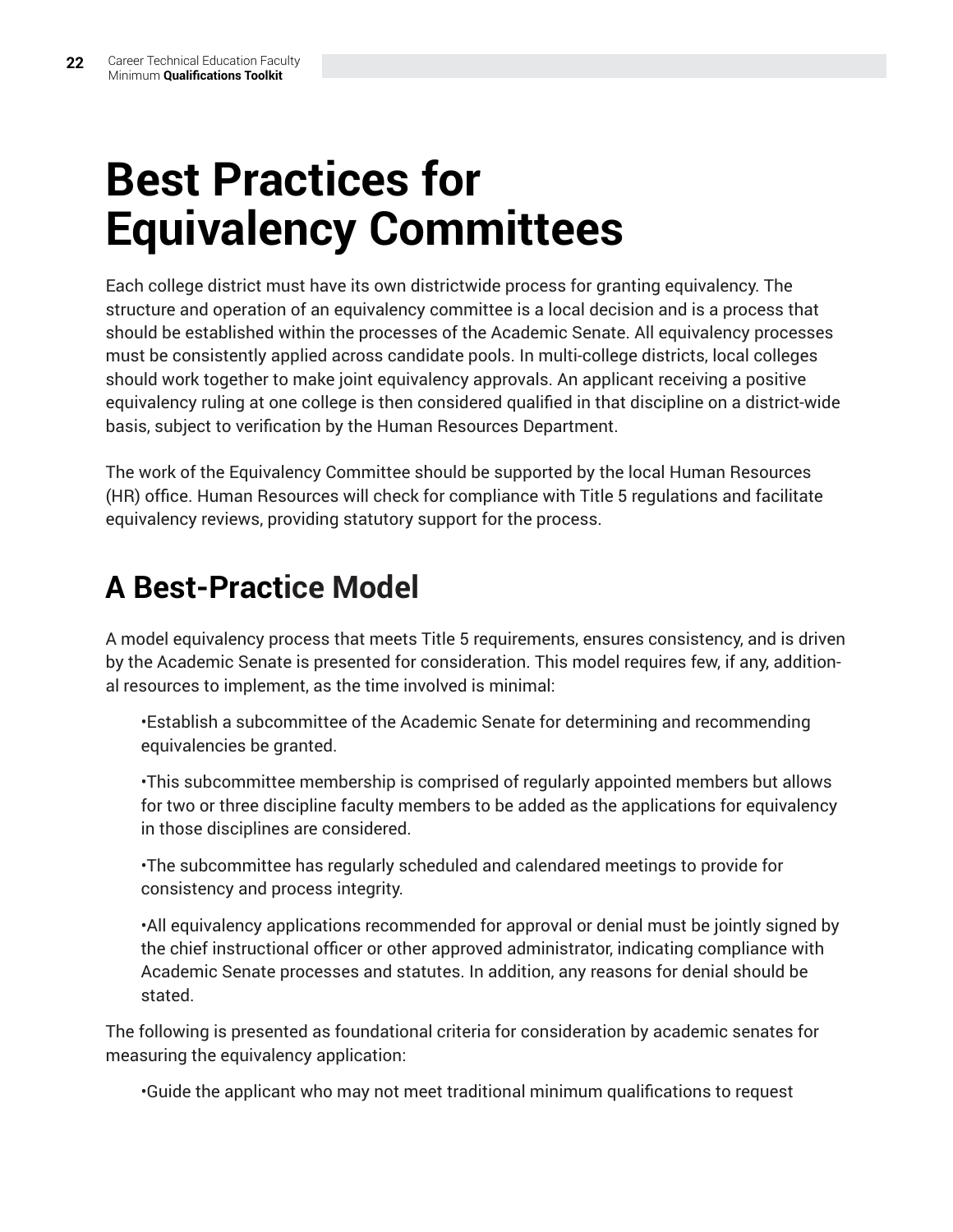equivalency where there is a question as to whether the applicant possesses the traditional minimum qualifications of the discipline or there is uncertainty about the equivalency process information, including forms and examples.

•Accept industry licensure, certification, community service, or other credentials, where appropriate, as evidence of meeting minimum qualifications.

•Use the general education equivalency examples as a guide for identifying potential equivalency artifacts/evidence to the general education areas.

•Accept equivalency artifacts/evidence through a portfolio or other documentation method. Examples include:

•Demonstration of ongoing professional development and continuing education within career field.

•Publication, as author, of relevant materials in the career field.

•Examples of the presentations of training sessions within the career field.

•Evidence of providing direct training within the career field.

Access the database from the Office of Postsecondary Education for Accredited Postsecondary Institutions and Programs at [https://ope.ed.gov/accreditation/Search.aspx.](https://ope.ed.gov/accreditation/Search.aspx.
)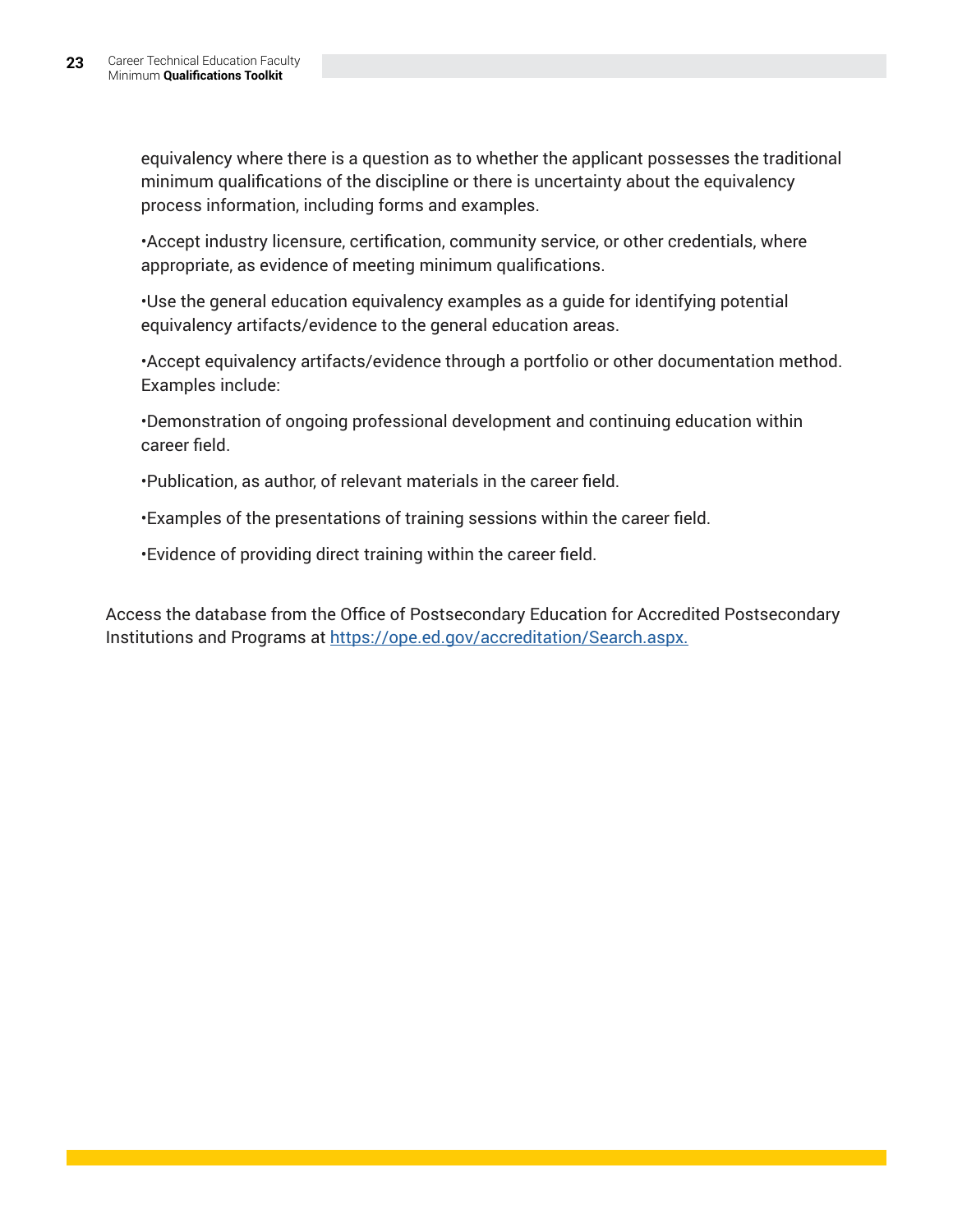## <span id="page-23-0"></span>**Model Equivalency Committees: Composition and Policies**

The structure and operation of an equivalency committee is a college district decision and is a process that should be established within the processes of the Academic Senate. Each college or district's equivalency process is locally determined; upon the recommendation of faculty, equivalency committees make recommendations to their governing board regarding faculty candidates meeting minimum qualifications through equivalency. Districts must have a unified policy for all colleges within the district.

All equivalency processes must be consistently applied across all candidate pools. The work of the Equivalency Committee should be supported by the local Human Resources (HR) office. The HR office will check for compliance with Title 5 regulations and facilitate equivalency reviews, while providing statutory support for the process.

The Equivalency Committee is charged with reviewing the qualifications of an applicant who may not meet the traditional minimum qualifications for faculty positions. The committee's job is to help get the best possible industry-expert instructors into our CTE classrooms while ensuring each candidate is at least as qualified as a candidate meeting traditional minimum qualifications. All applicants requesting equivalency to the minimum qualifications must show evidence of depth and breadth. Depth of knowledge refers to the specialized coursework, training, work experience, community service, or teaching experience necessary for qualification. Breadth of knowledge refers to the coursework and/or experience equivalent to the general education component of a college education, as expected when one completes an associate degree.

An effective practice adopted by some academic senates is to create an equivalency committee that serves for an entire academic year. Regardless of the length of service, a mechanism that includes the voice of the discipline faculty should be written into the process. Often, a faculty chair or discipline expert related to the discipline for which equivalency is being requested is invited to attend the meeting at which the application will be reviewed. The primary responsibility of the Academic Senate's Equivalency Committee is to ensure the selection committee follows the same process for determining equivalency and considers consistent factors from candidate to candidate and discipline to discipline. It is imperative that all hiring processes ultimately result in the hiring of well-qualified industry-expert instructors for our students.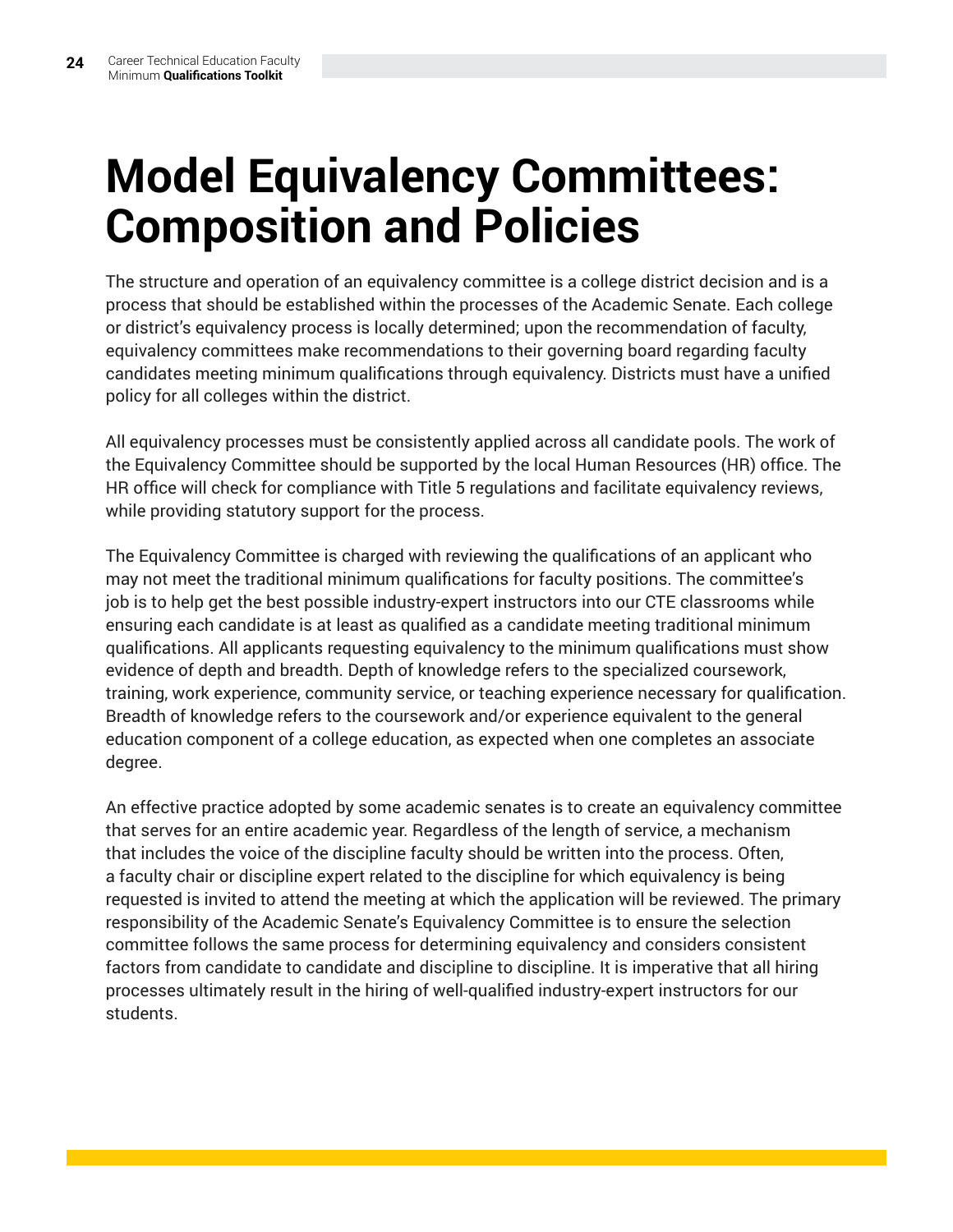### <span id="page-24-0"></span>**Faculty on Equivalency Committees**

Best practices suggest the Equivalency Committee should include at least three faculty members, including two members from the discipline in which equivalency is being requested, although many committees include at least three faculty members, plus discipline faculty. The Academic Senate president or designee should chair the committee. If two available faculty members from the discipline are not available, the Academic Senate president will appoint a third person from an appropriate discipline, taking into consideration related disciplines. If the Academic Senate president or designee is from the same discipline as that being requested in the equivalency, the third member of the committee will be appointed from a different discipline.

Other committee composition considerations:

•Academic Senate vice president as chair

•Equivalency chair appointed by the Academic Senate

•Three to five faculty members appointed by the Academic Senate

•At least two faculty members from the associated discipline or closely related disciplines included, in addition to the regularly assigned members of the committee

•Other administrators or college staff

•Human Resources representative

#### **Roles and Responsibilities of the Equivalency Committee**

The roles and responsibilities of an equivalency committee generally include the following:

•Review applicants' appropriate academic and professional preparation to determine if they meet or exceed the equivalent to the minimum qualifications as established in Title 5 and in the Minimum Qualifications for Community College Administrators and Faculty (2018 Handbook).

•Review all relevant evidence used to support granting equivalency, including seeking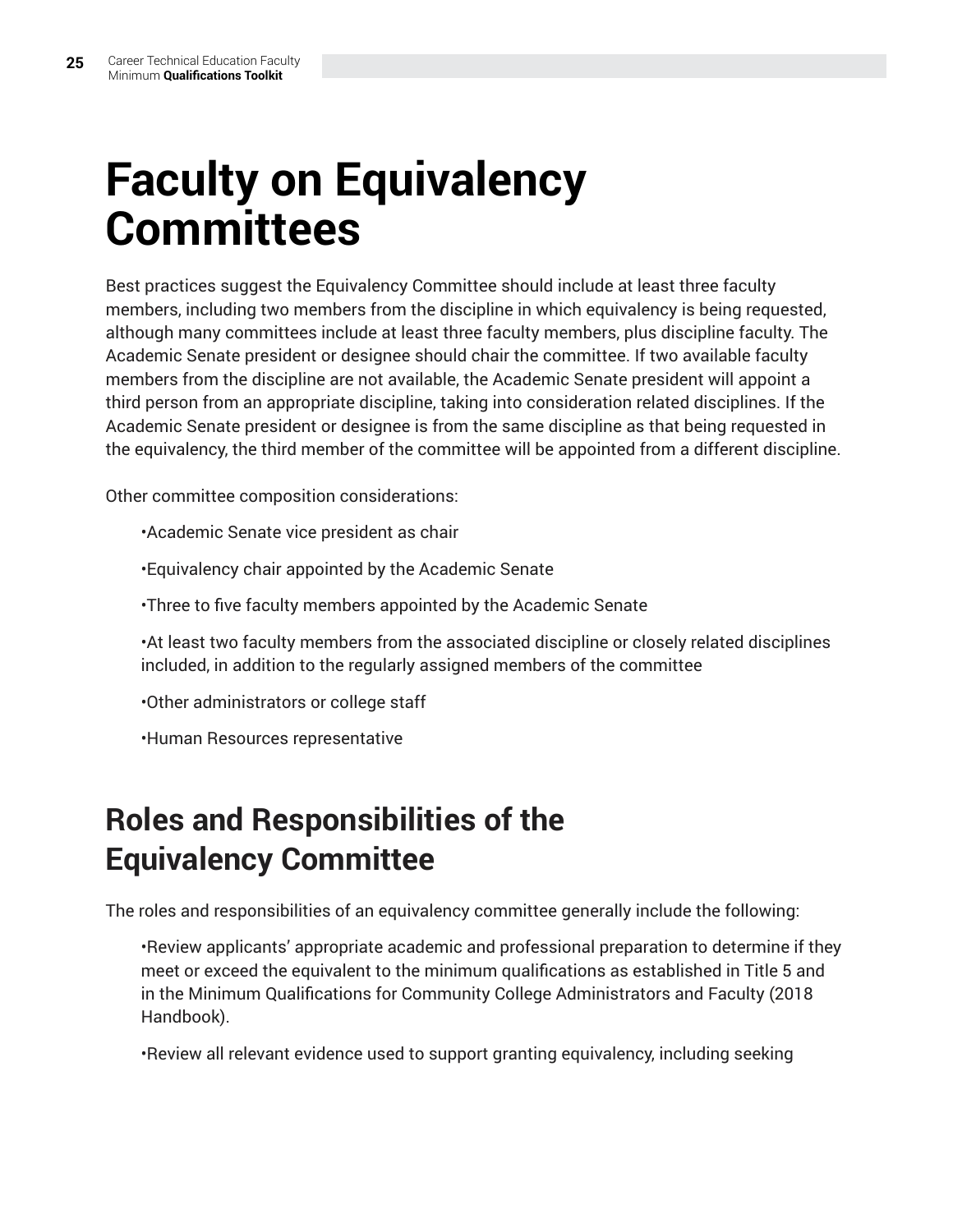<span id="page-25-0"></span>clarification related to the evidence provided and the process used in forwarding each applicant's request.

•Arrive at agreement or disagreement about whether the candidate meets or exceeds the minimum qualifications for the discipline requested and include justification for final decisions, indicated with signature on the Final Determination of Equivalency Form or an equivalent district document.

The committees will rely primarily on the advice of the expert faculty from the discipline or closely related disciplines when charged with making equivalency decisions.

The Equivalency Committee will keep records of decisions and the justification for each decision. These records will be sent to Human Resources for future reference. Applications for which the Equivalency Committee finds the qualifications are not equivalent to the minimum requirements also will be returned to Human Resources with the reasons for rejecting the equivalency.

All deliberations of the equivalency committees and all records involved in the proceedings shall be confidential.

#### **Equivalency Committee Policies**

All equivalency policies and procedures are subject to review and revision at the request of either the Academic Senate or the governing board. Changes in the committee's policies and procedures require the joint agreement of the Academic Senate and the governing board. Until there is joint agreement, the current policies and procedures will remain in effect.

The committee should meet as soon as possible (within 5-10 working days) of receiving materials from Human Resources. Depending on district practice, the Academic Senate president or Equivalency Committee chair is responsible for appointment and convening of the Equivalency Committee in a timely manner. Equivalency committees should meet face-to-face to facilitate any necessary discussion of the candidate qualifications.

In cases where there are fewer than three members from the discipline on the screening committee, the Equivalency Committee shall be augmented by faculty from the discipline, where available, faculty from closely related disciplines, or faculty in the discipline from another college. Depending on local practice, the Academic Senate president may consult with the area dean to determine who will serve on the screening committee.

Equivalency committees must take caution to ensure consistency is applied to all decisions regarding equivalency.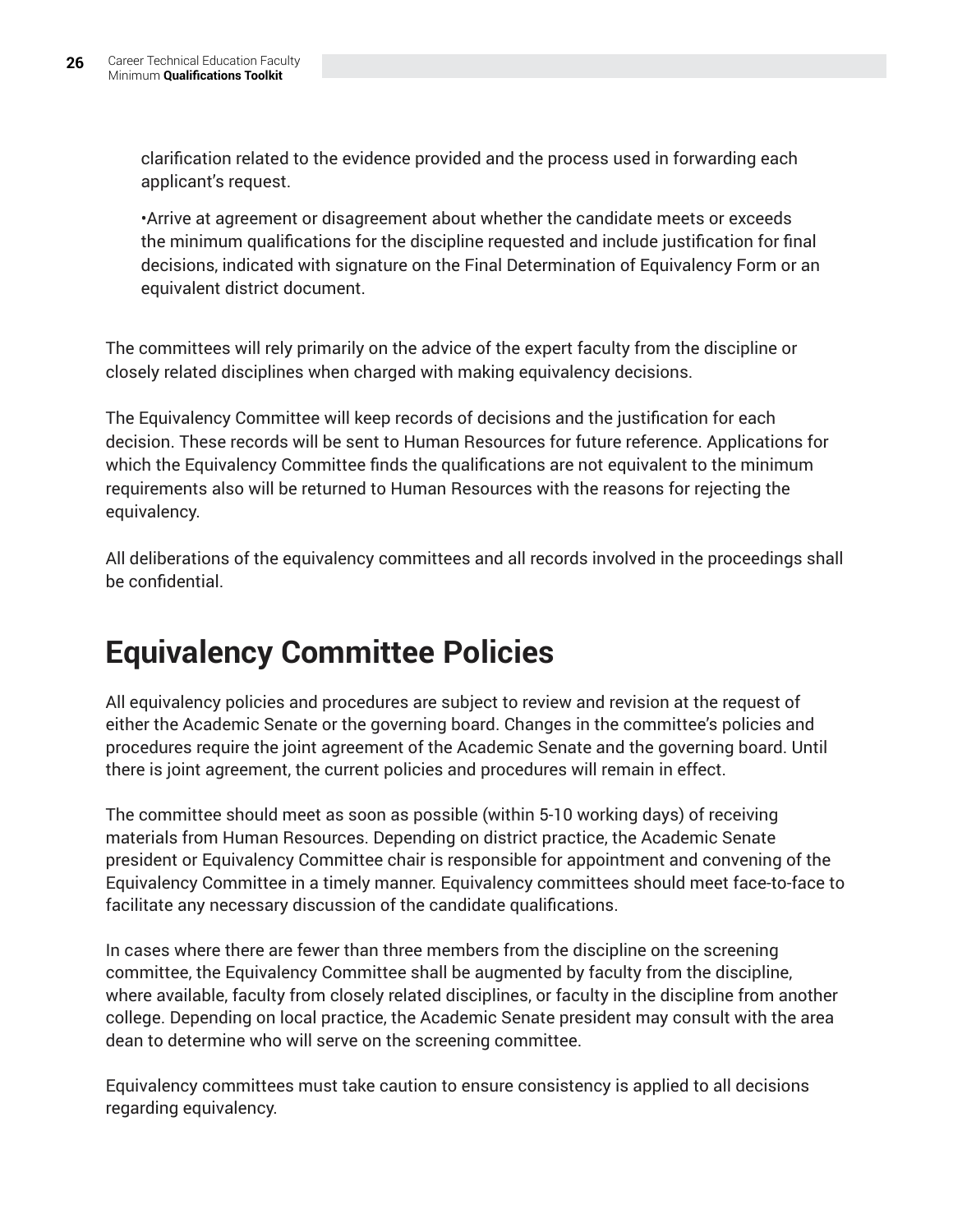After the committee has made a decision about the application for equivalency, the committee chair shall send a recommendation form for each applicant to the Academic Senate president and to other district-defined administrative department(s), most often Human Resources.

The recommendation form shall include the names of the committee members and the vote count of any action taken. If equivalency is denied, reasons for the decision should be recorded on the cover sheet. If an applicant does not meet equivalency, his or her application shall be returned to Human Resources. If there is a multi-college district, an applicant receiving a positive equivalency ruling at one college is then considered qualified in that discipline on a district-wide basis, subject to verification by Human Resources.

The Academic Senate president or designee shall sign off that the process was in order. If the Academic Senate president does not sign off, he/she shall list reasons for the denial, including relevant procedural concerns.

The role of Human Resources professionals is not to determine equivalency. This process is the responsibility of the governing boards dependent on the recommendation of the Academic Senate. The role of Human Resource professionals is to assist applicants in navigating the application process and to collect and forward equivalency applications to the faculty equivalency chair or the Academic Senate. Human Resource professionals ensure the completeness of the applications, document the final decisions during the equivalency process, and maintain the documentation necessary for personnel records.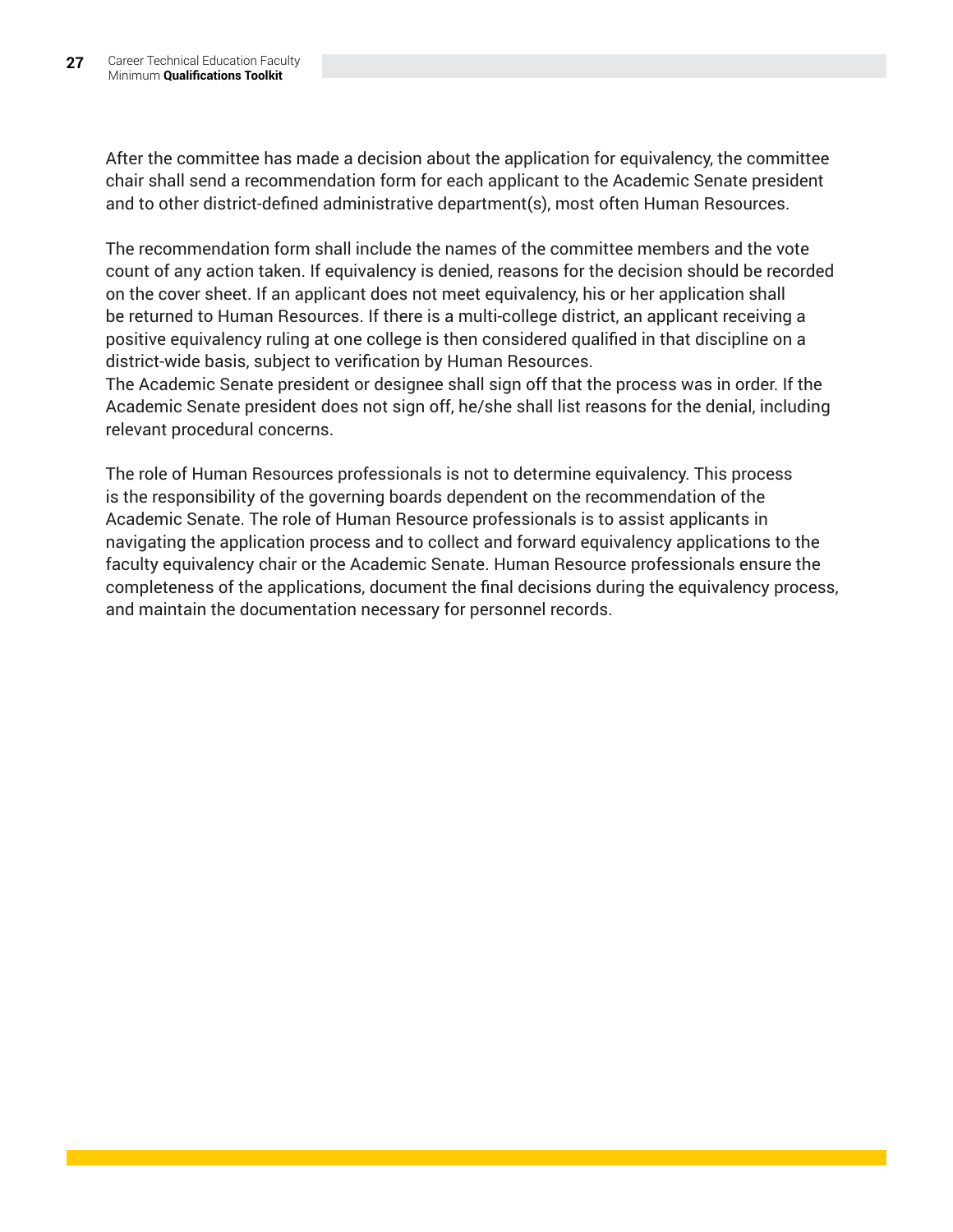## <span id="page-27-0"></span>**Equivalency Portfolio Model Standards**

Equivalency is the process that supports local hiring committees to consider faculty applicants who possess minimum qualifications of the discipline, as defined by the [Minimum Qualifications](https://californiacommunitycolleges.cccco.edu/Portals/0/Reports/2019/CCCCO_Report_Min_Qualifications-ADA-Final.pdf)  [for Faculty and Administrators in California Community Colleges 2018 Handbook,](https://californiacommunitycolleges.cccco.edu/Portals/0/Reports/2019/CCCCO_Report_Min_Qualifications-ADA-Final.pdf) or who may be in question or who are uncertain, but could meet the minimum qualifications through equivalency.

The following portfolio standards are suggested guidelines for local equivalency committees to consider during their equivalency deliberations. These portfolio guidelines provide consistency for the Equivalency Committee, as well as the applicant. The portfolio standards focus on tangible artifacts/evidence documenting discipline experience and achievements directly related to the general education area learning outcomes.

The following list identifies suggested elements of an equivalency portfolio, including details on the contents of each item:

**Cover page:** The cover page will include your full official name, contact numbers, mailing address, and email address.

**Table of contents:** The table of contents includes page numbers for the portfolio, an itemized list of artifacts/evidence properly cataloged.

**Executive summary:** This one-page summary provides justification for the equivalency request. The summary should focus on the primary artifacts/evidence to substantiate the request. The summary should be succinct, should clearly indicate the links between discipline experience and the learning outcomes established for each of the general education areas required for the associate degree and is listed on the General Education Equivalency Matrix.

**Current resume:** The current resume should include education, work, community service, and volunteer experiences.

Detail significant activities, exact dates, accomplishments in the workplace, and other, non-workrelated learning. The resume should provide the exact names of industry recognized credentials, certificates, and licenses.

General education equivalency examples worksheet or similar document: The worksheet is intended to help candidates organize, categorize, and reflect on industry experiences (artifacts)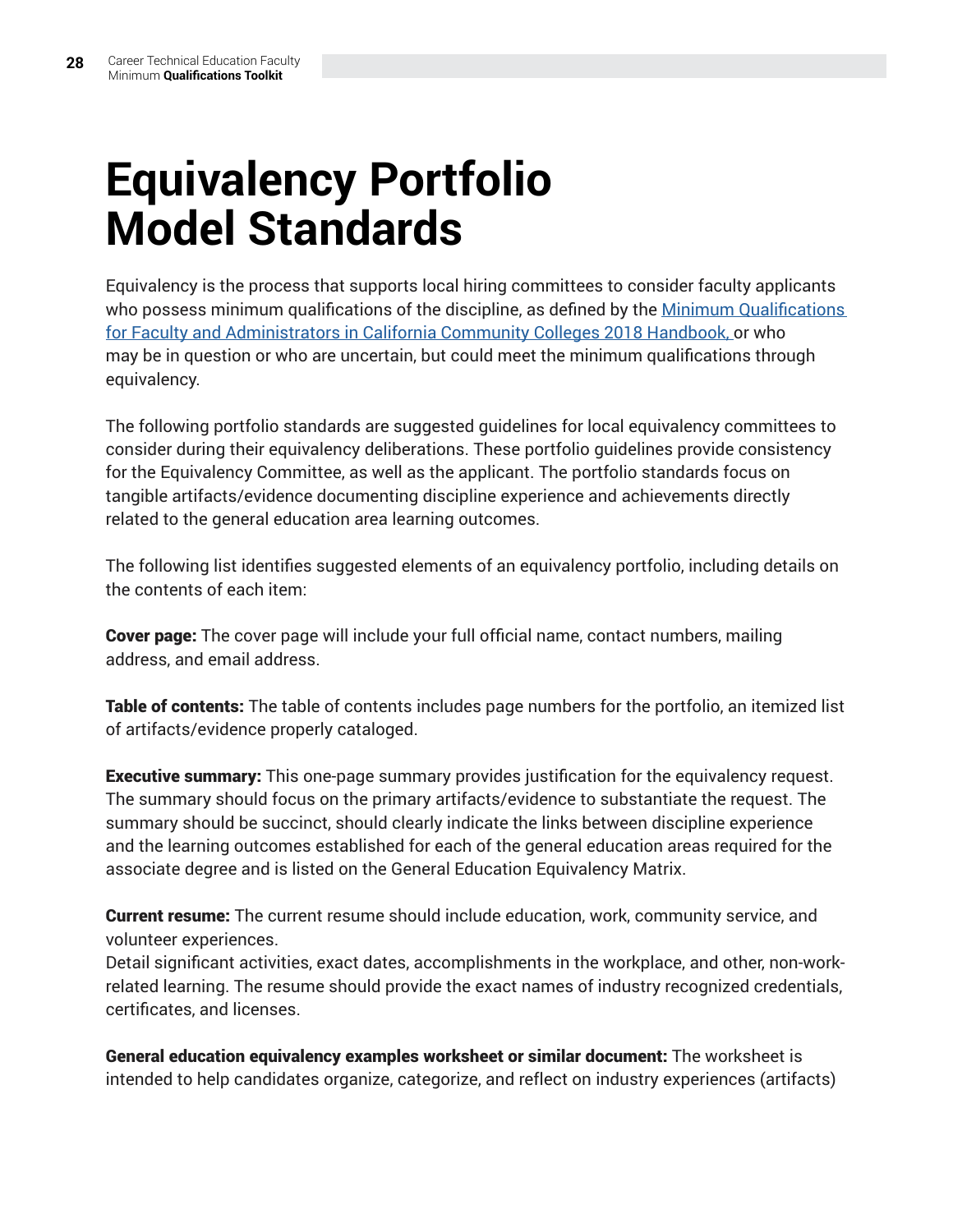as they directly relate to the learning outcomes associated with the general education areas required for the associate degree. The completed worksheet helps Equivalency Committee members determine general education competencies through industry artifacts. The general education examples document provides several examples of industry artifacts/evidence demonstrating equivalent competencies. The examples are not intended to be comprehensive but informative. Discipline faculty involved can determine which artifacts/evidence should be considered.

**Documentation/artifacts/evidence:** Once the Equivalency Worksheet is completed, the applicant should then submit electronic copies of the documentation/artifacts/evidence using the exact same number and name as listed in the worksheet. Careful attention must be given to ensure each general education area has specific associated documentation/artifacts. Artifacts can take several forms; solid examples are available within the general education equivalency examples document.

#### For example:

- •Certificates of completion for training courses, workshops, etc.
- •Industry-recognized credentials
- •Military records
- •Performance evaluations
- •Technical or professional writings
- •Job descriptions
- •Products designed or produced
- •Membership in professional organizations
- •Membership requirements for certain organizations

#### •Licenses/diplomas

- •Transcript
- •Equivalencies (if applicable)
- •Verifications of employment
- •Skills/competencies from employers/supervisors
- •Significant interests outside of work experience, such as community service •Other

Equivalency Committee member evaluation response form: This form provides a standard template used during a review of the equivalency application and the submitted portfolio.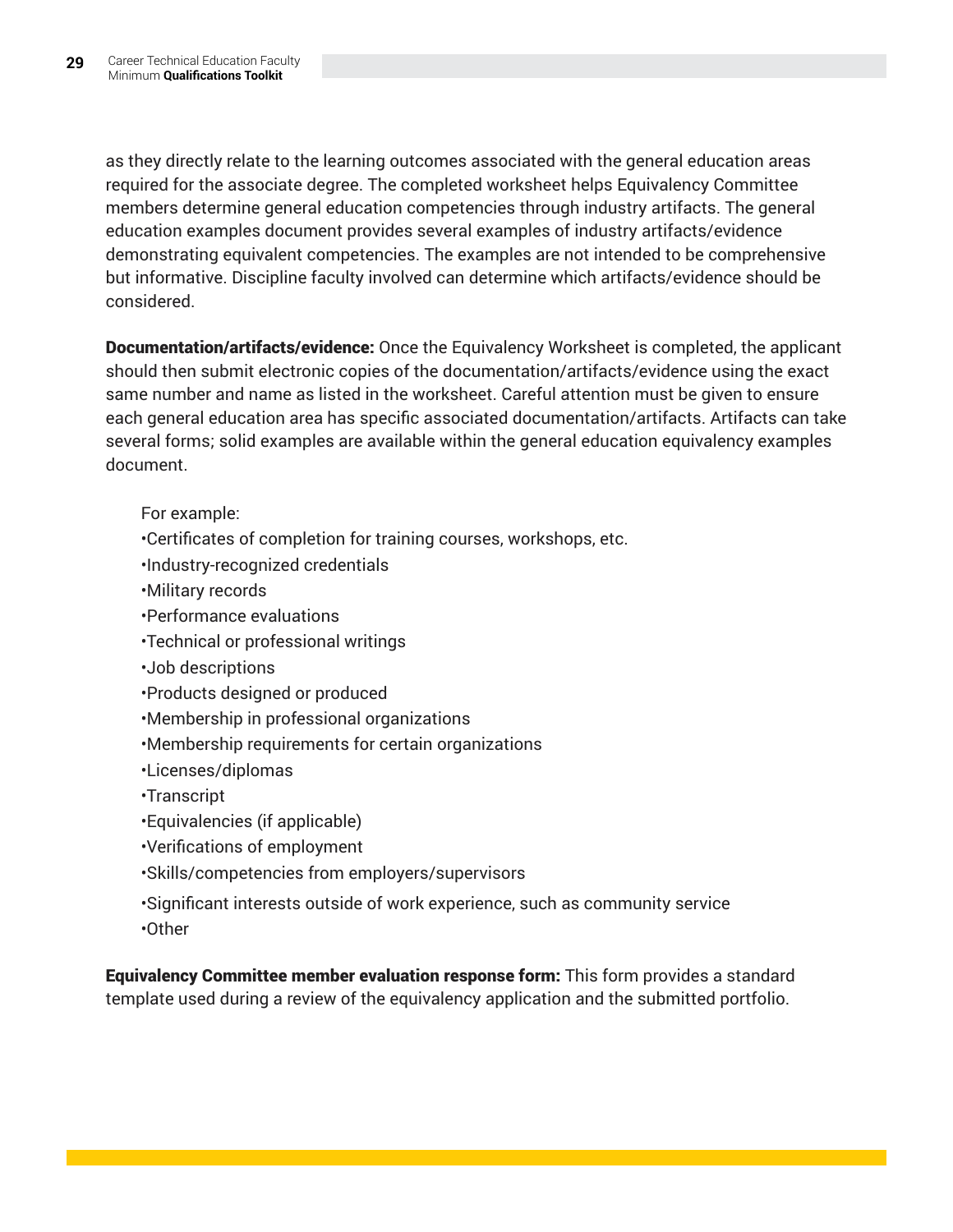#### <span id="page-29-0"></span>**CTE Minimum Qualifications General Education Equivalency Worksheet**

In a traditional Associate of Arts or Associate of Science degree, a student must complete a minimum of 60 semester (90 quarter) units. Of the total units required for a degree, at least 18 semester (27 quarter) units of general education coursework are required, in addition to meeting competency requirements in written expression and mathematics and at least 18 semester (27 quarter) units of major preparation (Title 5 §55063). The major prep units generally are not in question for equivalency requests in CTE disciplines, but the need to meet all general education areas may be in question when coursework has not been completed.

The 18 units of general education are expected in the follow areas (Title 5 & 55063 (b)(1)):

| <b>Description</b>                                                                                                                                                                                                                                                                                                                                                                                                                                                                                                                                                                                                                                                                                                                                                         | <b>Evidence/Documentation</b> |
|----------------------------------------------------------------------------------------------------------------------------------------------------------------------------------------------------------------------------------------------------------------------------------------------------------------------------------------------------------------------------------------------------------------------------------------------------------------------------------------------------------------------------------------------------------------------------------------------------------------------------------------------------------------------------------------------------------------------------------------------------------------------------|-------------------------------|
| <b>A. Natural Sciences</b><br>Courses in the natural sciences are those<br>that examine the physical universe, its life<br>forms, and its natural phenomena. To satisfy<br>the general education requirement in natural<br>sciences, a course shall be designed to<br>help the student develop an appreciation<br>and understanding of the scientific method<br>and encourage an understanding of the<br>relationships between science and other<br>human activities (Title 5 $\S55063$ (b)(1)(A)).<br>This category would include introductory or<br>integrative courses in astronomy, biology,<br>chemistry, general physical science, geology,<br>meteorology, oceanography, physical<br>geography, physical anthropology, physics<br>and other scientific disciplines. |                               |
|                                                                                                                                                                                                                                                                                                                                                                                                                                                                                                                                                                                                                                                                                                                                                                            |                               |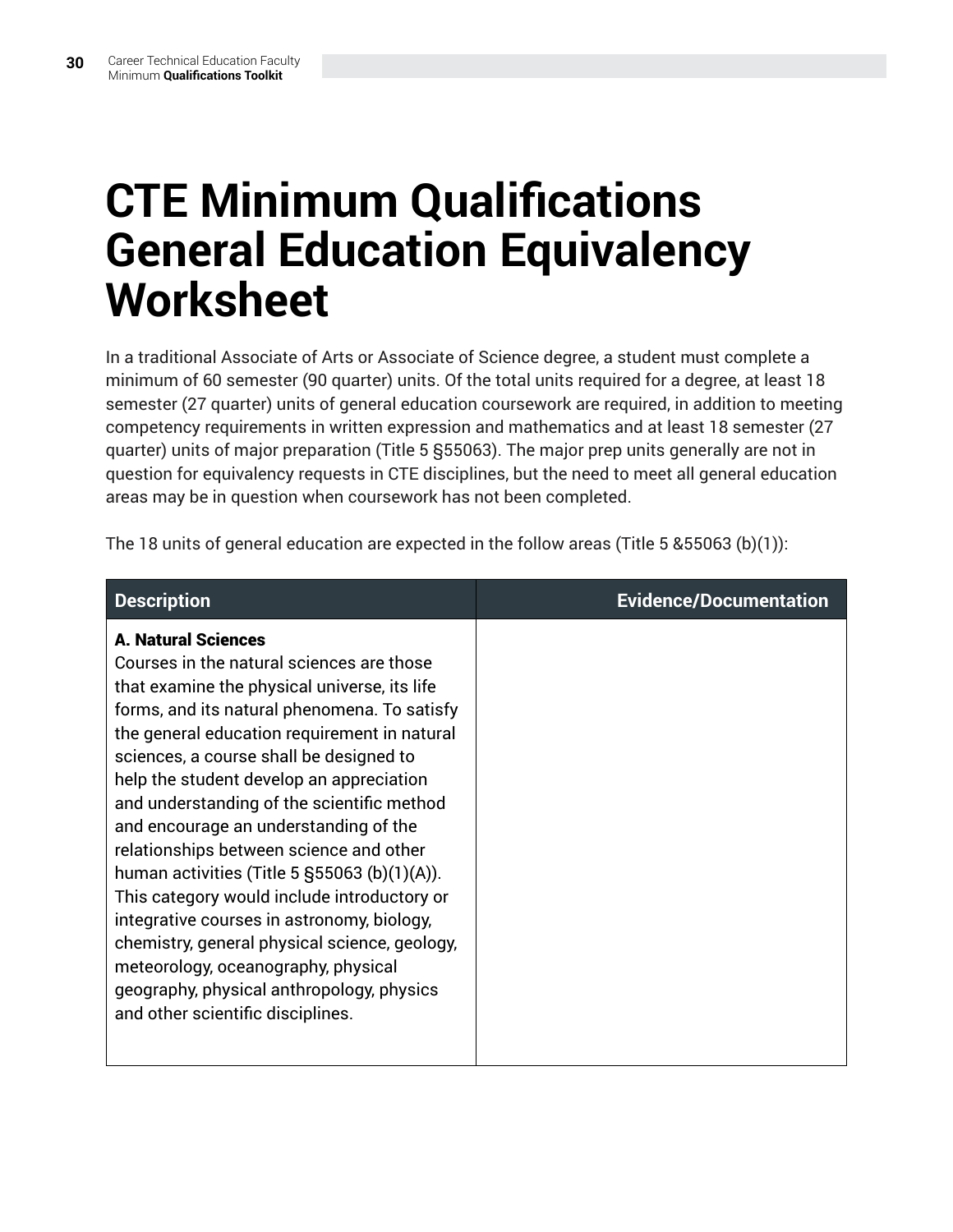| <b>Description</b>                                                                                                                                                                                                                                                                                                                                                                                                                                                                                                                                                                                                                                                                                                                                                                                                                                              | <b>Evidence/Documentation</b> |
|-----------------------------------------------------------------------------------------------------------------------------------------------------------------------------------------------------------------------------------------------------------------------------------------------------------------------------------------------------------------------------------------------------------------------------------------------------------------------------------------------------------------------------------------------------------------------------------------------------------------------------------------------------------------------------------------------------------------------------------------------------------------------------------------------------------------------------------------------------------------|-------------------------------|
| <b>B. Social and Behavioral Sciences</b><br>Courses in the social and behavioral<br>sciences are those which focus on people<br>as members of society. To satisfy the<br>general education requirement in social<br>and behavioral sciences, a course shall<br>be designed to develop an awareness<br>of the method of inquiry used by the<br>social and behavioral sciences. It shall<br>be designed to stimulate critical thinking<br>about the ways people act and have acted<br>in response to their societies and should<br>promote appreciation of how societies<br>and social subgroups operate (Title 5<br>§55063 (b)(1)(B)). This category would<br>include introductory or integrative survey<br>courses in cultural anthropology, cultural<br>geography, economics, history, political<br>science, psychology, sociology and related<br>disciplines. |                               |
| <b>C. Humanities</b><br>Courses in the humanities are those that<br>study the cultural activities and artistic<br>expressions of human beings. To satisfy<br>the general education requirement in the<br>humanities, a course shall be designed to<br>help the student develop an awareness<br>of the ways in which people throughout<br>the ages and in different cultures have<br>responded to themselves, and the world<br>around them, in artistic and cultural creation<br>and help the student develop aesthetic<br>understanding and an ability to make<br>value judgments (Title 5 $\S55063$ (b)(1)(C)).<br>Such courses could include introductory<br>or integrative courses in the arts, foreign<br>languages, literature, philosophy, and<br>religion.                                                                                               |                               |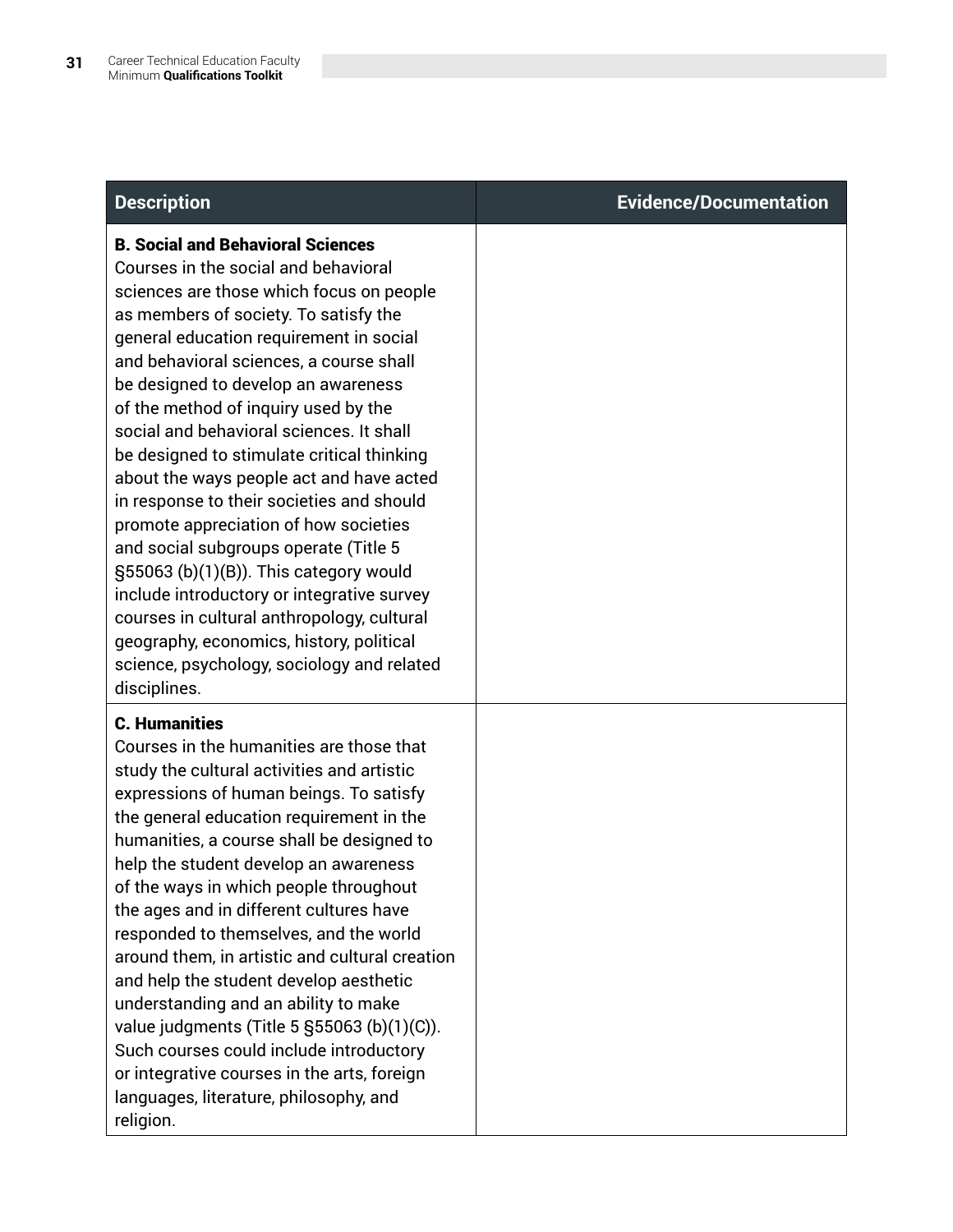| <b>Description</b>                                                                                                                                                                                                                                                                                                                                                                                                                                                                                                                                                                         | <b>Evidence/Documentation</b> |
|--------------------------------------------------------------------------------------------------------------------------------------------------------------------------------------------------------------------------------------------------------------------------------------------------------------------------------------------------------------------------------------------------------------------------------------------------------------------------------------------------------------------------------------------------------------------------------------------|-------------------------------|
| D.1. Language and Rationality: English<br><b>Composition</b><br>Courses in language and rationality are<br>those that develop for the student the<br>principles and applications of language<br>toward logical thought, clear and precise<br>expression and critical evaluation of<br>communication in whatever symbol system<br>the student uses (Title 5 $\S$ 55063 (b)(1)(D)).<br>Such courses shall include both expository<br>and argumentative writing.                                                                                                                              |                               |
| <b>D.2. Language and Rationality:</b><br><b>Communication and Analytical Thinking</b><br>Courses in language and rationality are<br>those that develop for the student the<br>principles and applications of language<br>toward logical thought, clear and precise<br>expression and critical evaluation of<br>communication in whatever symbol system<br>the student uses (Title 5 $\S$ 55063 (b)(1)(D)).<br>Such courses shall include Intermediate<br>Algebra or another mathematics course at<br>the same level, with the same rigor and with<br>Elementary Algebra as a prerequisite. |                               |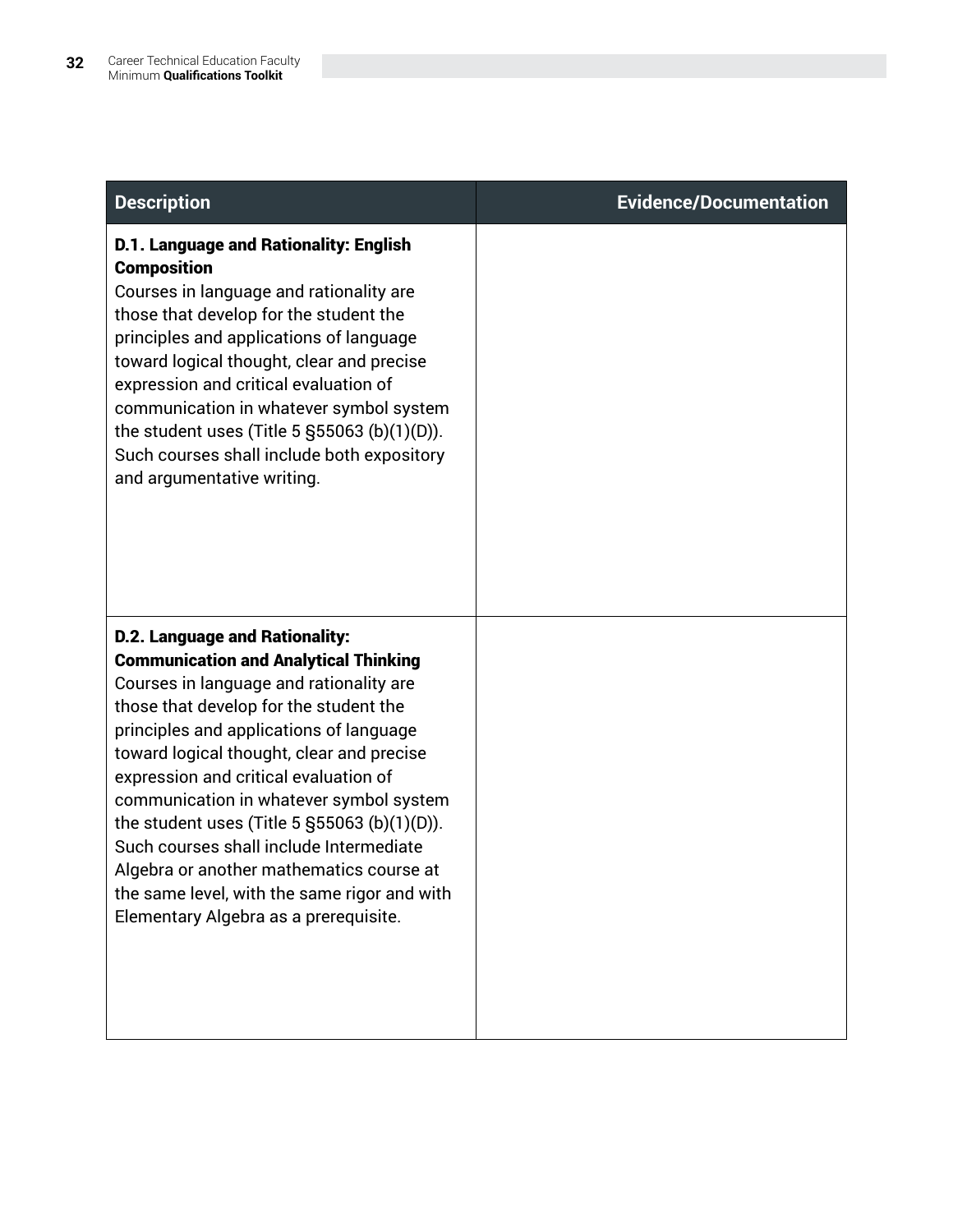#### **Ethnic Studies Requirement and Competency in Written Expression and Mathematics**

| <b>Description</b>                                                                                                                                                                                                                                                                                                                                                                                                                                                                                                                                                                                                              | <b>Evidence/Documentation</b> |
|---------------------------------------------------------------------------------------------------------------------------------------------------------------------------------------------------------------------------------------------------------------------------------------------------------------------------------------------------------------------------------------------------------------------------------------------------------------------------------------------------------------------------------------------------------------------------------------------------------------------------------|-------------------------------|
| Ethnic Studies (if not met in areas B or C)<br>Ethnic Studies must be addressed in general<br>education (Title 5 § 55063 (b)(2))<br>Document evidence, if not already an Ethnic<br>Studies requirement that has not been met<br>in Areas B or C                                                                                                                                                                                                                                                                                                                                                                                 |                               |
| <b>Competency: Written Expression</b><br>(if not met in Area D.1.)<br>Competence in written expression shall be<br>demonstrated by obtaining a satisfactory<br>grade in an English course at the level of<br>the course typically known as Freshman<br>Composition. Satisfactory completion of<br>an English course at the level of Freshman<br>Composition shall satisfy both this<br>competency requirement and the Area<br>D.1. Language and Rationality: English<br>Composition coursework requirement (Title<br>5 §55063).<br>Document evidence, if competency in<br>written expression is not already met in area<br>D.1. |                               |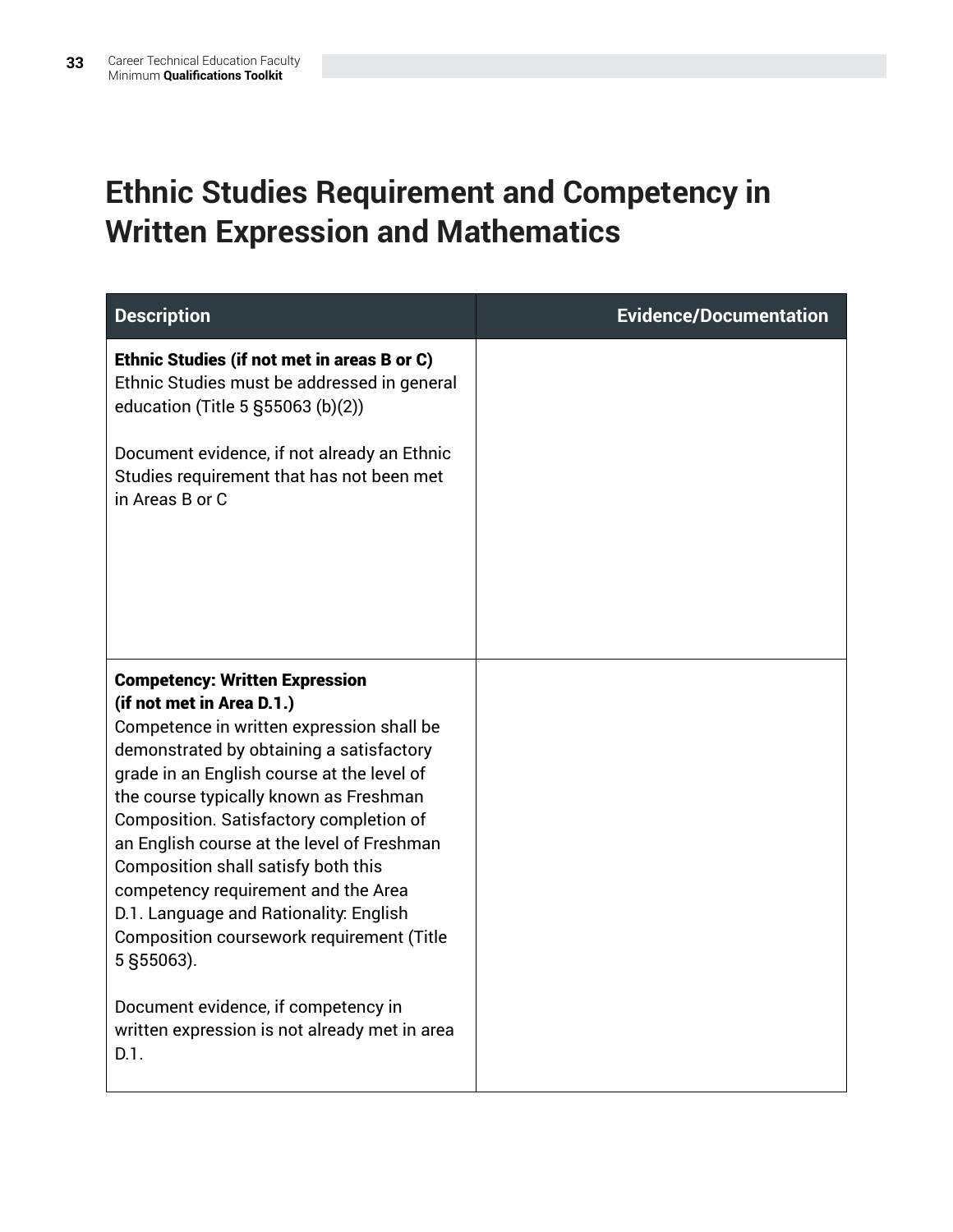| <b>Description</b>                                                                                                                                                                                                                                                                                                                                                                                                                                                                                                                                                                                                                                                                                                                                                                                | <b>Evidence/Documentation</b> |
|---------------------------------------------------------------------------------------------------------------------------------------------------------------------------------------------------------------------------------------------------------------------------------------------------------------------------------------------------------------------------------------------------------------------------------------------------------------------------------------------------------------------------------------------------------------------------------------------------------------------------------------------------------------------------------------------------------------------------------------------------------------------------------------------------|-------------------------------|
| <b>Competency: Mathematics</b><br>(if not met in Area D.2.)<br>Competence in mathematics shall be<br>demonstrated by obtaining a satisfactory<br>grade in a mathematics course at the<br>level of the course typically known as<br>Intermediate Algebra (either Intermediate<br>Algebra or another mathematics course<br>at the same level, with the same rigor and<br>with Elementary Algebra as a prerequisite,<br>approved locally). Satisfactory completion<br>of a mathematics course at the level of<br>Intermediate Algebra shall satisfy both this<br>competency requirement and the Area D.2<br>Language and Rationality: Communication<br>and Analytical Thinking coursework (Title 5<br>§55063).<br>Document evidence, if competency in<br>mathematics is not already met in area D.2. |                               |
|                                                                                                                                                                                                                                                                                                                                                                                                                                                                                                                                                                                                                                                                                                                                                                                                   |                               |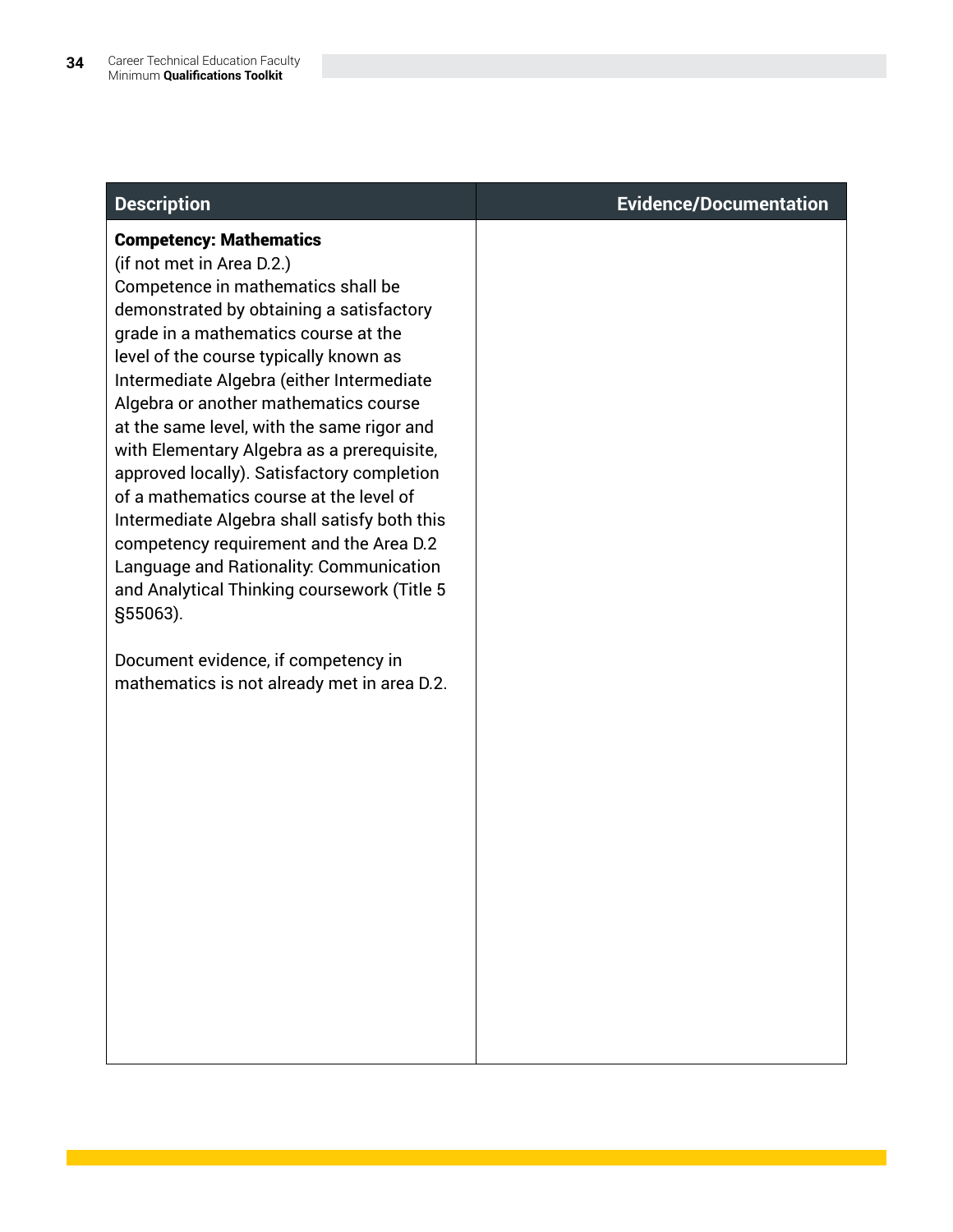#### <span id="page-34-0"></span>**CTE Faculty Minimum Qualifications General Education Equivalency Matrix**

Career Technical Education (CTE) disciplines in particular have a greater need to consider equivalency for candidates. Industry has well-qualified employees who may be potential instructors but who have not earned an associate degree. Most often when equivalency is considered, it is for general education requirements, such as English, humanities or math. Often CTE candidates have significant industry experience that well exceeds the minimum required. This document is intended to assist equivalency committees in evaluating equivalency to the general education component of an associate degree.

Education Code § 87359 and §87360 establish that individuals who do not possess the minimum qualifications for service may be hired as faculty members if they possess "qualifications that are at least equivalent to the minimum qualifications." The Disciplines List, a Board of Governors-adopted list of minimum qualifications for hiring faculty, uses the term "equivalency" to describe processes to support this regulation.

#### **Purpose of General Education**

The general education component of a degree is expected to provide individuals with the educational foundation to interact effectively with the world around them, based on critical thinking and reasoning, sound oral and written communication, an applied understanding of other peoples and cultures, and applied experiences with science and its impact on people. For potential faculty members, general education preparation should also influence a person's approach to teaching and ability to recognize how their discipline interacts with all others and communicate that to students. Some potential applicants, especially those in the CTE disciplines, have earned general education skills and competencies through their work or other non-traditional methods. This crosswalk is intended to help equivalency committees understand the possibilities of how to view and implement equivalencies of the general education requirements through alternative learning methods. Potential faculty applicants will be empowered to prepare the artifacts/evidence necessary to demonstrate achievement of general education outcomes through means other than traditional classroom instruction.

#### **Purpose of General Education Equivalency Examples**

Equivalency committees generally are responsible for the evaluation of a faculty candidate's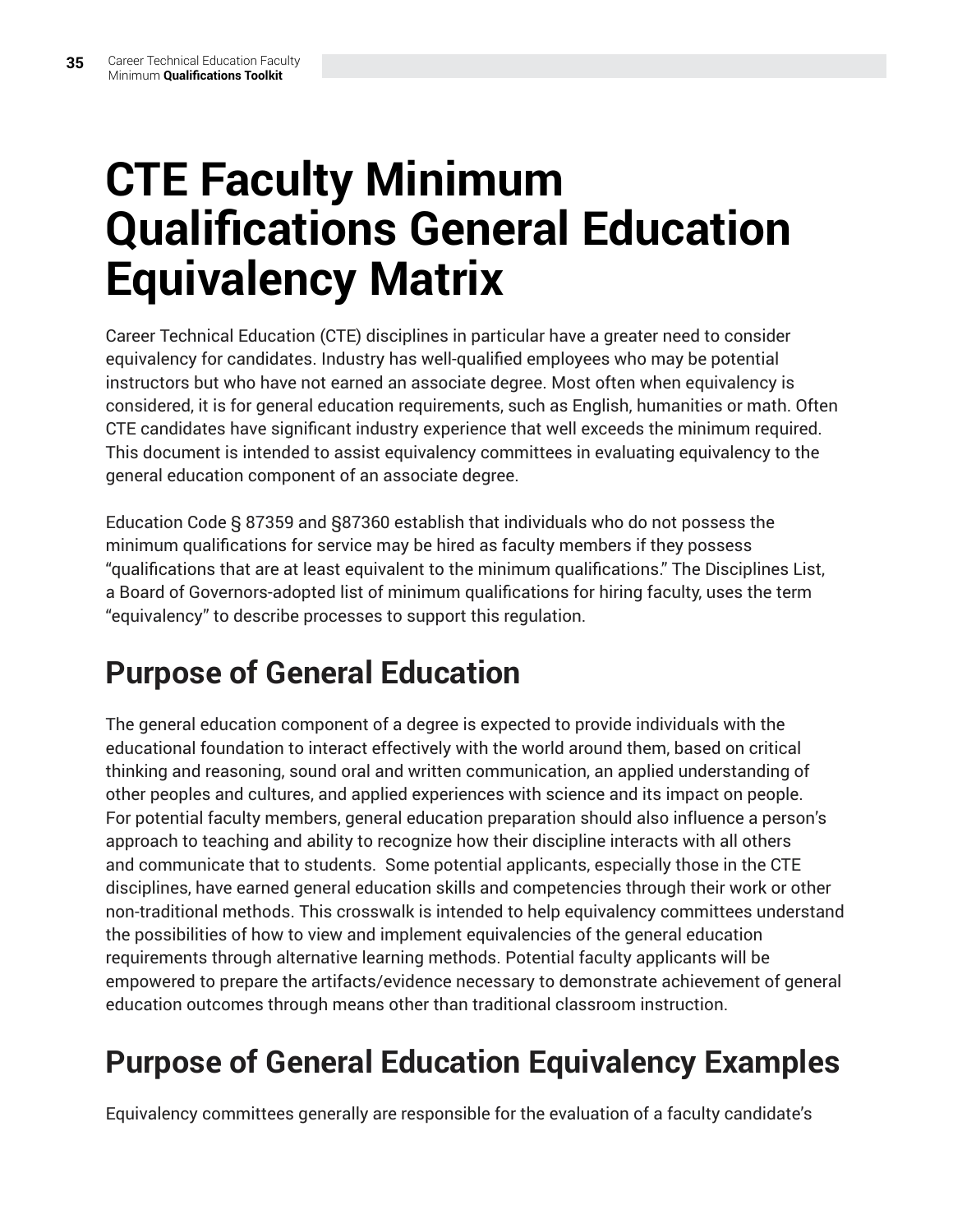qualifications when questions arise regarding minimum qualifications. These same committees also are responsible for making recommendations on approving or rejecting requests for equivalency. Often, for disciplines where the minimum qualification is an associate degree and six years of experience, faculty candidates have significant work experience but lack the more formal academic credentials. This situation is particularly problematic in many CTE disciplines. The purpose of the general education equivalency examples are to provide equivalency committees with a user-friendly tool when reviewing CTE faculty portfolios for equivalency. It also serves as a framework for human resources departments to demonstrate compliance with accreditation standards regarding qualifications of faculty. The general education equivalency examples facilitate finding the link between industry-specific artifacts (tangible evidence of competencies) and the competencies associated with each of the four general education areas of Title 5, Chapter 6, Subchapter 1, Article 6, 55063.

Faculty have led the development of the general education equivalency examples in this document. The document has both general and CTE discipline-specific examples. Equivalency committees are encouraged to use the examples in concert with robust conversations with CTE faculty discipline experts and their own examples.

#### **General Education and Major Preparation Requirements for an Associate Degree**

In a traditional Associate of Arts or Associate of Science degree, a student must complete a minimum of 60 semester (90 quarter) units. Of the total units, at least 18 semester (27 quarter) units of general education coursework are required in addition to meeting competency requirements in written expression and mathematics and at least 18 semester (27 quarter) units of major preparation (Title 5 §55063). The 18 units of general education are expected in the follow areas (Title 5 §55063 (b)(1)):

- •A. Natural Sciences (minimum 3 units)
- •B. Social and Behavioral Sciences (minimum 3 units)
- •C. Humanities (minimum 3 units)
- •D.1. Language and Rationality: English Composition (minimum 3 units)
- •D.2. Language and Rationality: Communication and Analytical Thinking (minimum 3 units)
- •Three additional units taken in any area

•Ethnic Studies must be addressed (See guidance for Areas B & C) (Title 5 §55063 (b)(2))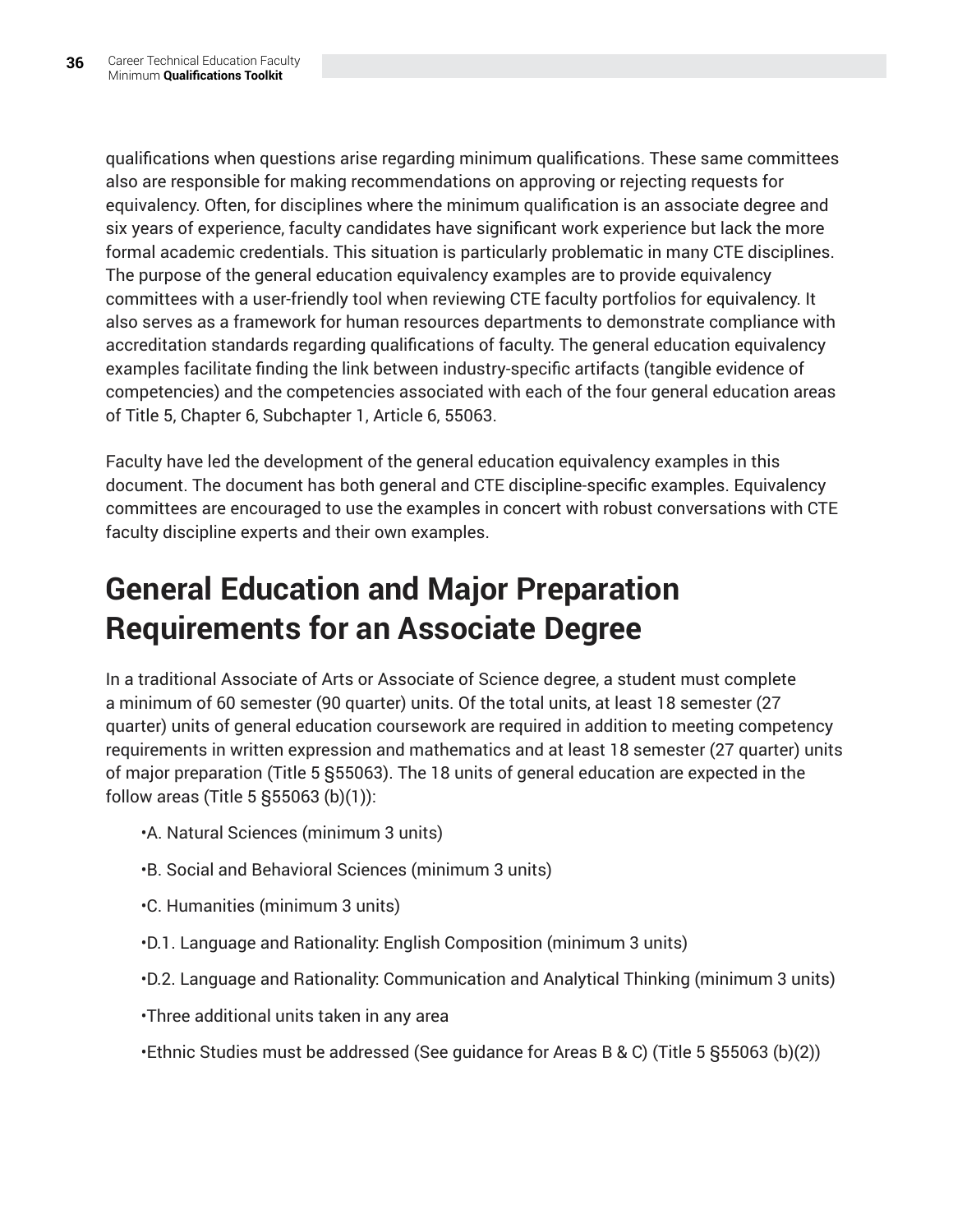#### **Competencies: Written Expression and Mathematics**

Written Expression: Competence in written expression shall be demonstrated by obtaining a satisfactory grade in an English course at the level of the course typically known as Freshman Composition. Satisfactory completion of an English course at the level of Freshman Composition shall satisfy both this competency requirement and the Area D.1. Language and Rationality: English Composition coursework requirement (Title 5 §55063).

**Mathematics:** Competence in mathematics shall be demonstrated by obtaining a satisfactory grade in a mathematics course at the level of the course typically known as Intermediate Algebra (either Intermediate Algebra or another mathematics course at the same level, with the same rigor and with Elementary Algebra as a prerequisite, approved locally). Satisfactory completion of a mathematics course at the level of Intermediate Algebra shall satisfy both this competency requirement and the Area D.2 Language and Rationality: Communication and Analytical Thinking coursework (Title 5 §55063).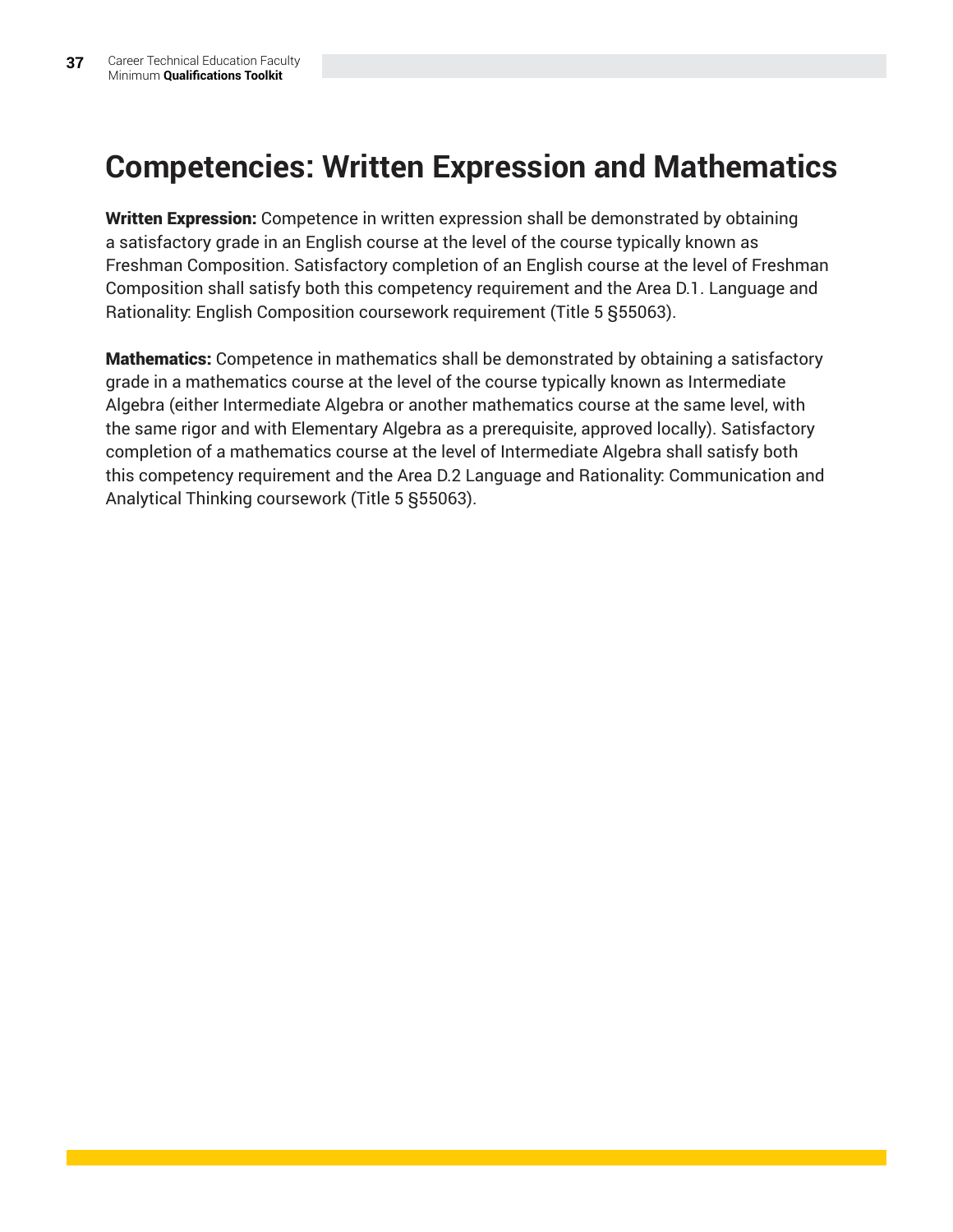## **General Education Equivalency Examples Area A Natural Sciences**

Courses in the natural sciences are those that examine the physical universe, its life forms, and its natural phenomena. To satisfy the general education requirement in natural sciences, a course shall be designed to help the student develop an appreciation and understanding of the scientific method and encourage an understanding of the relationships between science and other human activities (Title 5 §55063 (b)(1)(A)). This category would include introductory or integrative courses in astronomy, biology, chemistry, general physical science, geology, meteorology, oceanography, physical geography, physical anthropology, physics and other scientific disciplines.

#### **Purpose for Including One Course (3 units) in Natural Sciences for General Education**

•For students to develop the ability to examine the physical universe, its life forms, and its natural phenomena.

•For students to develop an appreciation of, understanding of, and ability to apply the scientific method.

•For students to develop the ability to understand the relationship between science and other human activities.

#### **Examples of Course Identification Numbering System (C-ID)-Approved Courses Included in Area A Natural Sciences**

This list of example courses may help equivalency committees understand the scope and content of the single course needed to meet the Area A requirement of an associate degree.

AG-AS 104 Intro to Animal Science ANTH 110 Intro to Biological Anthropology BIOL 140 Organismal Biology BIOL 190 Cell and Molecular Biology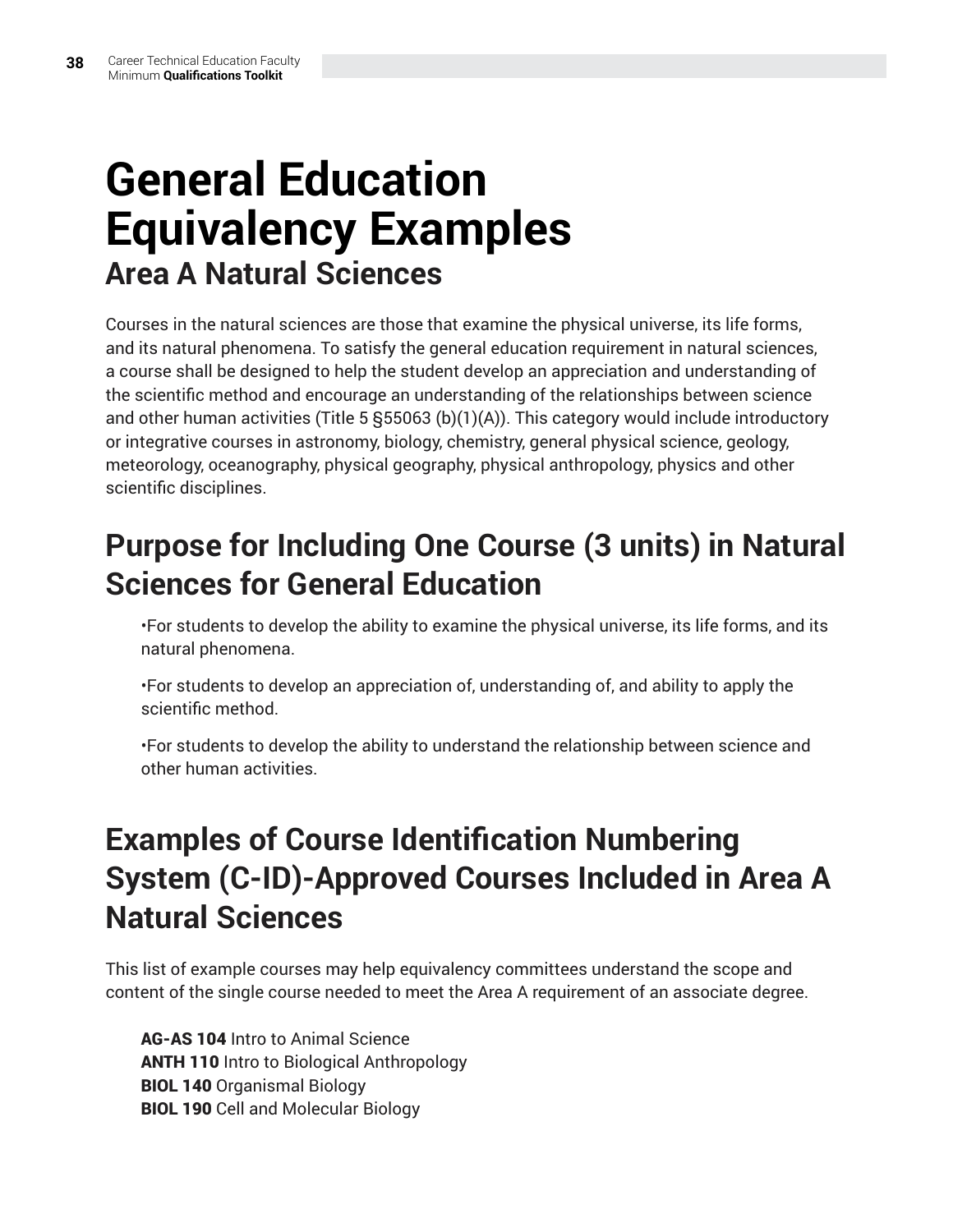CHEM 100 Chemistry and Society **CHEM 102** Intro to Organic and Biochemistry CHEM 101 Intro to Chemistry CHEM/PHYS 140 Survey of Chem. & Physics GEOG 130 Introduction to Weather and Climate GEOL 120 Earth Science GEOL 121 Earth Science with Lab GEOL 130 Environmental Geology GEOL 100 Physical Geology **GEOL 100L Physical Geology with Lab** GEOL 200 Geology of California **PHYS 105** Algebra/Trigonometry-Based Physics

#### **Evidence and Artifacts**

All candidate equivalency documentation and information must be validated. Examples of validations may be an employer statement of experience or performance, external certifications or licensing, published papers or work products, industry-recognized credentials, exam scores, community service, plus any additional validation the local Equivalency Committee deems appropriate. The examples listed below are just a few samples and not a complete list.

#### **Examples of Evidence Establishing Competency to General Education Area A**

| <b>General</b><br><b>Equivalency</b> | • Artifact or work product documenting understanding and knowledge of<br>our environment as it relates to specific sector, industry, or civic skills.                                                                                                                                   |
|--------------------------------------|-----------------------------------------------------------------------------------------------------------------------------------------------------------------------------------------------------------------------------------------------------------------------------------------|
| <b>Examples</b>                      | • Artifact or work product documenting a defined purpose, constructed<br>hypothesis/theory/idea, testing of the hypothesis, data collection, data<br>analysis, development of conclusions, and communication of results as it<br>relates to sector, industry, or civic-specific skills. |
|                                      | • Artifact or work product demonstrating a sector, industry, or civic-based<br>mechanical diagnosis and provision of solutions.                                                                                                                                                         |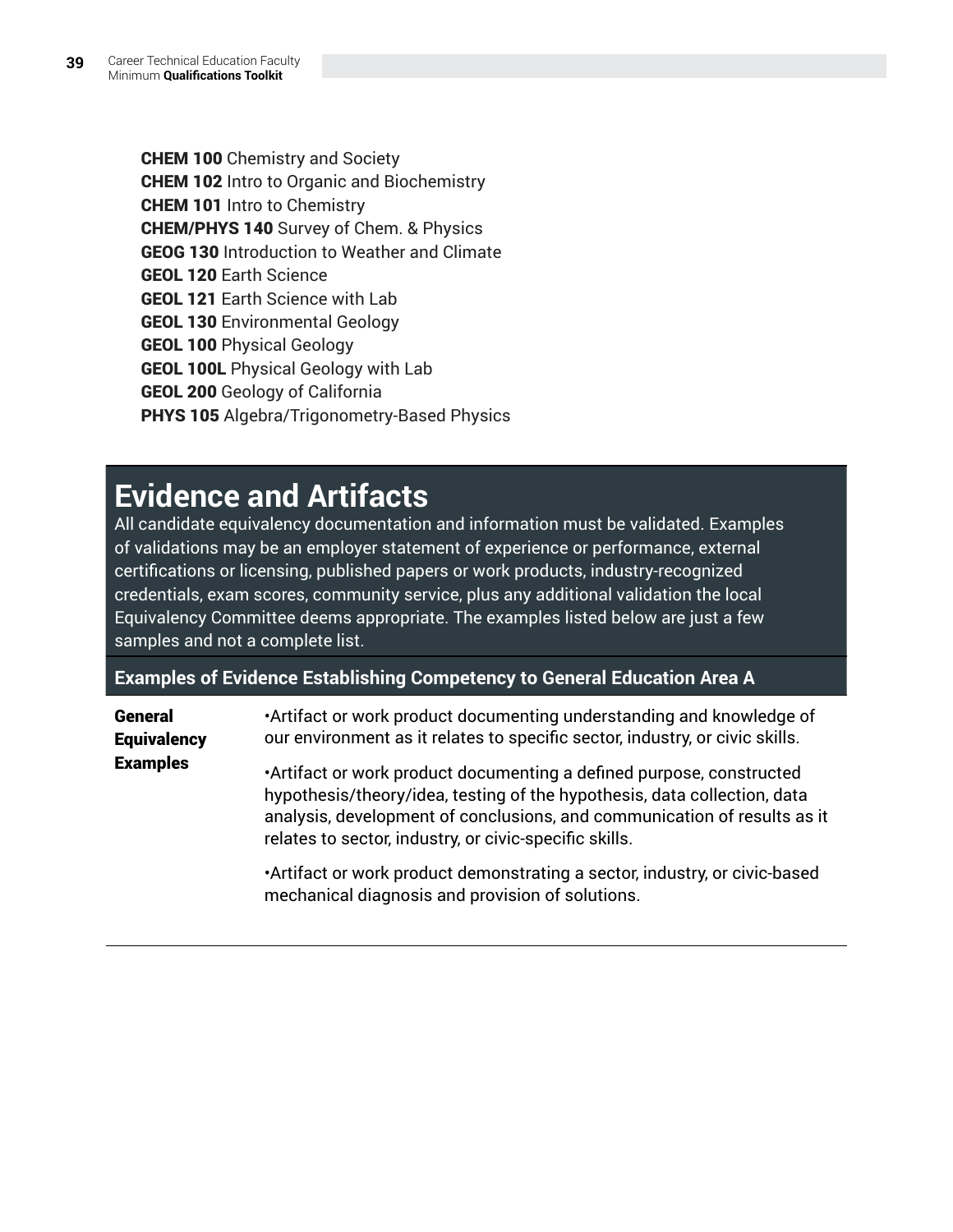|                                                                                                         | Examples of Evidence Establishing Competency to General Education Area A                                                                                                                                                                                                                                                                                              |
|---------------------------------------------------------------------------------------------------------|-----------------------------------------------------------------------------------------------------------------------------------------------------------------------------------------------------------------------------------------------------------------------------------------------------------------------------------------------------------------------|
| Discipline-<br>Specific<br><b>Example:</b>                                                              | •A certified recreational, private, or commercial pilot must understand<br>and apply principles of weather theory, weather behavior, and weather<br>hazards.                                                                                                                                                                                                          |
| <b>Aviation</b>                                                                                         | •A certified recreational, private, or commercial pilot must understand<br>and apply Newton's Basic Laws of Motion and Bernoulli's Principle.                                                                                                                                                                                                                         |
|                                                                                                         | •A certified recreational, private, or commercial pilot must interpret<br>weather services, weather briefings, weather reports, forecasts, charts<br>and multifunction weather displays.                                                                                                                                                                              |
|                                                                                                         | Reference: Federal Aviation Regulation (FAR) 61.185(2) The aeronautical<br>knowledge areas for a recreational, private, and commercial pilot<br>certificate applicable to the aircraft industry for which flight instructor<br>privileges are sought                                                                                                                  |
| Discipline-<br>Specific<br><b>Example:</b><br><b>Automotive</b><br><b>Technician</b>                    | •A certified automotive technician must apply the scientific method to<br>interpret service manuals, understand the theory of the systems being<br>diagnosed, develop an initial hypothesis based on customer input, follow<br>testing and diagnostic procedures to isolate and repair system defects,<br>and verify the repair resolved the system defect.           |
|                                                                                                         | •A National Institute for Automotive Service Excellence (ASE) Auto<br>Maintenance and Light Repair Certification (G1) certified automotive<br>technician must understand principles of fluid dynamics and hydraulics,<br>composition of friction materials, and automotive electrical systems.                                                                        |
| Discipline-<br>Specific<br><b>Example:</b>                                                              | •A licensed barber, cosmetologist, or esthetician must understand the<br>interaction of specific chemicals with other chemicals and with human<br>skin, hair, and nails.                                                                                                                                                                                              |
| <b>Barbering,</b><br><b>Cosmetology</b>                                                                 | •A licensed barber, cosmetologist, or esthetician must understand basic<br>biologic principles as they relate to hair and skin.                                                                                                                                                                                                                                       |
|                                                                                                         | •A licensed barber, cosmetologist, or esthetician must perform an<br>analysis process before any application of product. Particular services<br>require product formulations, predispositions testing, and strand testing<br>prior to application.                                                                                                                    |
| Discipline-<br>Specific<br><b>Example:</b><br><b>Emergency</b><br><b>Medical</b><br><b>Technologies</b> | •A certified Emergency Medical Technician (EMT) must understand<br>the anatomy and physiology of the human body and apply appropriate<br>medical responses to restore or maintain functions necessary for life.<br>.NOTE: While the EMT discipline requires only an Associate of Arts and<br>six years of experience, national standards require additional elements. |

#### **Examples of Evidence Establishing Competency to General Education Area A**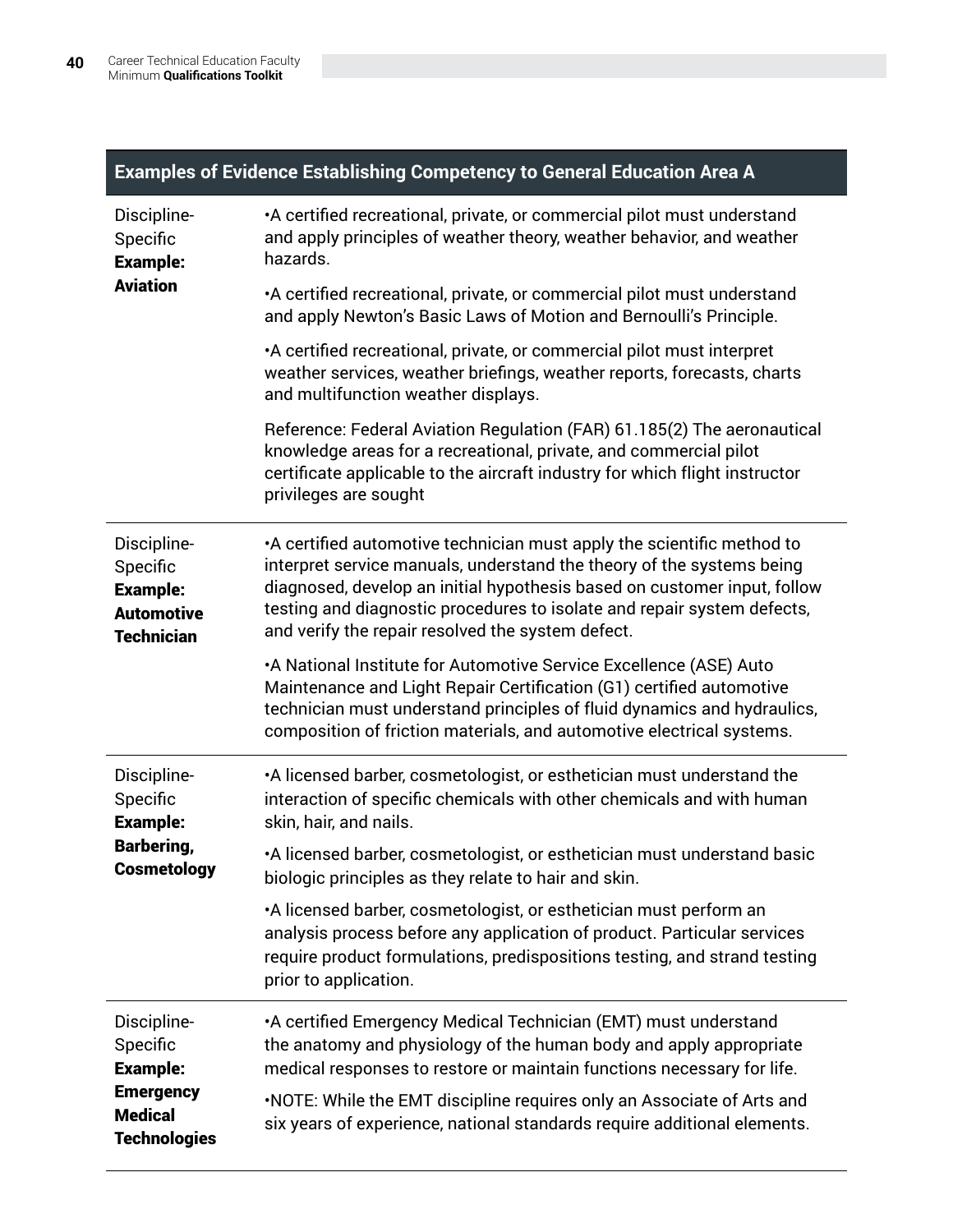| <b>Examples of Evidence Establishing Competency to General Education Area A</b>                    |                                                                                                                                                                                                                                                                                                                                                                                                                                                                                                                                                                   |
|----------------------------------------------------------------------------------------------------|-------------------------------------------------------------------------------------------------------------------------------------------------------------------------------------------------------------------------------------------------------------------------------------------------------------------------------------------------------------------------------------------------------------------------------------------------------------------------------------------------------------------------------------------------------------------|
| Discipline-<br>Specific<br><b>Example:</b><br>Welding                                              | . An American Welding Society-certified welder has experience with<br>multiple weld types and metals and applies knowledge of metallurgy,<br>chemical properties, and the effect of temperature on chemical<br>composition.                                                                                                                                                                                                                                                                                                                                       |
| Discipline-<br>Specific<br><b>Example:</b><br><b>Agricultural</b><br><b>Production</b>             | •A livestock manager applies animal science and nutritional concepts<br>to feeds and feeding to manage nutritional programs for livestock,<br>breeding, and reproduction.<br>•A farm or ranch manager applies plant and soil science and chemical<br>concepts for crop production, plant production, pesticide and fertilizer<br>management and soil management.                                                                                                                                                                                                  |
| Discipline-<br>Specific<br><b>Example:</b><br><b>Culinary Arts/</b><br><b>Food Production</b>      | A chef understands and applies chemical concepts while understanding<br>bacteria and preventing disease, developing recipes (chemical<br>properties), and cooking (thermal properties).                                                                                                                                                                                                                                                                                                                                                                           |
| Discipline-<br>Specific<br><b>Example:</b><br><b>Mortuary</b><br><b>Science</b>                    | •A licensed barber, cosmetologist, or esthetician must understand the<br>interaction of specific chemicals with other chemicals and with human<br>skin, hair, and nails.<br>•A licensed barber, cosmetologist, or esthetician must understand basic<br>biologic principles as they relate to hair and skin.<br>•A licensed barber, cosmetologist, or esthetician must perform an<br>analysis process before any application of product. Particular services<br>require product formulations, predispositions testing, and strand testing<br>prior to application. |
| Discipline-<br>Specific<br><b>Example:</b><br><b>Fashion</b><br>and Related<br><b>Technologies</b> | •Textile developers and fashion designers must understand the effects<br>of chemicals on different textiles.<br>•Textile developers and fashion designers utilize knowledge of chemistry<br>in designing fabrics, designing and evaluating textile composition, and<br>comparing textile properties.                                                                                                                                                                                                                                                              |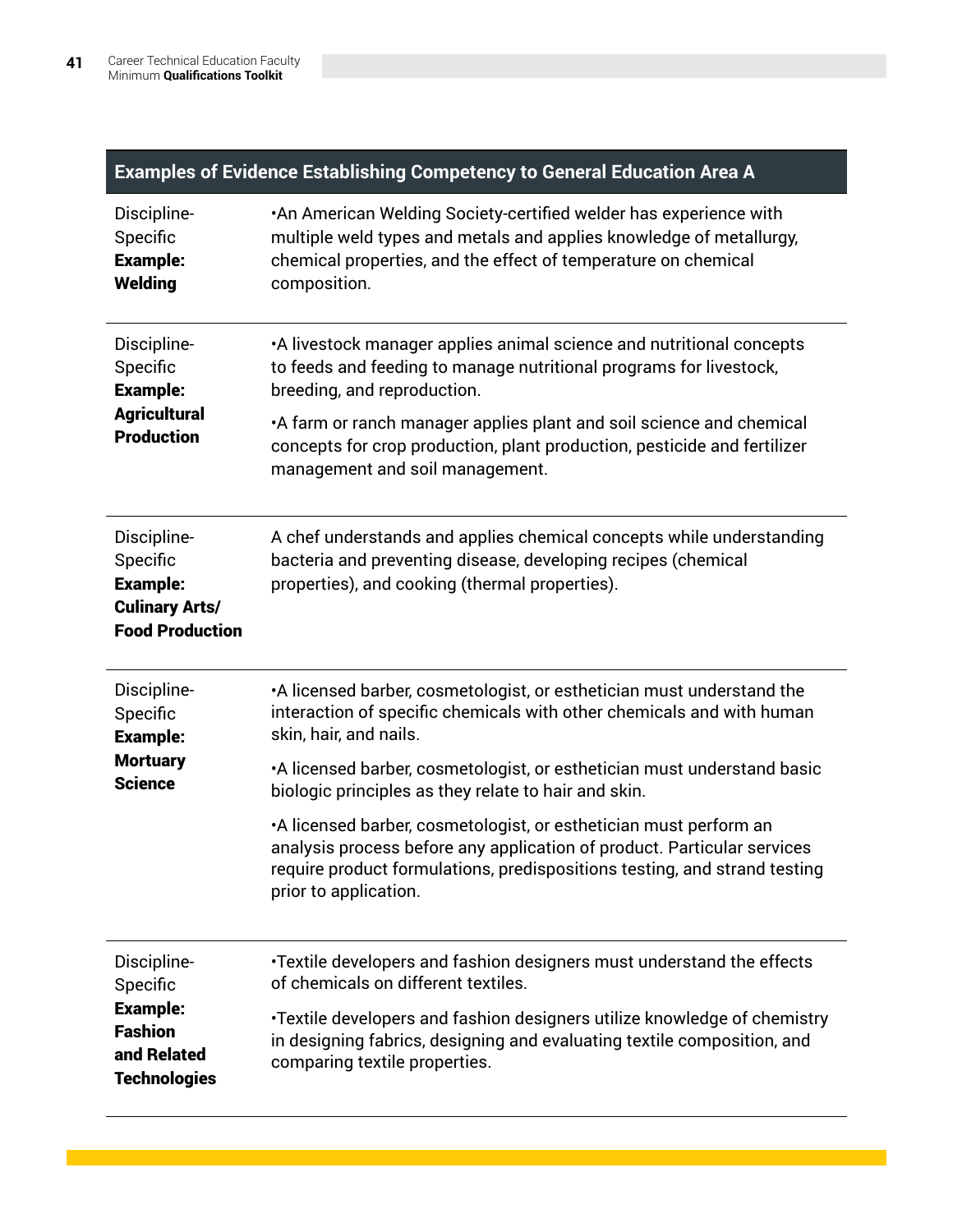## **General Education Equivalency Examples Area B Social and Behavioral Sciences**

Courses in the social and behavioral sciences are those that focus on people as members of society. To satisfy the general education requirement in social and behavioral sciences, a course shall be designed to develop an awareness of the method of inquiry used by the social and behavioral sciences. It shall be designed to stimulate critical thinking about the ways people act and have acted in response to their societies and should promote appreciation of how societies and social subgroups operate (Title 5 §55063 (b)(1)(B)). This category would include introductory or integrative survey courses in cultural anthropology, cultural geography, economics, history, political science, psychology, sociology and related disciplines.

#### **Purpose for Including One Course (3 units) in Social and Behavioral Sciences for General Education**

•For students to develop an awareness of the methods of inquiry used by the social and behavioral sciences.

•To stimulate students' critical thinking about ways people act or have acted in response to their societies.

•To promote students' appreciation of how societies and social subgroups operate.

•To develop or promote students' understanding and appreciation of ethnic groups (Title 5 §55063 (b)(2) requires a course in Ethnic Studies. It is most likely met through the course/ experience/ability counted in Area B or Area C).

#### **Examples of Course Identification Numbering System (C-ID) Courses Included in Area B Social and Behavioral Sciences**

This list of example courses may help equivalency committees understand the scope and content of the single course needed to meet the Area A requirement of an associate degree.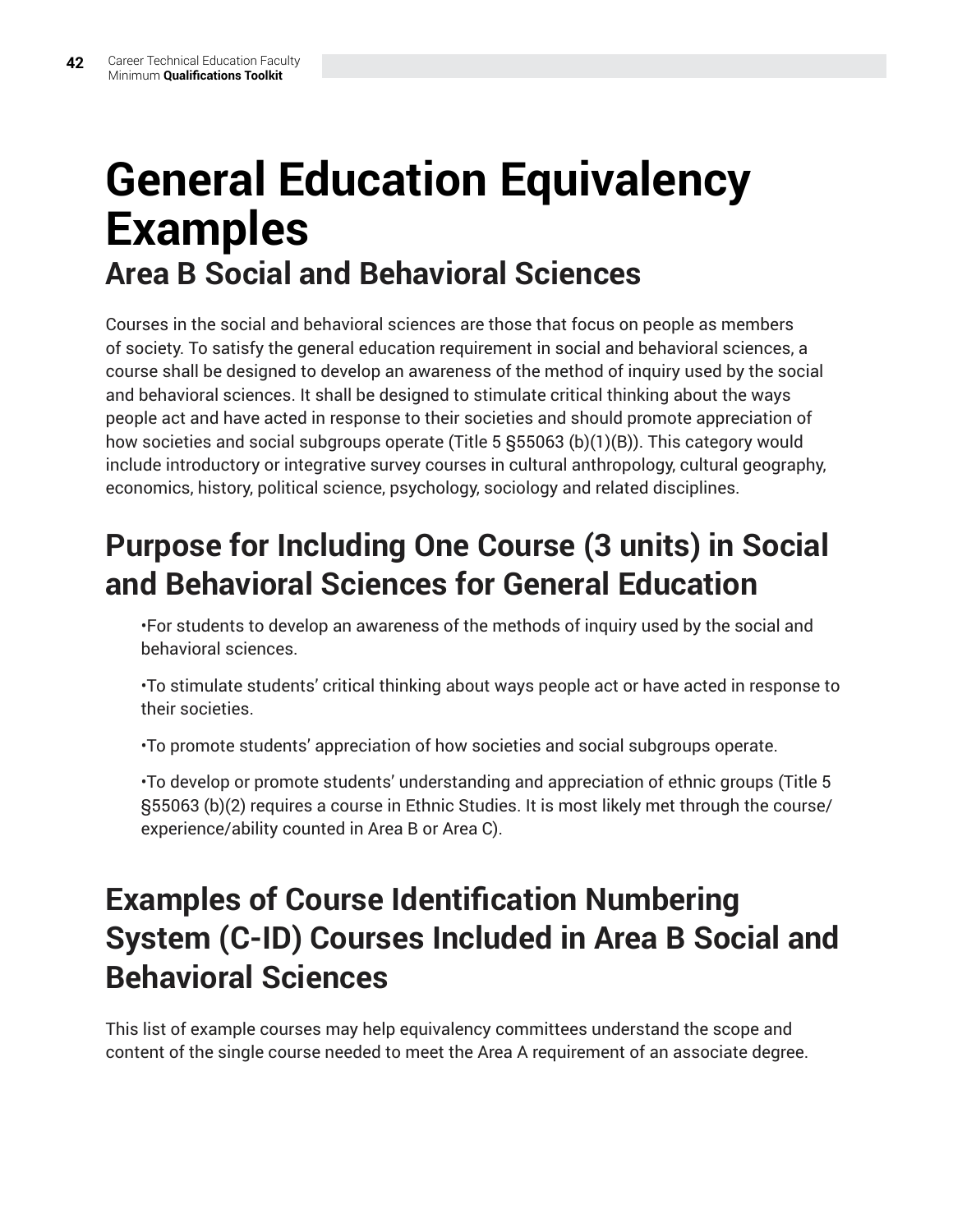ANTH 150 Introduction to Archaeology ANTH 120 Introduction to Cultural Anthropology ECON 201 Principles of Microeconomics ECON 202 Principles of Macroeconomics GEOG 120 Introduction to Human Geography HIST 150 World History to 1500 **HIST 160 World History since 1500 HIST 130** United States History to 1877 **HIST 170 Western Civilization I HIST 180 Western Civilization II HIST 140** United States History since 1865 **POLS 110 Intro to American Government and Politics** POLS 130 Intro to Comparative Government and Politics **POLS 150 Introduction to Political Science** POLS 120 Intro to Political Theory and Thought POLS 140 Introduction to International Relations **PSY 120 Introduction to Abnormal Psychology PSY 130 Introduction to Human Sexuality PSY 115 Psychology of Personal and Social Adjustment PSY 180** Introduction to Lifespan Psychology PSY 110 Introductory Psychology SOCI 140 Introduction to Gender SOCI 160 Introduction to Crime **SOCI 110 Introduction to Sociology** SOCI 130 Introduction to Marriage and Family SOCI 150 Introduction to Race and Ethnicity SOCI 115 Social Problems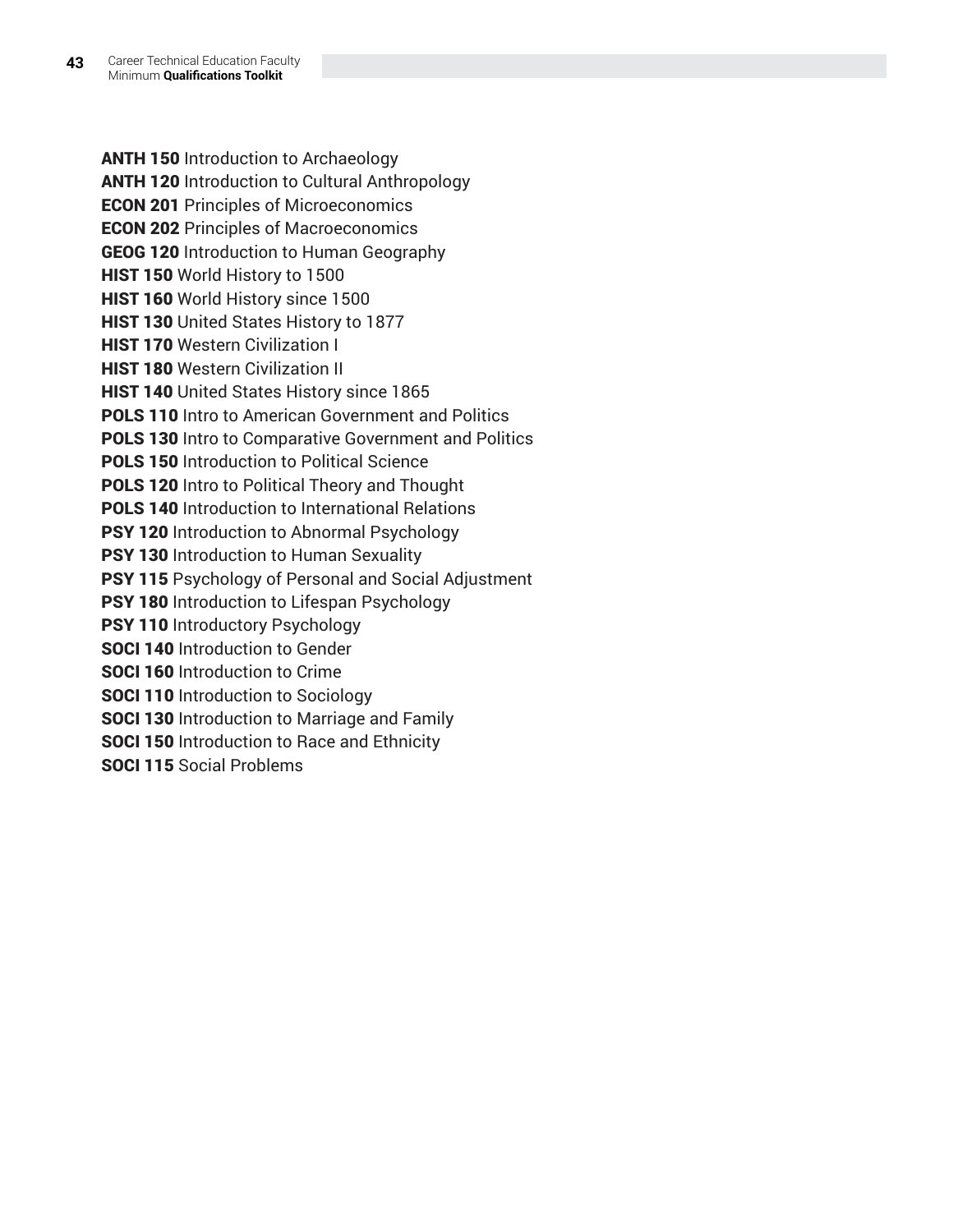#### **Evidence and Artifacts**

All candidate equivalency documentation and information must be validated. Examples of validations may be an employer statement of experience or performance, external certifications or licensing, published papers or work products, industry-recognized credentials, exam scores, community service, plus any additional validation the local Equivalency Committee deems appropriate. The examples listed below are just a few samples and not a complete list.

**Examples of Evidence Establishing Competency to General Education Area B**

| <b>General</b><br><b>Equivalency</b><br><b>Examples</b>                              | *Artifact or work product documenting awareness in social or<br>institutional ethics, macro or micro economics, or local politics as it<br>relates to sector, industry, or civic-specific skills.                                                                                                                                                                                  |
|--------------------------------------------------------------------------------------|------------------------------------------------------------------------------------------------------------------------------------------------------------------------------------------------------------------------------------------------------------------------------------------------------------------------------------------------------------------------------------|
|                                                                                      | • Artifact or work product documenting active involvement in community<br>advocacy organizations as it relates to sector, industry, or civic-specific<br>skills.                                                                                                                                                                                                                   |
|                                                                                      | • Artifact or work product demonstrating completion or delivery<br>of trainings related to sexual harassment, diversity, and cultural<br>competency, keeping in mind the depth of knowledge and experience<br>needed for equivalency to a course.                                                                                                                                  |
|                                                                                      | •Experience as a manager requires navigating social and institutional<br>rules and ethics, understanding the impact of culture on employees'<br>personal beliefs and behaviors.                                                                                                                                                                                                    |
|                                                                                      | •Elected officials have navigated politics, are aware of current and<br>historical social problems, and understand human psychology/<br>motivation as it relates to social issues present in elections.                                                                                                                                                                            |
| Discipline-<br>Specific<br><b>Example:</b><br><b>Automotive</b><br><b>Technician</b> | *Automotive Service Excellence (ASE) certification in area C1<br>Automobile Service Consultant Certification Test requires an ability<br>to understand and communicate with diverse customers with diverse<br>needs. Technicians must utilize knowledge of social groups to interact<br>constructively, communicate effectively, and to manage customer and<br>internal relations. |
|                                                                                      | • A self-employed technician or business owner must apply<br>microeconomic and macroeconomic concepts to predict and respond to<br>market forces on consumer spending.                                                                                                                                                                                                             |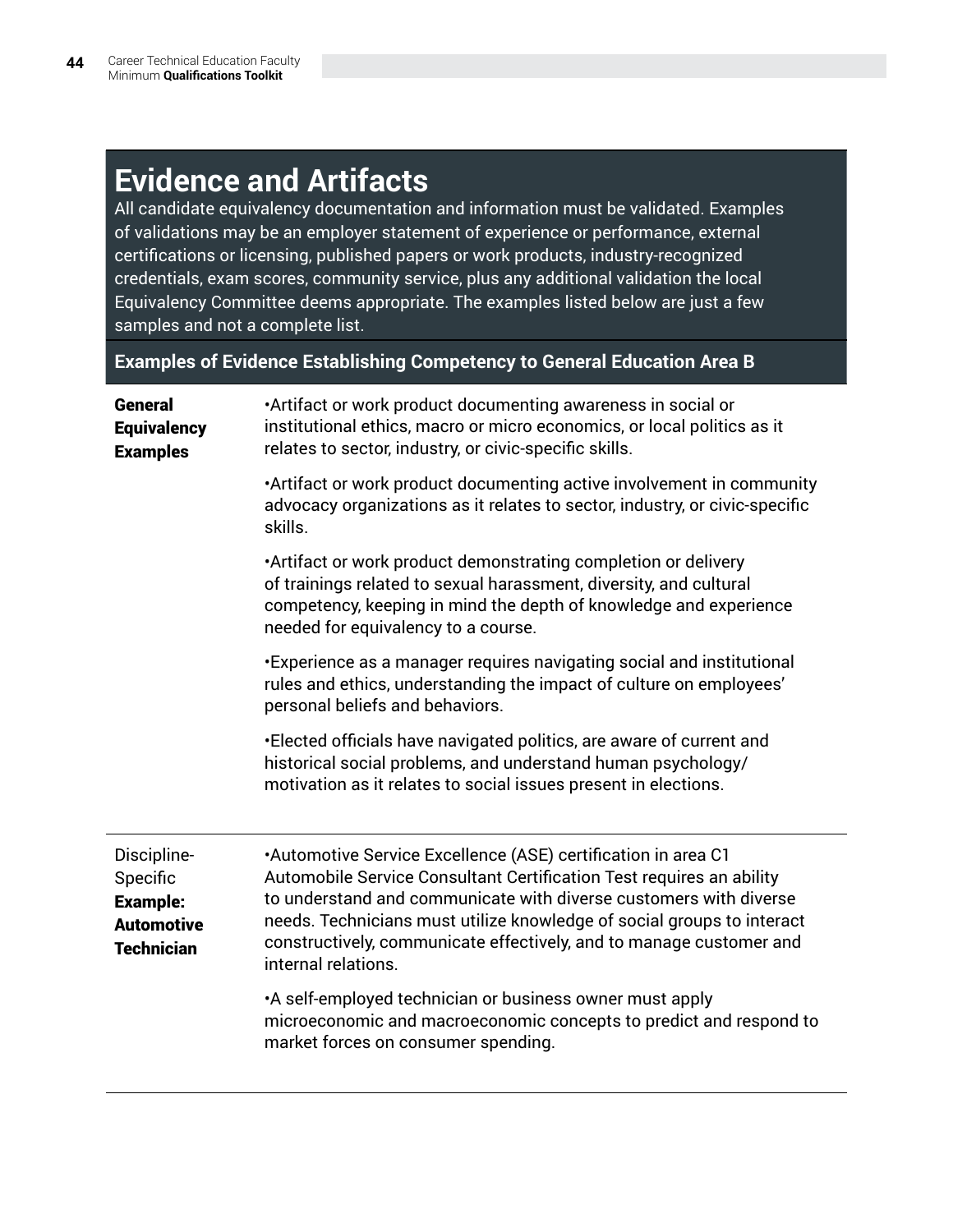| <b>Examples of Evidence Establishing Competency to General Education Area B</b>       |                                                                                                                                                                                                                                                            |
|---------------------------------------------------------------------------------------|------------------------------------------------------------------------------------------------------------------------------------------------------------------------------------------------------------------------------------------------------------|
| Discipline-<br>Specific<br><b>Example:</b><br><b>Barbering,</b><br><b>Cosmetology</b> | •Licensed barbers, cosmetologists, and estheticians must apply an<br>understanding of diverse cultures to interact with and appropriately meet<br>the hair, skin, and nail needs of a diverse clientele.                                                   |
| Discipline-<br>Specific<br><b>Example:</b>                                            | •A chef or culinary artist works with varied ethnic foods and understands<br>and applies an understanding of foods and culture, as well as historical<br>food trends.                                                                                      |
| <b>Culinary</b><br><b>Arts/Food</b><br><b>Production</b>                              | •A chef or culinary artist must apply knowledge of global cultures and<br>religions to interact positively with customers, prepare appropriate foods,<br>and satisfy customer needs.                                                                       |
| Discipline-<br>Specific<br><b>Example:</b><br><b>Mortuary</b><br><b>Science</b>       | •A practitioner with Celebrant Training (Insight Institute), Association of<br>Death Education certification, or certified funeral service practitioners all<br>must apply knowledge of cultures, religions, and social customs to meet<br>customer needs. |
| Discipline-<br>Specific<br>Example:                                                   | •A fashioner designer or costume designer must apply knowledge<br>of cultures and religions to create appropriate ethnic costumes and<br>fashions.                                                                                                         |
| <b>Fashion</b><br>and Related<br><b>Technologies</b>                                  | •A fashion designer applies knowledge of textile/fabric evolution as well<br>as the influence of fashion throughout history and within politics.                                                                                                           |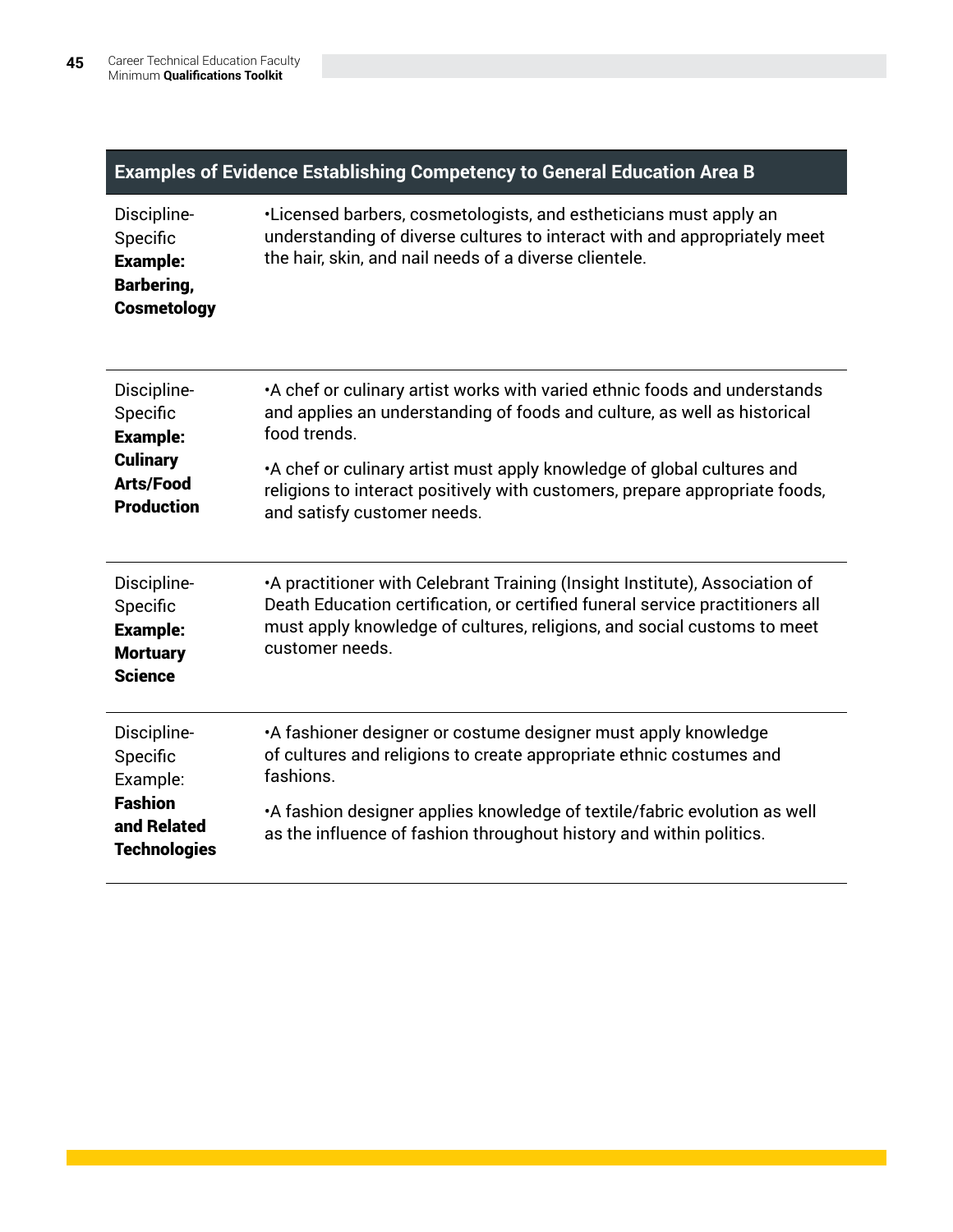## **General Education Equivalency Examples Area C Humanities**

Courses in the humanities are those that study the cultural activities and artistic expressions of human beings. To satisfy the general education requirement in the humanities, a course shall be designed to help the student develop an awareness of the ways in which people throughout the ages and in different cultures have responded to themselves, and the world around them, in artistic and cultural creation and help the student develop aesthetic understanding and an ability to make value judgments (Title 5 §55063 (b)(1)(C)). Such courses could include introductory or integrative courses in the arts, foreign languages, literature, philosophy, and religion.

#### **Purpose for Including One Course (3 units) in Humanities for General Education**

•For students to develop an awareness of the way in which people throughout the ages and in different cultures have responded to themselves and the world around them in artistic and cultural creations.

•For students to develop or demonstrate aesthetic understanding and an ability to make value judgements.

•To promote students' understanding and appreciation of ethnic groups (Title 5 §55063 (b) (2) requires a course in Ethnic Studies. It is most likely met through the course/experience/ ability counted in Area B or Area C).

#### **Examples of Courses Included in Area C Humanities**

This list of example courses may help equivalency committees understand the scope and content of the single course needed to meet the Area C requirement of an associate degree.

**ARTH 110** Survey of Western Art from Prehistory through the Middle Ages **ARTH 120** Survey of Western Art from Renaissance to Contemporary ARTH 150 Survey of Modern Art ARTH 100 Understanding Art ARTH 130 Survey of Asian Art ENGL 160 Survey of British Literature I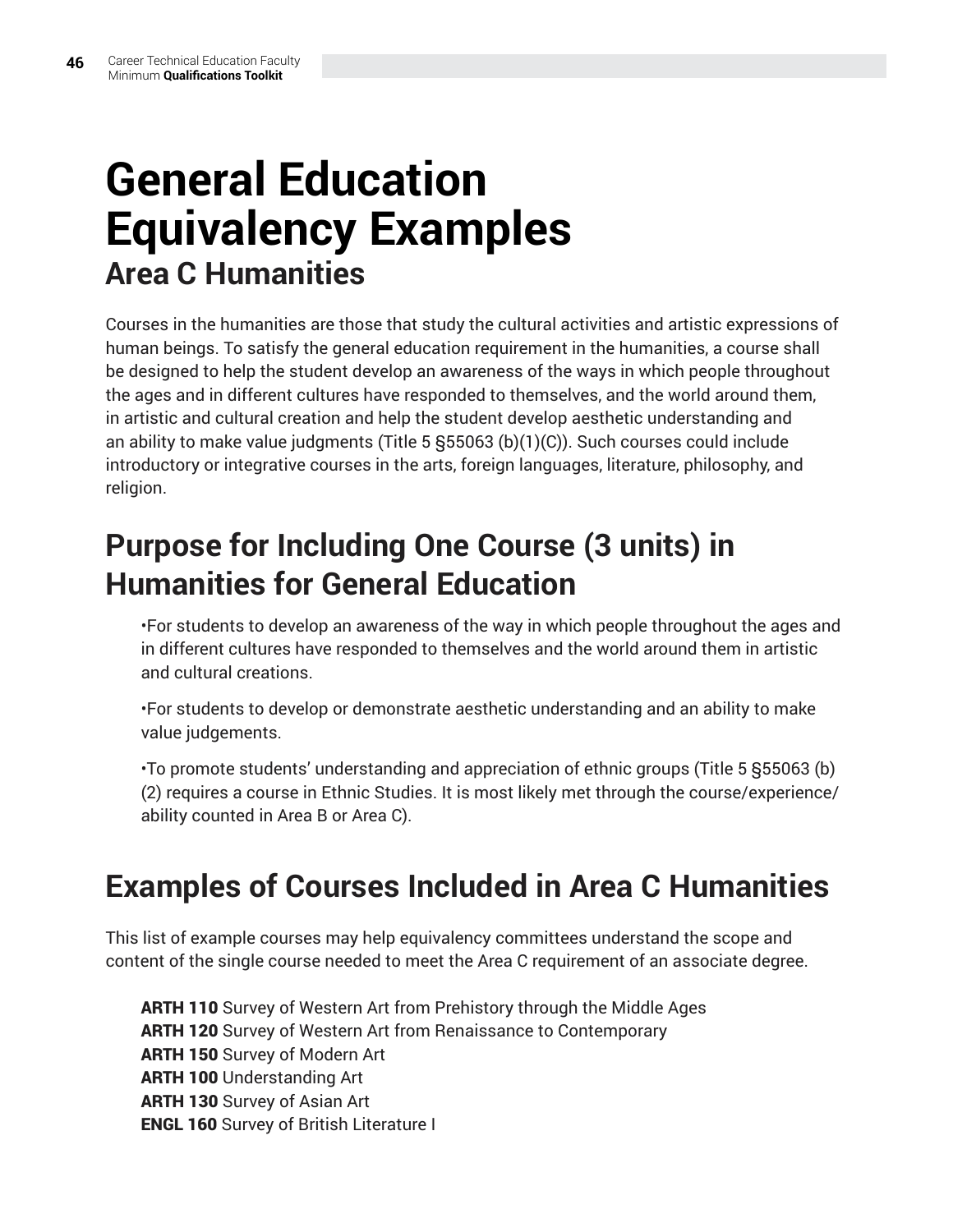ENGL 120 Introduction to Literature ENGL 135 Survey of American Lit 2 ENGL 165 Survey of British Literature 2 ENGL 180 Children's Literature ENGL 130 Survey of American Literature 1 ENGL 145 Survey of World Literature 2 ENGL 140 Survey of World Literature 1 **PHIL 130 History of Ancient Philosophy** PHIL 140 History of Modern Philosophy PHIL 100 Introduction to Philosophy SPAN 110 Elementary Spanish II SPAN 220 Spanish for Heritage Speakers I SPAN 100 Elementary Spanish I **THTR 112 Theatre Appreciation THTR 111 Introduction to Theatre** 

#### **Evidence and Artifacts**

All candidate equivalency documentation and information must be validated. Examples of validations may be an employer statement of experience or performance, external certifications or licensing, published papers or work products, industry-recognized credentials, exam scores, community service, plus any additional validation the local Equivalency Committee deems appropriate. The examples listed below are just a few samples and not a complete list.

**Examples of Evidence Establishing Competency to General Education Area C**

| <b>General</b><br><b>Equivalency</b> | • Artifact or work product demonstrating experience working and living in<br>other cultures and with other languages. |
|--------------------------------------|-----------------------------------------------------------------------------------------------------------------------|
| <b>Examples</b>                      | • Artifact or work product demonstrating an ability to understand and<br>appreciate artistic and cultural creation.   |
|                                      | . Work products that demonstrate an understanding and application of<br>culture and aesthetics.                       |
|                                      | . Active participation in theater production.                                                                         |
|                                      | . Bilingual certification or ability to read, write or speak languages.                                               |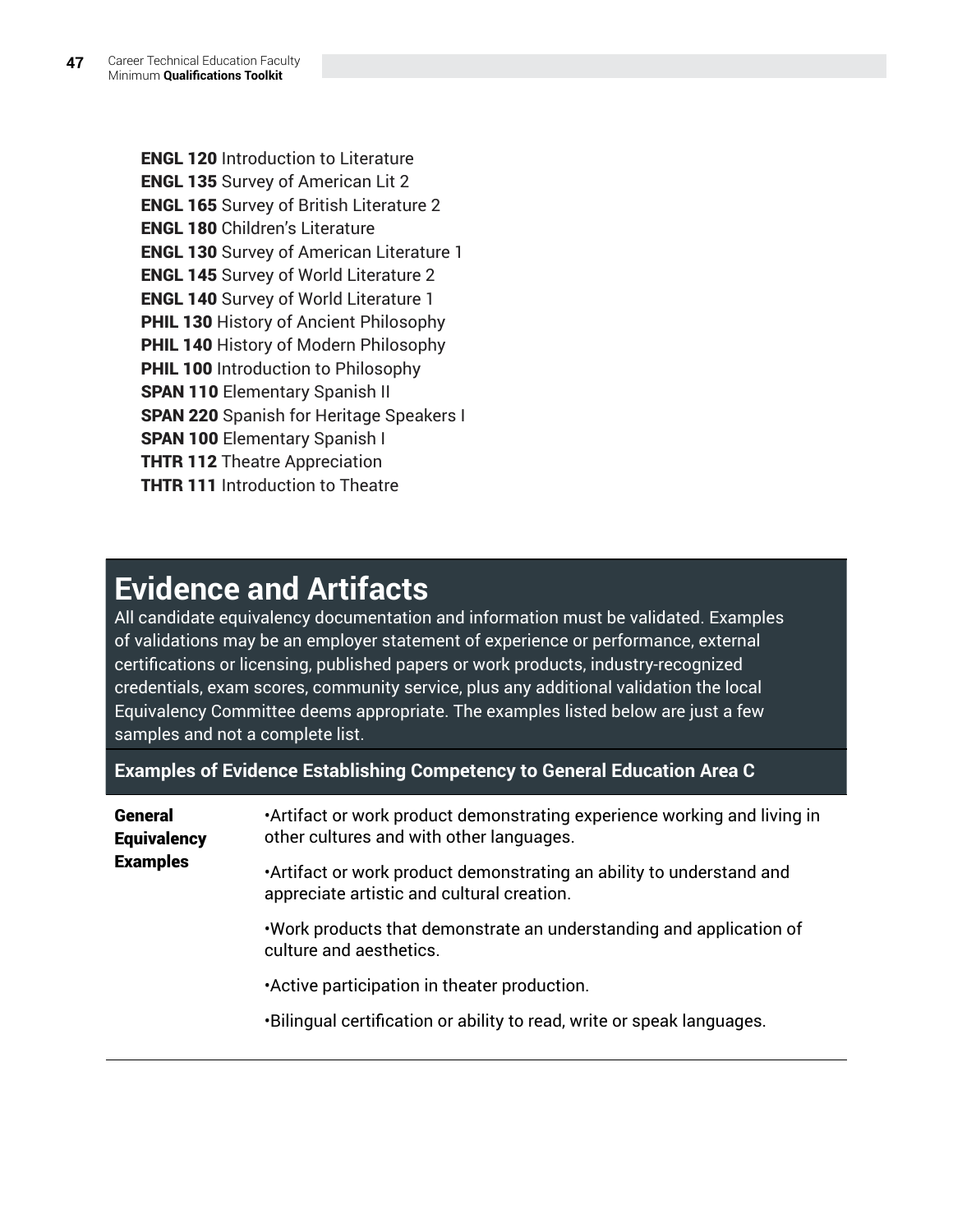| Examples of Evidence Establishing Competency to General Education Area C                                |                                                                                                                                                                                                                                               |
|---------------------------------------------------------------------------------------------------------|-----------------------------------------------------------------------------------------------------------------------------------------------------------------------------------------------------------------------------------------------|
| Discipline-<br>Specific                                                                                 | •Production of artwork within the welding industry, including ornamental<br>design.                                                                                                                                                           |
| <b>Examples:</b><br><b>Welding</b>                                                                      | •Evidence of artistic patternmaking or recreating historical artistic<br>elements.                                                                                                                                                            |
|                                                                                                         | •Cultural or ethnic metallurgy (such as Sword making for different<br>cultures).                                                                                                                                                              |
| Discipline-<br>Specific<br><b>Examples:</b><br><b>Culinary</b><br><b>Arts/Food</b><br><b>Production</b> | •Chefs apply elements of art and aesthetics to prepare food attractively.<br>•Chefs apply knowledge of varied spices, including those specific to<br>ethnic groups, to achieve desired results, artistically appealing to taste<br>and smell. |
| Discipline-<br>Specific<br><b>Examples:</b><br><b>Barbering,</b><br><b>Cosmetology</b>                  | •Licensed barbers or cosmetologists have learned the history of their<br>trade, including the evolution of styles.                                                                                                                            |

#### **Examples of Evidence Establishing Competency to General Education Area C**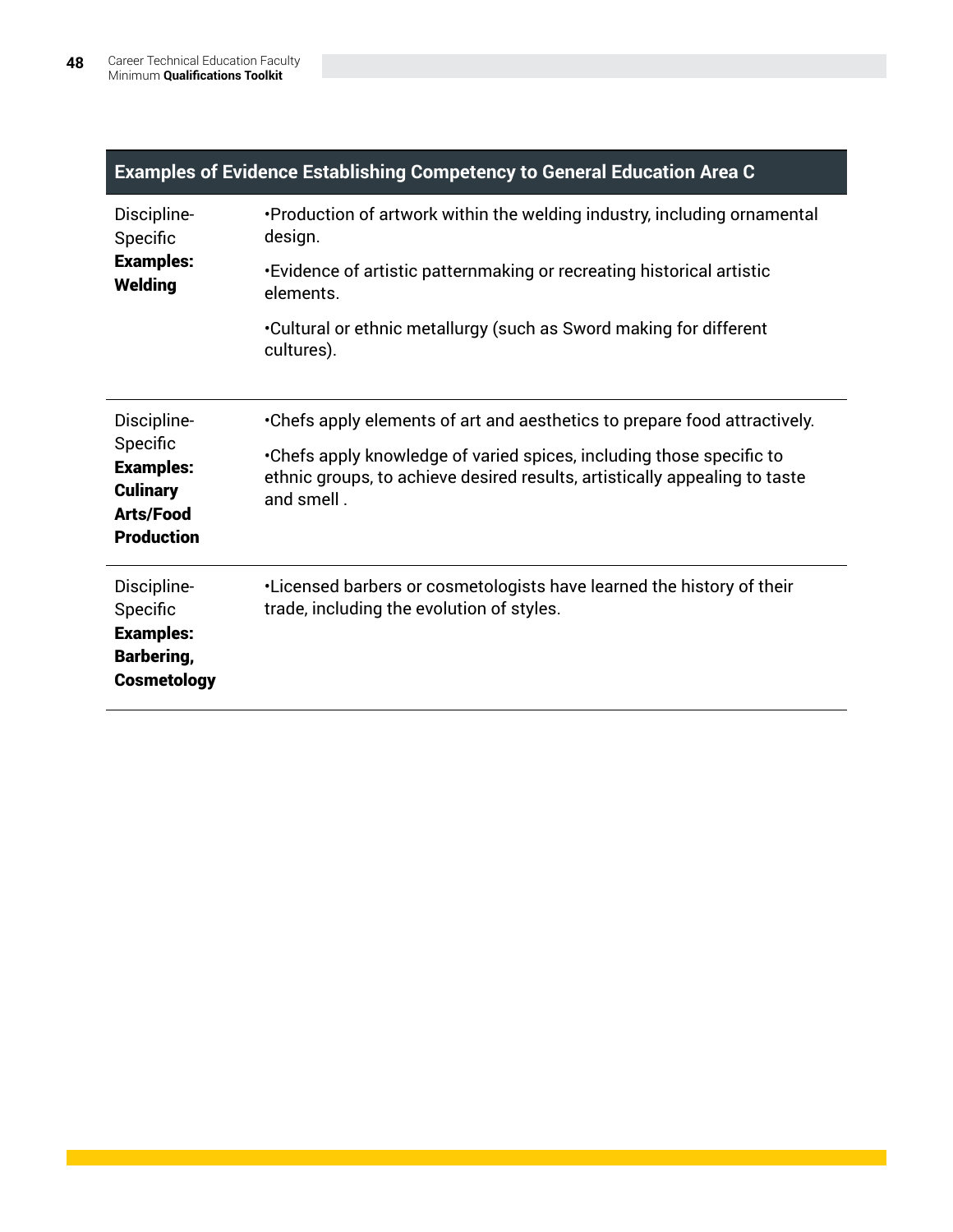### **General Education Equivalency Examples Area D.1. Language and Rationality: English Composition & Associate Degree Competency in Written Expression**

Courses in language and rationality are those that develop for the student the principles and applications of language toward logical thought, clear and precise expression and critical evaluation of communication in whatever symbol system the student uses (Title 5 §55063 (b)(1) (D)). Such courses shall include both expository and argumentative writing.

D.1. English Composition. Courses fulfilling the written composition requirement shall be designed to include both expository and argumentative writing.

•Students earning an associate degree must demonstrate competence in written expression. Traditionally, this competence is demonstrated by obtaining a satisfactory grade in an English course at the level of the course typically known as Freshman Composition. Any other considerations must be equivalent to this introductory course.

•Satisfactory completion of an English course at the level of Freshman Composition shall satisfy both this competency requirement and the Area D.1. coursework requirement (Title 5 §55063).

#### **Purpose for Including English Competency and One Course (3 units) in Language and Rationality: English Composition for General Education**

•For students to develop the principles and applications of language toward logical thought, clear and precise written expression and critical evaluation of written communication in whatever symbol system the student uses.

•For students to develop expository and argumentative writing skills (English Composition).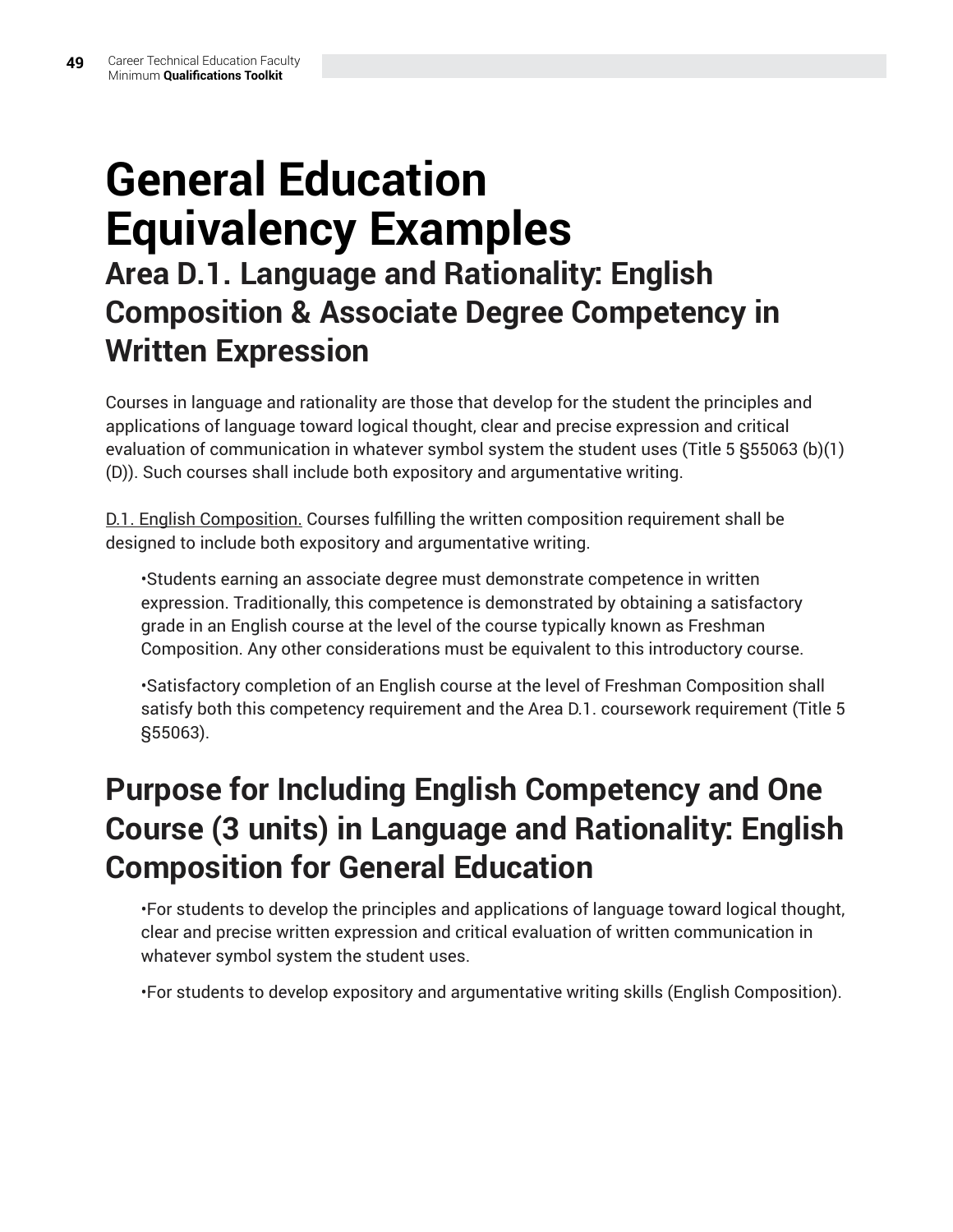#### **Course Needed to Satisfy Associate Degree Written Competency Requirement and Area D.1. Language and Rationality: English Composition**

**ENGLISH 100** College Composition  $-$  This introductory course offers instruction in expository and argumentative writing, appropriate and effective use of language, close reading, cogent thinking, research strategies, information literacy, and document. Students are expected to use critical reading and thinking strategies to write primarily expository and argumentative texts that respond to a variety of rhetorical situations and contexts and incorporate college-level research. The course includes a minimum of 6,000 words of formal writing (C-ID Descriptor for ENGLISH 100).

#### **Evidence and Artifacts**

All candidate equivalency documentation and information must be validated. Examples of validations may be an employer statement of experience or performance, external certifications or licensing, published papers or work products, industry-recognized credentials, exam scores, community service, plus any additional validation the local Equivalency Committee deems appropriate. The examples listed below are just a few samples and not a complete list.

**Examples of Evidence Establishing Competency to General Education Area D.1.**

| General<br><b>Equivalency</b><br><b>Examples</b> | . Artifact or work product demonstrating the ability to research a topic<br>and compose a well-organized and grammatically correct document<br>that includes appropriate integration and citation of external source<br>information.                |
|--------------------------------------------------|-----------------------------------------------------------------------------------------------------------------------------------------------------------------------------------------------------------------------------------------------------|
|                                                  | • Artifact or work product documenting involvement in the analysis of<br>a work process, including a main idea, supporting details, and a final<br>conclusion as it relates to sector, industry, or civic-specific skills.                          |
|                                                  | • Artifact or work product documenting the investigation of a topic or<br>issue, including the collection of evidence, as well as the supporting<br>arguments of a final position as they relate to sector, industry, or civic-<br>specific skills. |
|                                                  | •Publication of peer-reviewed article(s).                                                                                                                                                                                                           |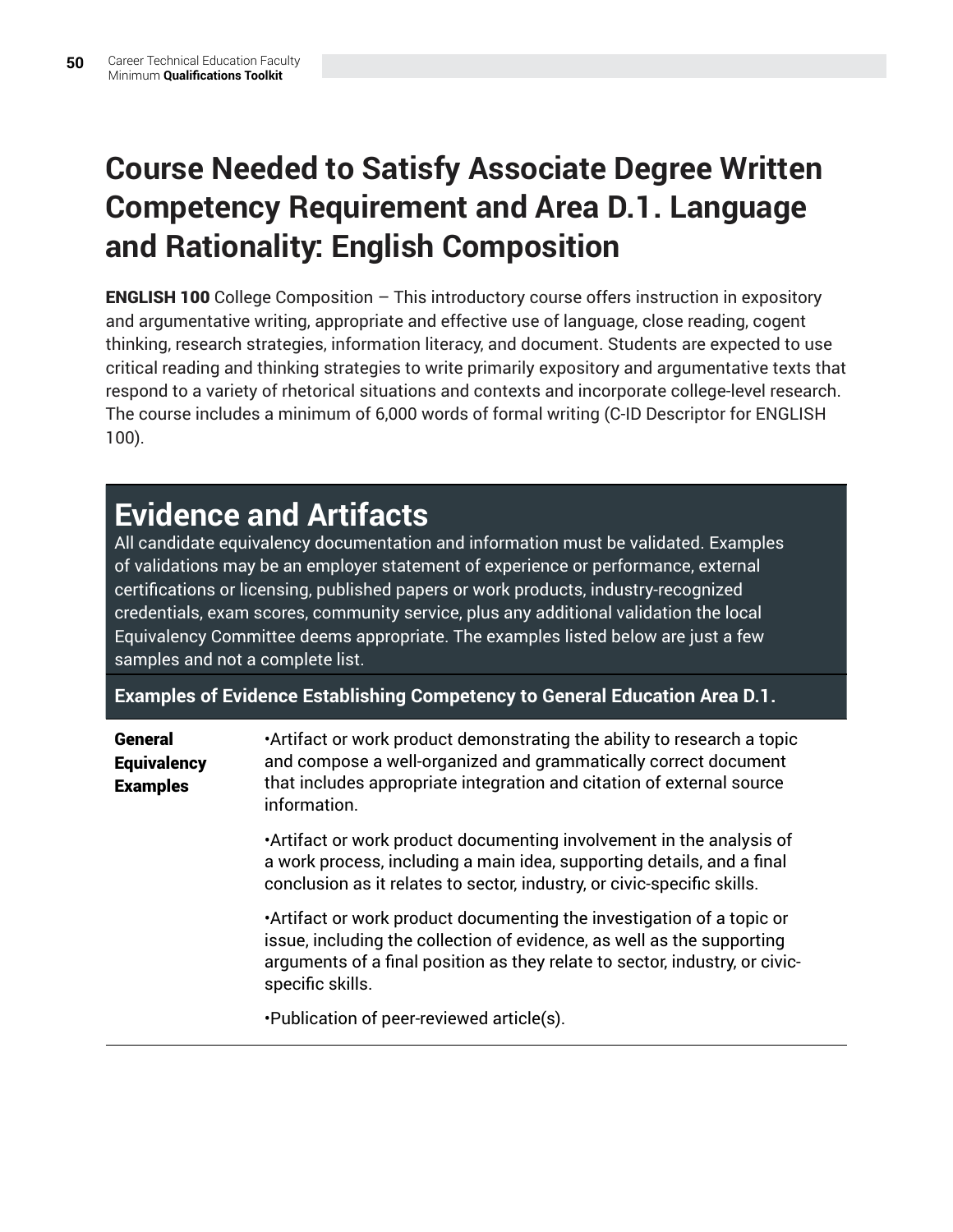| Examples of Evidence Establishing Competency to General Education Area D.1. |                                                                                                                                                                                                                                                                               |
|-----------------------------------------------------------------------------|-------------------------------------------------------------------------------------------------------------------------------------------------------------------------------------------------------------------------------------------------------------------------------|
| Discipline-<br>Specific<br><b>Example:</b>                                  | • A certified recreational, private, or commercial pilot must be fluent in<br>English as the international language of aviation. Proficiency must be<br>demonstrated in reading, writing, and speech.                                                                         |
| <b>Aviation</b>                                                             | Reference: Federal Aviation Regulation (FAR) 61.185(2) The aeronautical<br>knowledge areas for a recreational, private, and commercial pilot<br>certificate applicable to the aircraft industry for which flight instructor<br>privileges are sought.                         |
| Discipline-<br>Specific<br><b>Example:</b><br><b>Automotive</b>             | •A licensed automotive technician must effectively translate results<br>of a vehicle diagnosis into written form to either the service advisor or<br>customer in such a way that a layperson can understand the diagnosis<br>and repair of the vehicle (English Composition). |
| <b>Technician</b>                                                           | •A licensed automotive technician must effectively research repair<br>manuals, databases, and other sources to locate necessary information<br>to understand problems and to propose and perform necessary repairs.                                                           |
| Discipline-<br>Specific<br><b>Example:</b><br>Barber,<br><b>Cosmetology</b> | • A licensed barber, cosmetologist, or esthetician may research and<br>write papers or articles for consideration within industry periodicals or<br>websites.                                                                                                                 |

#### **Examples of Evidence Establishing Competency to General Education Area D.1.**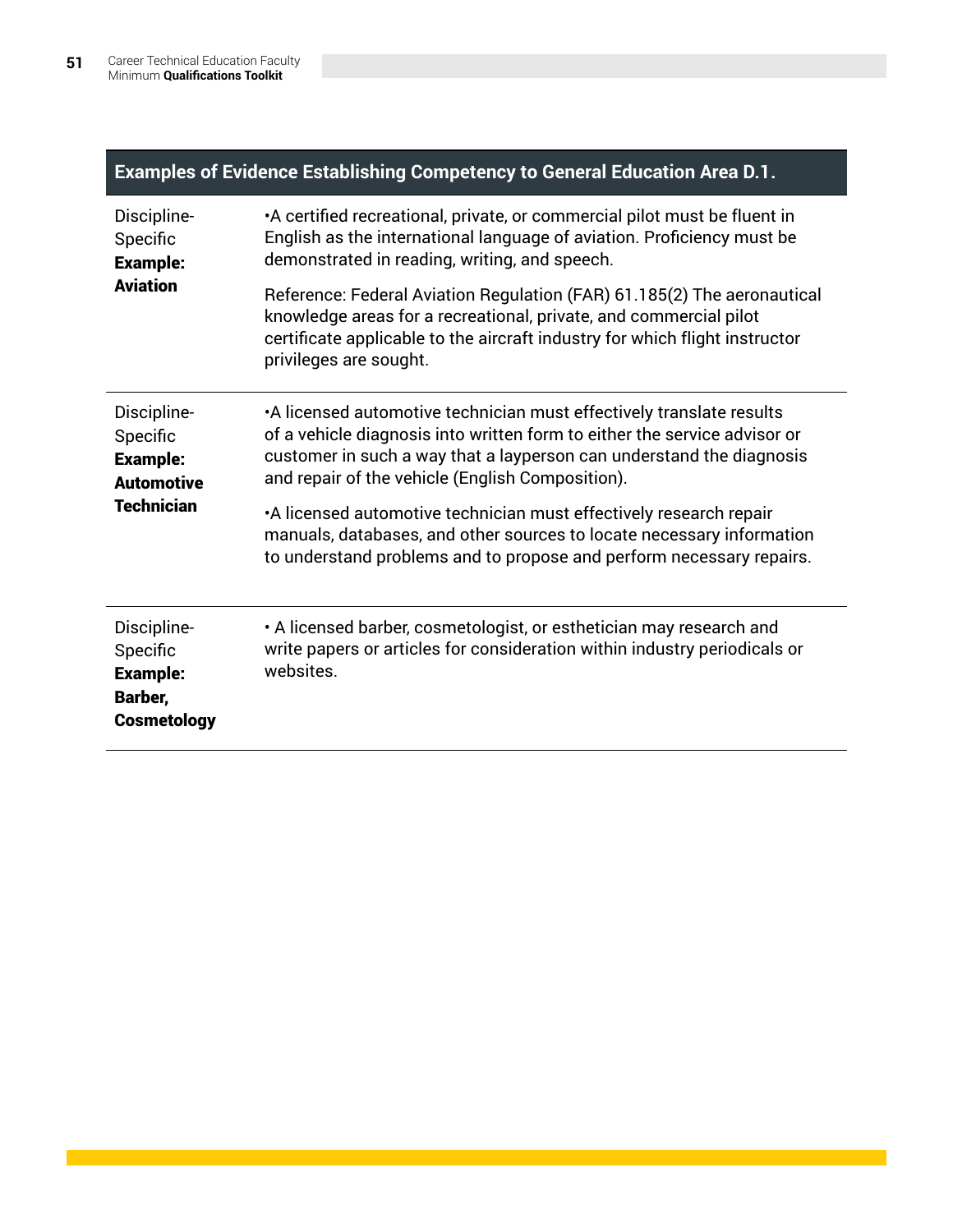# **General Education Equivalency Examples**

#### **Area D.2. Language and Rationality: Communication and Analytical Thinking & Associate Degree Competency in Mathematics**

Courses in language and rationality are those that develop for the student the principles and applications of language toward logical thought, clear and precise expression and critical evaluation of communication in whatever symbol system the student uses (Title 5 §55063 (b) (1)(D)). Such courses shall include Intermediate Algebra or another mathematics course at the same level, with the same rigor and with Elementary Algebra as a prerequisite.

D.2. Communication and Analytical Thinking. Courses fulfilling the communication and analytical thinking requirement include oral communication, mathematics, logic, statistics, computer languages and programming, and related disciplines.

•Students earning an associate degree must demonstrate competence in mathematics. Traditionally, this competence is demonstrated by obtaining a satisfactory grade in a mathematics course at the level of the course typically known as Intermediate Algebra (either Intermediate Algebra or another mathematics course at the same level, with the same rigor and with Elementary Algebra as a prerequisite, approved locally). Any other considerations must be equivalent.

•Satisfactory completion of a mathematics course at the level of Intermediate Algebra shall satisfy both this competency requirement and the Area D.2. coursework requirement (Title 5 §55063).

#### **Purpose for Including One Course (3 units) in Language and Rationality for General Education**

•For students to demonstrate competence in mathematics at a level equivalent to intermediate algebra.

•For students to develop oral communication and analytical thinking skills.

•For students to develop skills interpreting and assessing data and statistics to draw conclusions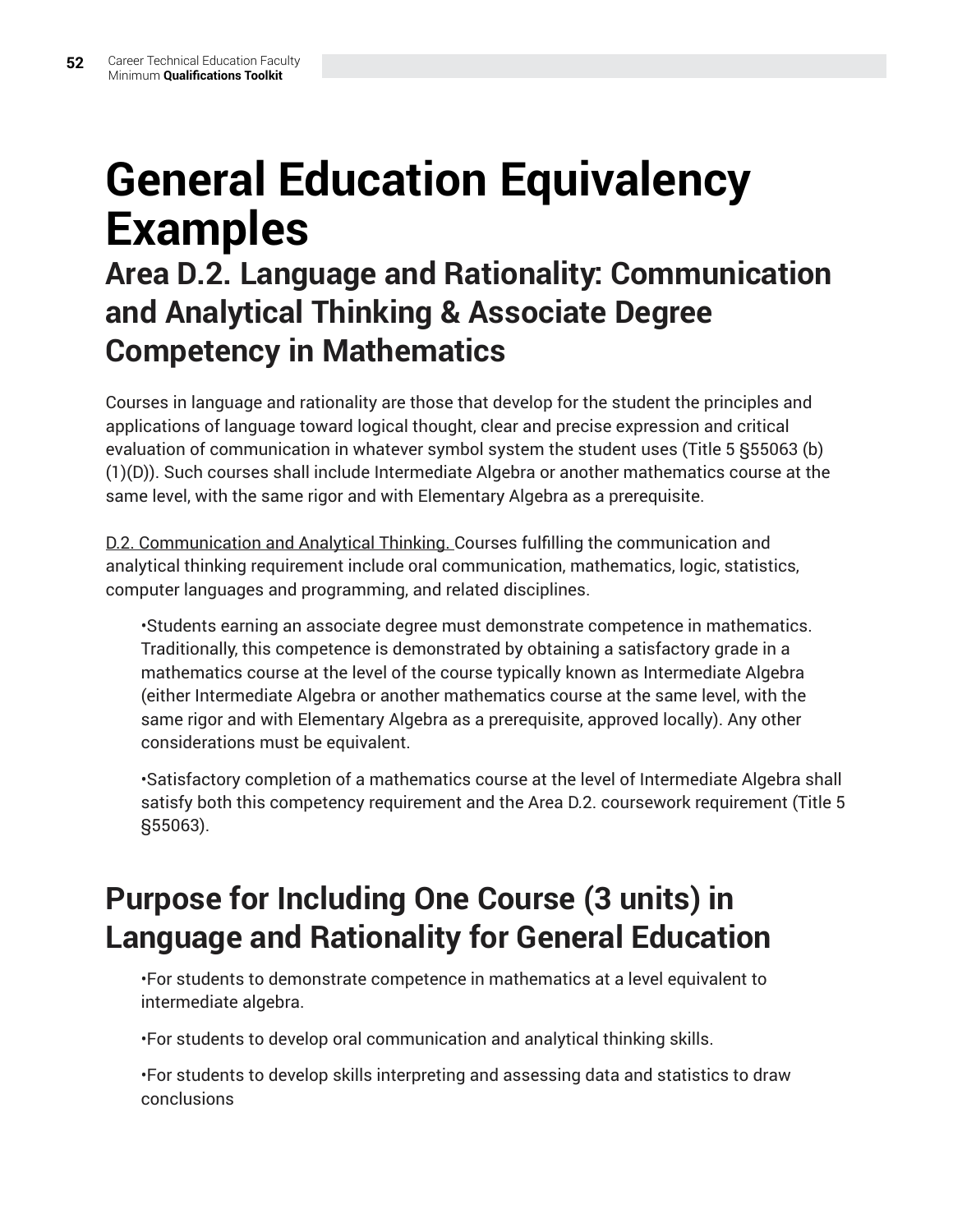#### **Examples of Courses Included in Area D.2. Language and Rationality**

MATH 110 Statistics MATH 150 College Algebra for Liberal Arts MATH 151 College Algebra for STEM (Science, Technology, Engineering, Mathematics)

#### **Evidence and Artifacts**

All candidate equivalency documentation and information must be validated. Examples of validations may be an employer statement of experience or performance, external certifications or licensing, published papers or work products, industry-recognized credentials, exam scores, community service, plus any additional validation the local Equivalency Committee deems appropriate. The examples listed below are just a few samples and not a complete list.

**Examples of Evidence Establishing Competency to General Education Area D.2.**

| General<br><b>Equivalency</b><br><b>Examples</b>              | . Artifact or work product documenting logical thought in the<br>identification of a work or civic challenge, development of specific<br>solutions, implementation of solutions, and analysis of the outcomes and<br>communication products of the project as they relate to sector, industry,<br>or civic-specific skills. |
|---------------------------------------------------------------|-----------------------------------------------------------------------------------------------------------------------------------------------------------------------------------------------------------------------------------------------------------------------------------------------------------------------------|
|                                                               | • Artifact or work product documenting the investigation of a topic or<br>issue, including the collection of evidence, as well as the supporting<br>arguments of a final position as they relate to sector, industry, or civic-<br>specific skills.                                                                         |
|                                                               | • Artifact or work product demonstrating mastery of oral communication<br>skills as they relate to sector, industry, or civic-specific skills.                                                                                                                                                                              |
| Discipline-<br>Specific<br><b>Example:</b><br><b>Aviation</b> | •A certified flight instructor must receive instruction and complete an<br>exam in the fundamentals of instruction, which includes the learning<br>process, elements of effective teaching, student evaluation and<br>testing, course development, lesson planning, and classroom training<br>techniques.                   |
|                                                               | Reference: Federal Aviation Regulation (FAR) 61.185(2) The aeronautical<br>knowledge areas for a recreational, private, and commercial pilot<br>certificate applicable to the aircraft industry for which flight instructor<br>privileges are sought                                                                        |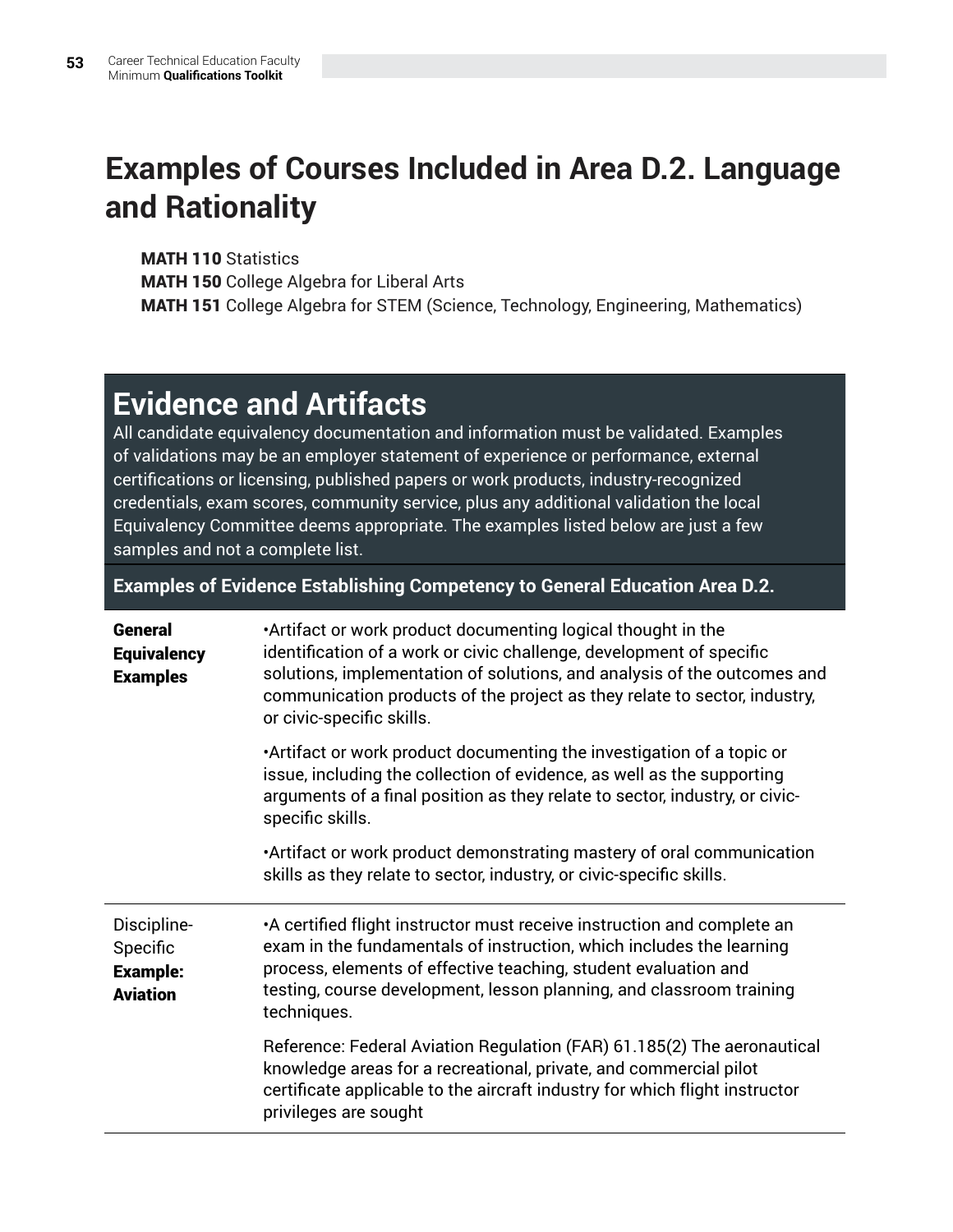|                                                                                      | Examples of Evidence Establishing Competency to General Education Area D.2.                                                                                                                                                                                                                                                                                                                                         |
|--------------------------------------------------------------------------------------|---------------------------------------------------------------------------------------------------------------------------------------------------------------------------------------------------------------------------------------------------------------------------------------------------------------------------------------------------------------------------------------------------------------------|
| Discipline-<br>Specific<br><b>Example:</b><br><b>Automotive</b><br><b>Technology</b> | •A certified auto technician must demonstrate the ability to decipher<br>information from the customer in either oral or written form regarding<br>their vehicle complaint and use of the information to diagnose the vehicle<br>problem causing the customer's concern and communication of findings<br>either orally or in written form to the service advisor or customer.                                       |
|                                                                                      | •For a licensed automotive technician, every aspect of a job revolves<br>around analytic thinking skills. Analytic thinking skills are used to confirm<br>a customer's concern, perform root-cause diagnostic procedures, and<br>verify the repair.                                                                                                                                                                 |
|                                                                                      | •A licensed automotive technician must use mathematical skills<br>to manage and calculate ratios, measurements, comparisons, and<br>specifications related to investigation of problems, development of<br>appropriate repair solutions, and performance of repair. A licensed<br>automotive technician may also apply mathematical skills and reasoning<br>to machine parts and tools, to exacting specifications. |
| Discipline-<br>Specific<br><b>Example:</b><br>Barber,<br><b>Cosmetology</b>          | •A licensed barber, cosmetologist, or esthetician must utilize<br>mathematical skills and reasoning to calculate proper product ratios or<br>quantities for application on customers.                                                                                                                                                                                                                               |
|                                                                                      |                                                                                                                                                                                                                                                                                                                                                                                                                     |

#### **Examples of Evidence Establishing Competency to General Education Area D.2.**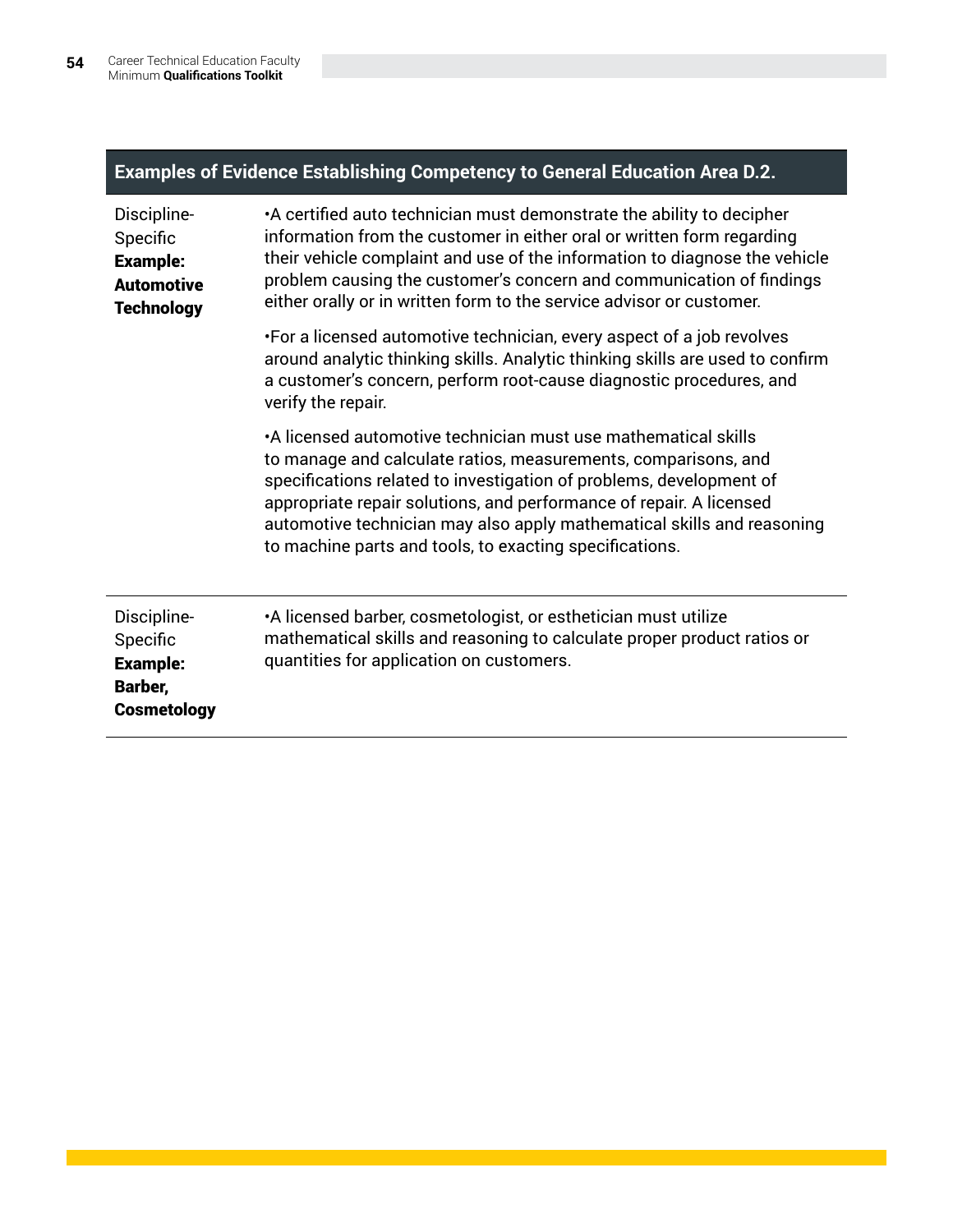# **Eminence**

Eminence is a designation and a process to recruit highly-qualified industry professionals for our classrooms. Eminence is a recognized status of a well-qualified industry professional who has achieved recognized superiority in the industry or discipline content. Eminence can be defined by professional achievements that demonstrate the person is a leader and commonly recognized in his or her industry in ways analogous to codified academic accomplishment. While eminence should not be the sole criteria used for granting equivalency, it is an important tool in recruiting industry experts to the classroom. Generally, candidates who qualify for eminence will have additional supporting artifacts/evidence to meet additional equivalency standards.

The purpose of defining eminence is to identify ways to bring industry experts into our career technical education classrooms. The examples listed below further define the relevance related to their fields of study. Eminence does not look directly at academic preparation.

Eminence-supporting documentation may include:

•Distinguished employment or performance records in the specific field of endeavor.

•Evidence of leadership in state or national professional organizations that are disciplinespecific.

•Authored publications, in their entirety, in industry-specific professional journals.

•Demonstration of a command of the discipline.

•Awards or honors from nationally recognized industry bodies for contributions to his or her field of endeavor.

•Statements or letters from leaders in discipline-specific industry (beyond those with whom he or she currently works) whose evaluations would support eminence.

•Input from full-time discipline-specific faculty to verify claims, awards, certifications, and statements from those claiming eminence.

For self-employed applicants, "conclusive evidence of full-time work experience" entails providing credible documentation from outside parties and would include such items as tax records, business license, or other governmental/licensing-board evidence.

It is critical that local equivalency committees establish clear criteria and collect the required documentation that justifies candidates who are determined qualified by eminence so as to meet college accreditation standards relative to hiring qualified faculty.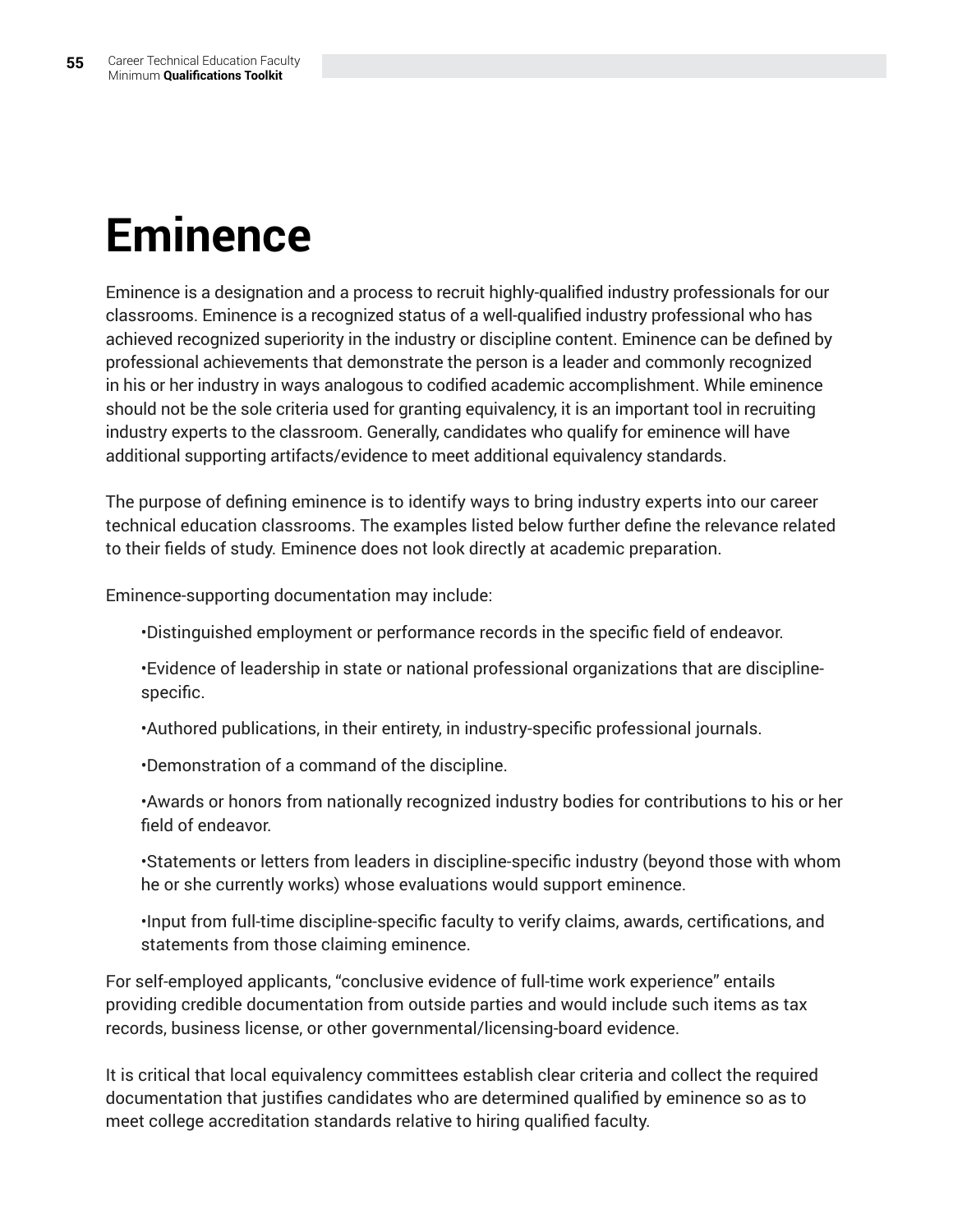# **Information and Checklist for Potential Equivalency Applicants**

### **Introduction**

Are you an industry expert who would like to give back by teaching in a community college classroom? Do you have at least six years of experience working in business or industry but lack a college degree or significant college credit? Industry experts like you are a valuable asset to our students, and we want to help you document your skills to pre-qualify you for the faculty applicant pool.

As an applicant for a community college faculty position, you may have several questions regarding the application process. The primary purpose of this checklist is to assist those applicants who do not possess the traditional minimum academic qualifications listed in the job posting but may be able to use the equivalency procedures to meet the minimum requirements to be part of the hiring pool.

### **What is Equivalency?**

Equivalency is an alternative way to show your skills and abilities to demonstrate your readiness to teach in a college discipline and program, even if you not have the degree necessary to meet traditional minimum qualifications. In order to be considered for hiring you must submit artifacts/evidence/documentation showing you possess the equivalent to the minimum qualifications for the job. It is the responsibility of each applicant to review the college or district's equivalency policy and procedures to ensure compliance and completeness of the equivalency application. Should questions arise regarding the equivalency application steps, please contact the college or district's Human Resources division or the department that has the job opening.

### **What is Equivalency?**

 $\blacktriangledown$  Review the job posting for information and details regarding equivalency procedures.

 $\blacktriangledown$  Obtain and review the college or district's equivalency policy and procedures.

 $\blacktriangledown$  Review general education equivalency examples and determine discipline-specific examples for each general education area. The CTE Faculty Minimum Qualifications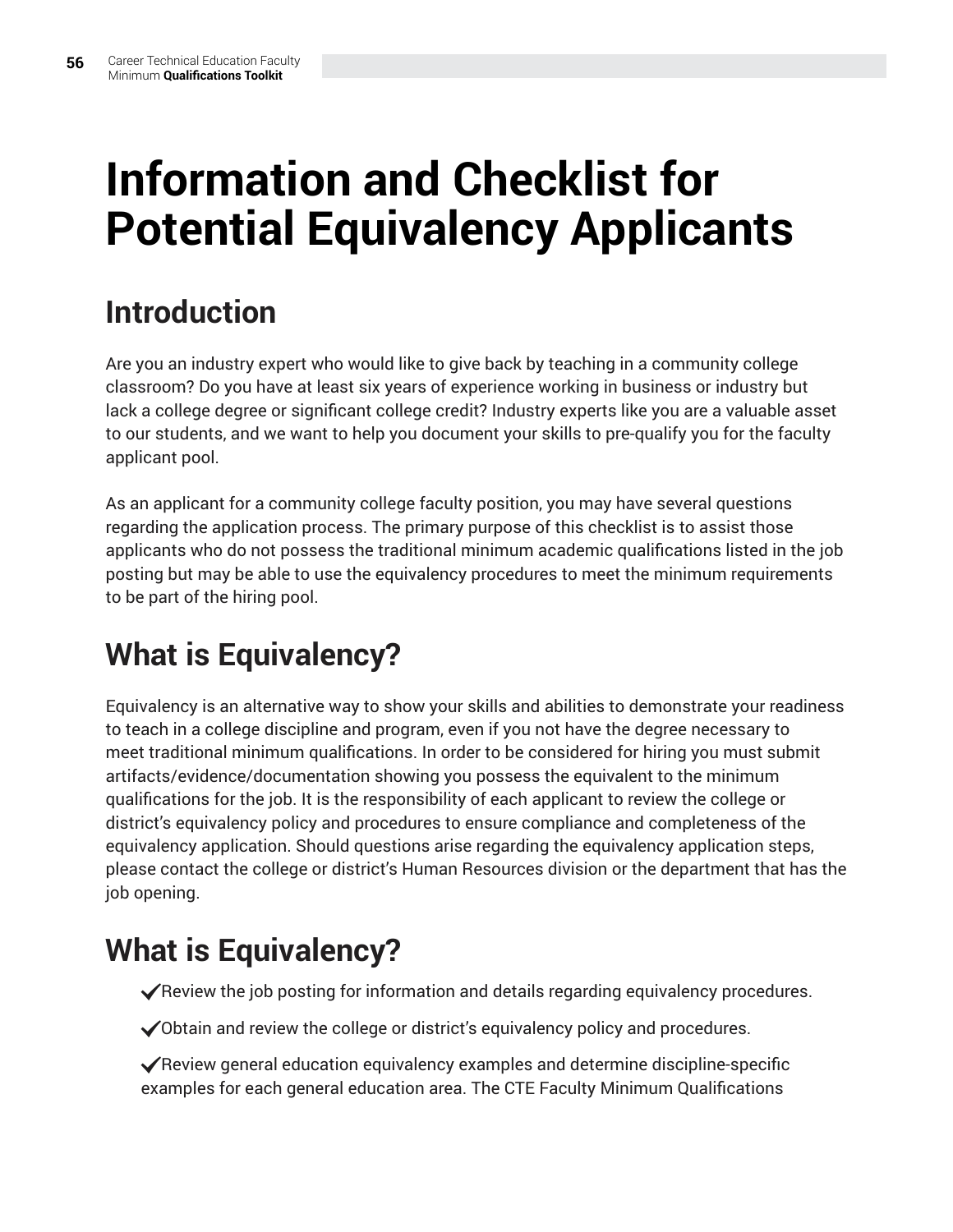Toolkit has a general education equivalency matrix showing examples of how to meet the minimum qualifications through non-traditional methods.

 $\checkmark$  Contact the faculty or area dean of the department for which the job is posted for more details and help in completing the equivalency documentation.

 $\checkmark$  Contact the Human Resources office at the college or district for assistance navigating the equivalency process.

.Collect and organize relevant artifacts/evidence demonstrating your competency/skill associated with each general education area requirement.

 $\checkmark$  Collect and organize relevant artifacts/evidence associated with industry credentials and/or industry work products.

 $\checkmark$  Complete all equivalency forms required by the local college or district's equivalency policy.

 $\sqrt{\frac{M}}$  Make a copy of your documentation and submit all relevant artifacts/evidence in approved formats.

 $\blacktriangledown$  Follow up with Human Resources or the department receiving the equivalency application to ensure the application was received.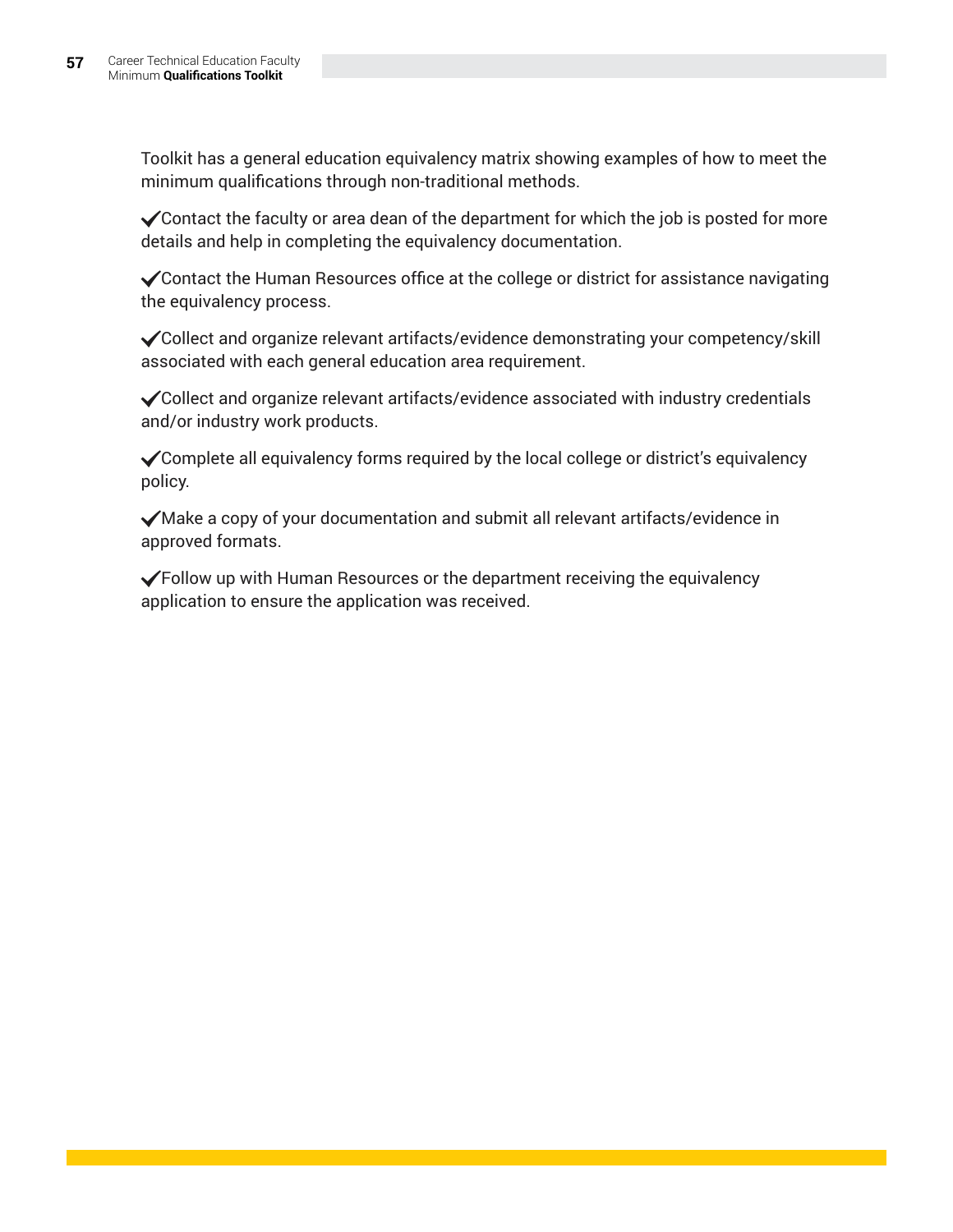# **Sample Equivalency Statement for Job Postings**

#### **Equivalency Statement Sample #1**

(Name of District), in its desire to select outstanding faculty members from the largest possible pool of qualified applicants, recognizes the fact that candidates may attain expertise in a discipline through a variety of means. Certain combinations of education, experience and other accomplishments in the field may be judged by the district as equal to the stated minimum qualifications for this position. Candidates who feel they possess such equivalent qualifications are encouraged to apply and provide appropriate documentation of their qualifications. For further details regarding equivalency criteria, please download the Equivalency Application Statement Form available on the college district website.

### **Equivalency Statement Sample #2**

Candidates applying for classified, faculty and/or academic administrator positions who do not meet the minimum qualifications as stated in the job posting may still apply for the position by filing for equivalency with the employment application. Applying on the basis of equivalency is an option when an applicant feels he or she has a combination of education and/or experience that would be equivalent to the stated minimum qualifications. Equivalency candidates must complete and attach an equivalency application, along with supporting documentation, to their online employment application.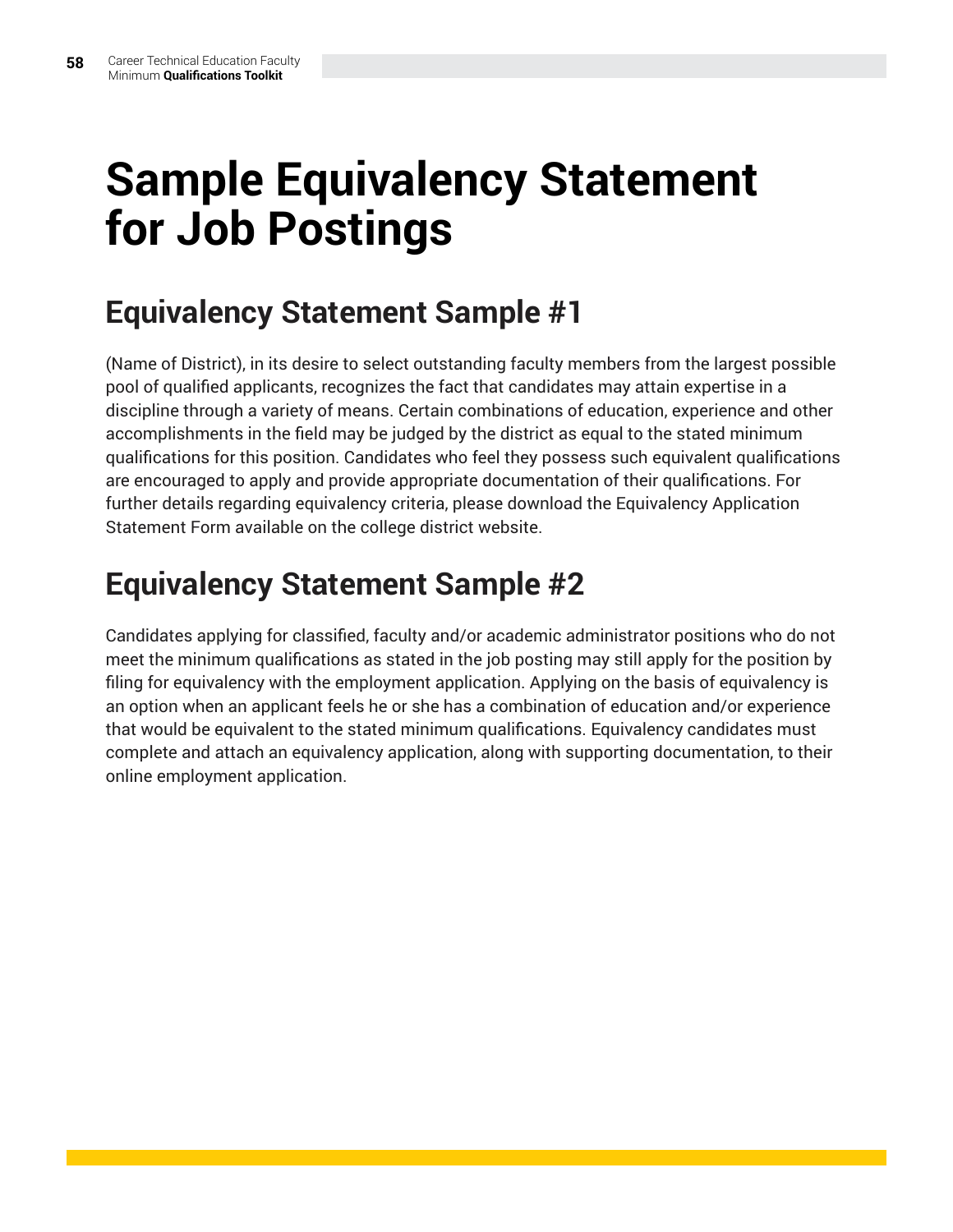## **Apprenticeship Minimum Qualifications for Apprenticeship Instructors**

In May 2018, the Board of Governors approved a Title 5 change revising the minimum qualifications for apprenticeship instructors (Section 53413 of article 2 of subchapter 4 of chapter 4 of division 6 of title 5 of the California Code of Regulations). The goal and the result of this change was to expand the pool of industry experts to teach in apprenticeship classrooms.

In the past, the minimum qualifications required a community college apprenticeship instructor to have 18 units of general education courses. The new regulations allow for credits earned within an apprenticeship program to count toward meeting the new minimum qualifications. In practice, this means anyone who completes a credit-based registered apprenticeship program (and nearly all community college apprenticeship programs are credit based) and has six years of work experience can qualify to teach.

These changes will enable colleges to develop a wider hiring pool and will create an urgency process for colleges to utilize when severe instructor shortages threaten the ability of a college to offer an apprenticeship course. The changes ensure a broader range of diverse, qualified persons for consideration as apprenticeship instructors and will allow colleges to meet industry needs in career education areas covered by apprenticeship programs.

By increasing apprenticeship program participation and completion, the California Community Colleges is increasing opportunity for students in their chosen fields. California has a longstanding commitment to supporting the apprenticeship training model, and it leads the nation in promoting and funding apprenticeship and pre-apprenticeship initiatives. A particular focus in recent years has been the development of new and innovative programs. At the same time, apprenticeships in the building and construction trades and fire service remain the backbone of the California Community Colleges apprenticeship system, in close collaboration with the Department of Industrial Relations, Division of Apprenticeship Standards and the California Apprenticeship Council.

The California Community Colleges Chancellor's Office has engaged in structural policy changes to better position California community colleges to support the expansion of apprenticeship training programs. This also included changing statutes to allow for colleges to be reimbursed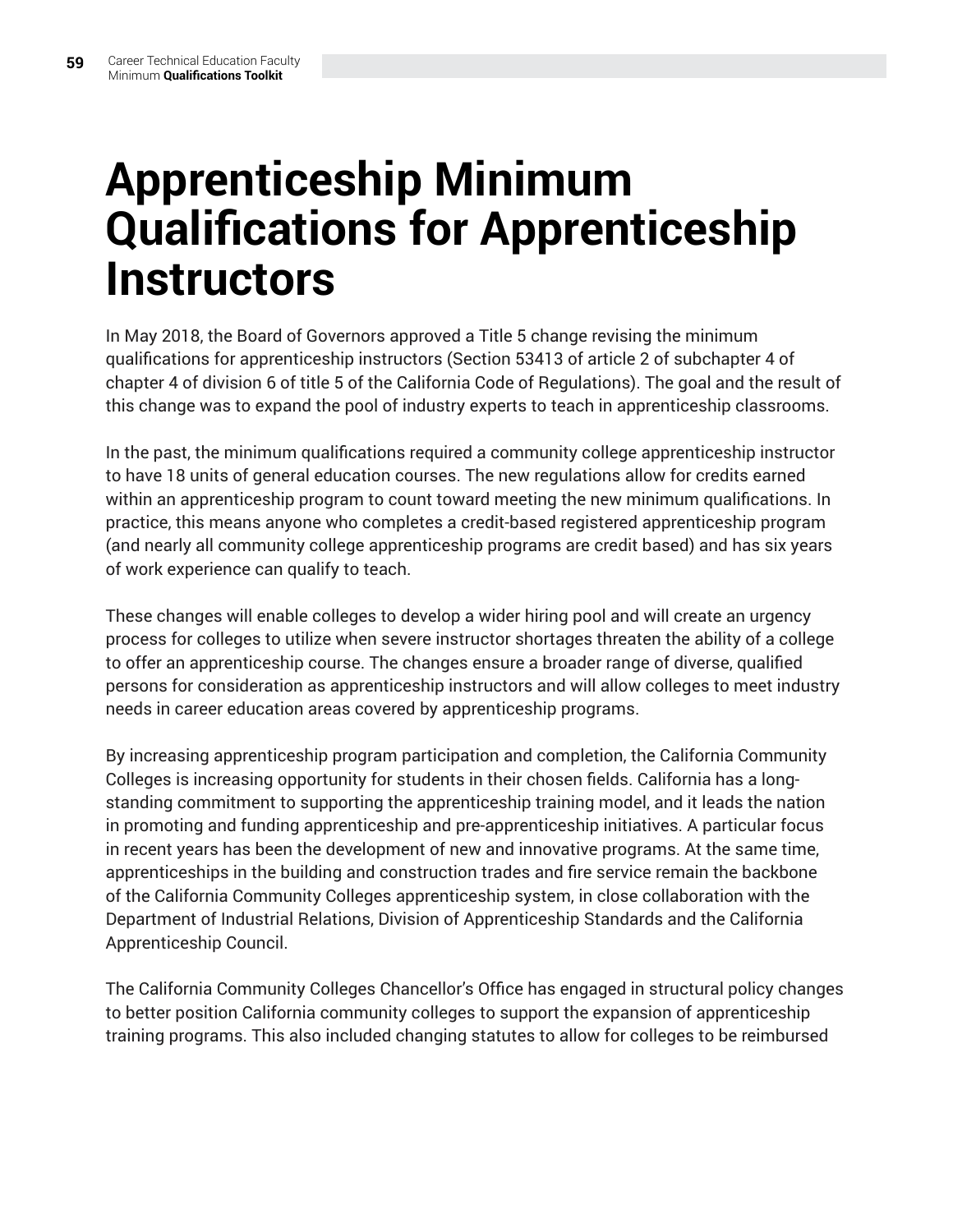at the full-time equivalent (FTE) credit course rate instead of the related and supplemental (RSI) rate that was equivalent to the non-credit rate.

In summary the Title 5 changes for minimum qualifications for apprenticeship instructors included:

•"In addition to apprenticeship credits" is eliminated from regulation, allowing credits earned in an apprenticeship program to count toward meeting the faculty minimum qualifications.

•A section on an urgency condition is added.

•18 semester units is changed to 12 semester units.

•"Community college faculty" member is changed to apprenticeship instructor.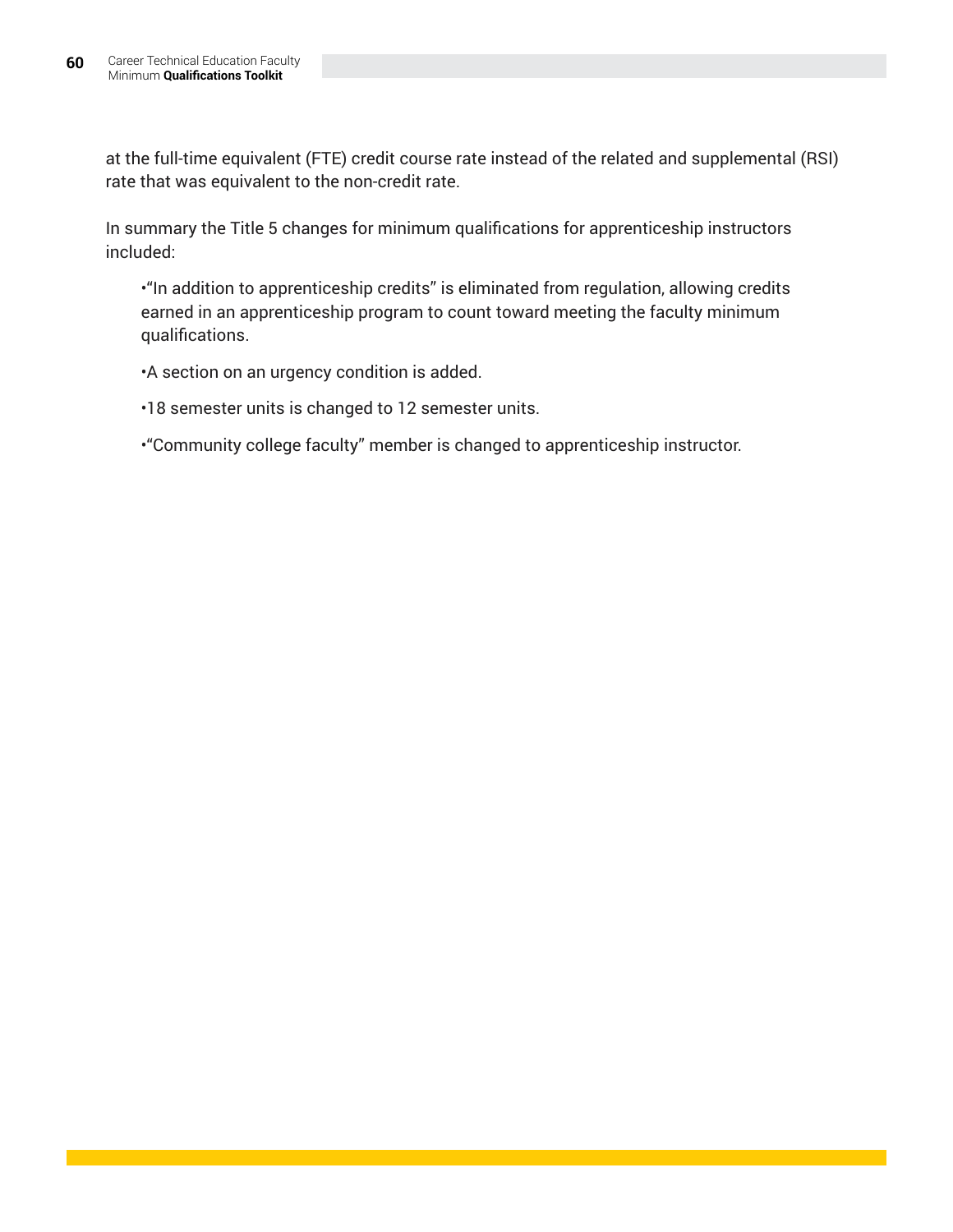# **Credit for Prior Learning**

Most industry experts seeking to teach in the California Community Colleges system have extensive work and community experience that may translate into credits. Many people who enter California community colleges have skills and knowledge gained outside of college classrooms. They hold industry certifications, are graduates of public service academies, and were trained for military service occupations, for example. Credit for prior learning (CPL) is credit awarded for college-level skills and knowledge gained outside of a college classroom. It is a strategy to grant credit for what people already know. Research suggests that CPL can benefit students and colleges, as it helps colleges increase completion and reduce achievement gaps.

#### **What Does CPL Look Like in the California Community Colleges?**

Two policies in the California Code of Regulations guide the award of CPL: Credit by Examination (Title 5, Section 55050) and AP exam credit (Title 5, Section 55052). Through credit by exam, students can request to take a written exam to earn credit for a course when they think they already know the content. Data limitations keep us from examining the breadth of CPL practices or the impact of credit on students' success, though evidence suggests practices are not widely understood or utilized.

### **Legislative Mandates**

In 2018, two laws indicated the Legislature's ongoing interest in CPL. One (Senate Bill 1071) requires the system to implement a consistent policy to award credit for veteran and military students using their joint services transcripts. This law, while a welcome catalyst for CPL in the system, would impact a limited population. In fall 2017, about 33,000 veterans and active-duty military (any age) were enrolled in a California community college. A second law (Assembly Bill 1786) requires an initiative to expand the use of course credit at the California Community Colleges for students with prior learning, with a report due to the Legislature in January 2020.

### **CPL Initiative Launched in 2018**

As demonstrated in approximately 24 other states' higher education systems and affirmed in research, expanding CPL policy and practice can increase the impact of CPL on student success while ensuring quality, integrity, and equity in the award of credit.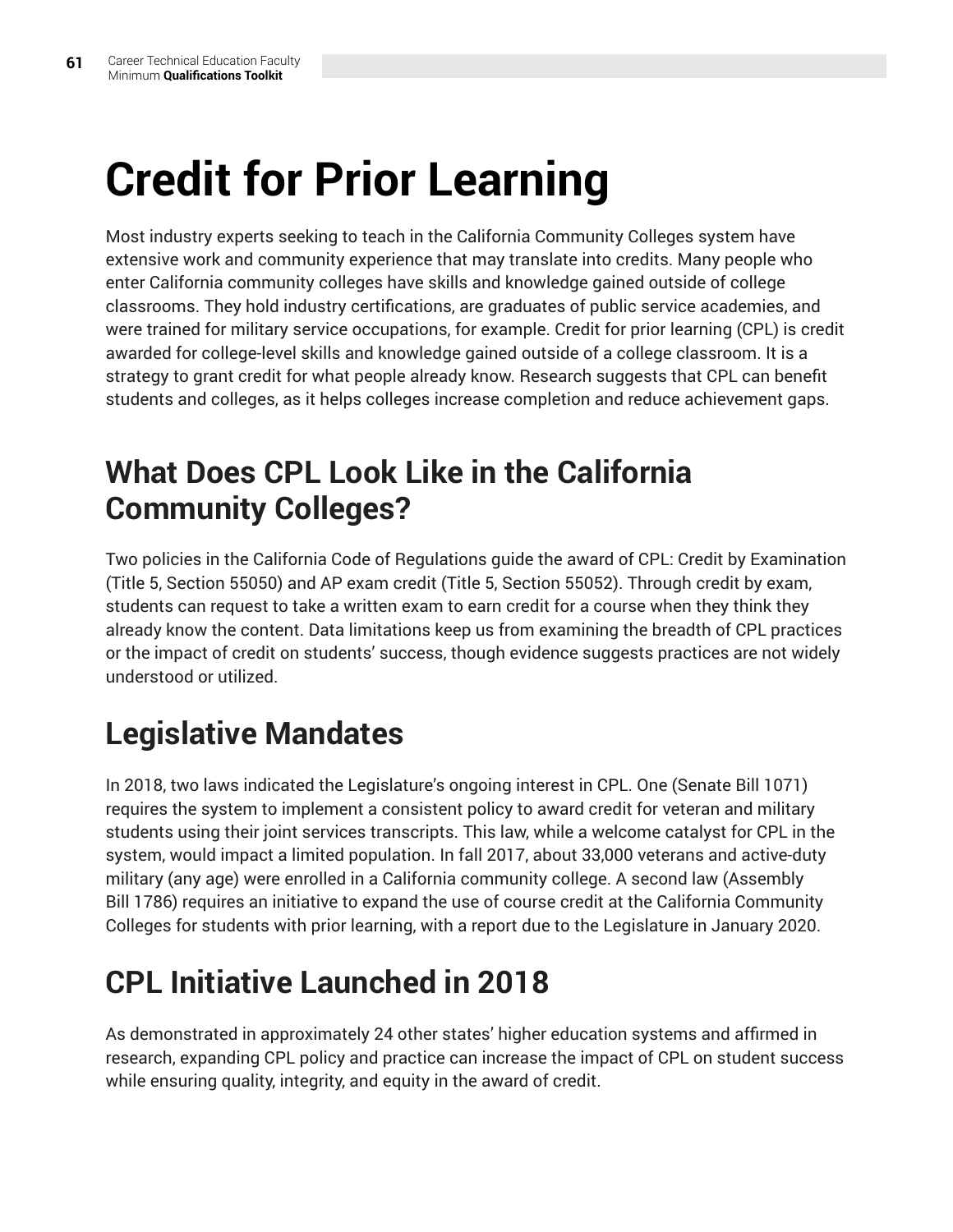### **Title 5 Changes**

Among other state-level actions, the initiative is catalyzing changes to Title 5 Section 55050 to achieve the following goals:

•Create one umbrella policy for credit for prior learning that expands types of prior-learning assessments available to students beyond credit by exam.

•Create a consistent process to automatically refer eligible students to faculty for priorlearning assessment, placing more burden on institutions than students, and creating more equity in process and opportunity.

•Require CPL first for general education or program courses and for electives as a last resort, as necessary to support the student's goals.

•Require that policies and procedures be accessible to all stakeholders.

•Give students an opportunity to accept or deny credit awards, which helps them protect their financial aid or GI Bill benefits.

•Condense all district policies related to credit for prior learning into one comprehensive policy to simplify CPL for all stakeholders.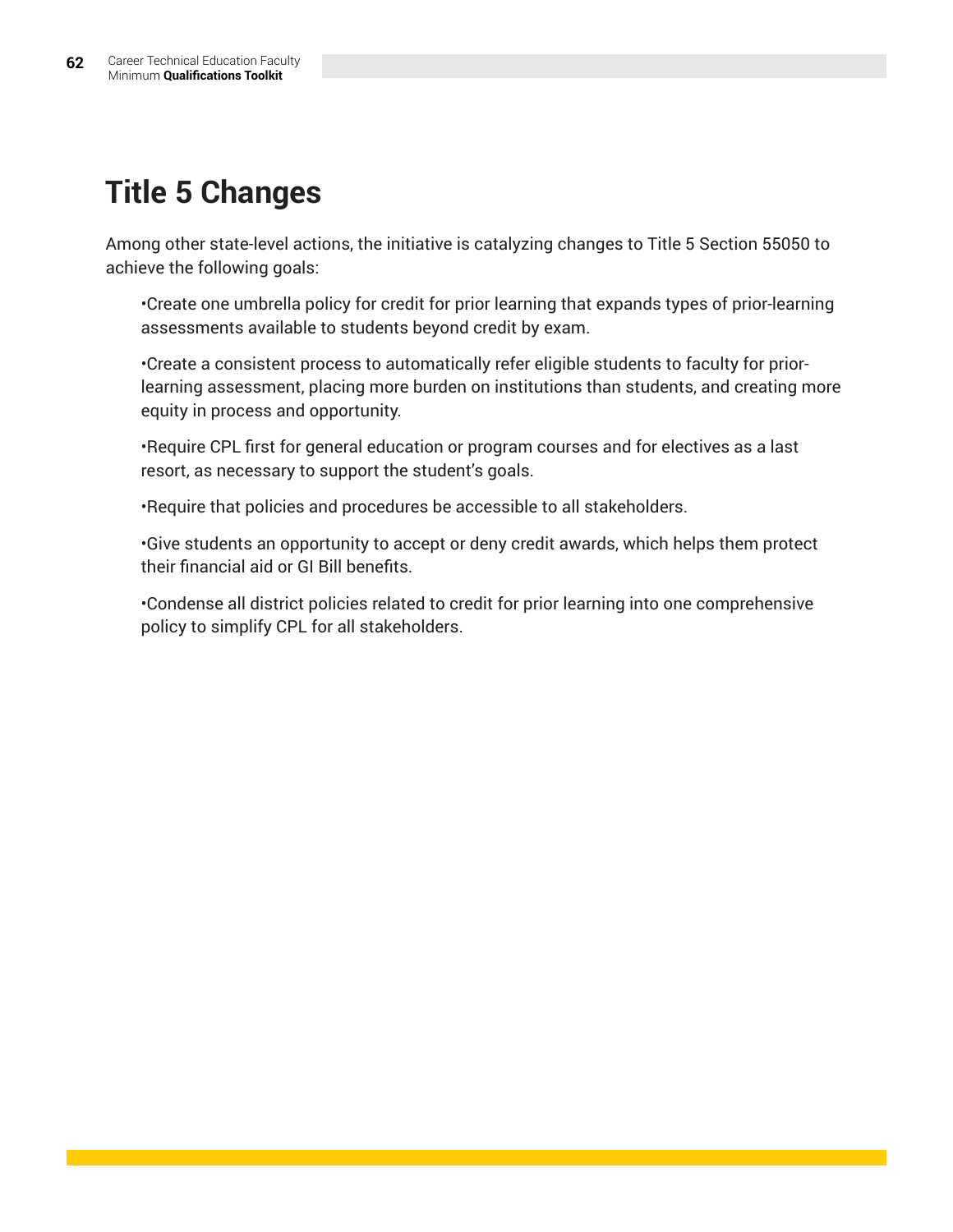# **Career Technical Education Faculty Internship for Industry Experts**

A faculty internship program provides an opportunity for CTE industry experts to find out if teaching is right for them and for colleges to determine if the industry expert is right for the college. A faculty internship program addresses concerns voiced by the colleges and their industry partners that the best-qualified industry experts are too often unable to meet the current minimum qualifications to teach in college classrooms. Faculty internships are one more option that, when implemented correctly, can allow industry experts to become CTE faculty interns to gain access to the classroom.

Currently, several colleges have internship, mentor, or master teacher programs. Most colleges use their current internship programs to increase faculty diversity. A recent survey of chief instructional officers indicated that 60% of respondent colleges (32) operate some type of internship program, primarily for general education faculty. The CTE Faculty Minimum Qualifications Work Group believes CTE programs and their industry experts could benefit by using a faculty internship model to get industry experts into classrooms.

Title 5 § 53501 states industry expertise is a desired classroom qualification "(b) To enhance the recruitment of qualified persons pursuing an Associate's Degree into faculty positions in community colleges in California, particularly for disciplines for which current industry experience is important and disciplines for which recruitment is difficult and in which a shortage of faculty is anticipated. In order to accomplish these purposes, the internship program shall serve to introduce industry practitioners to the community college environment and student populations while encouraging them to complete their Associate's Degrees."

Colleges can hire a faculty intern who is an industry professional with credentials in the form of a current license and/or certificate in their field of work and years of experience in the profession. Unpaid experience may be counted as industry experience if it entailed responsibilities substantially similar to those of relevant paid positions in the field. The CTE faculty intern process could be used to immediately get an industry expert teaching as an intern while completing his or her equivalency process, or as he or she works toward an associate degree. An internship model could be adopted at individual colleges or where colleges in a region agree to a common internship model. Regions also could organize an internship committee to serve all colleges in the region.

The Strong Workforce Taskforce included several recommendations that spoke directly to the issues related to master teacher/internship/mentoring/preceptor processes for CTE faculty.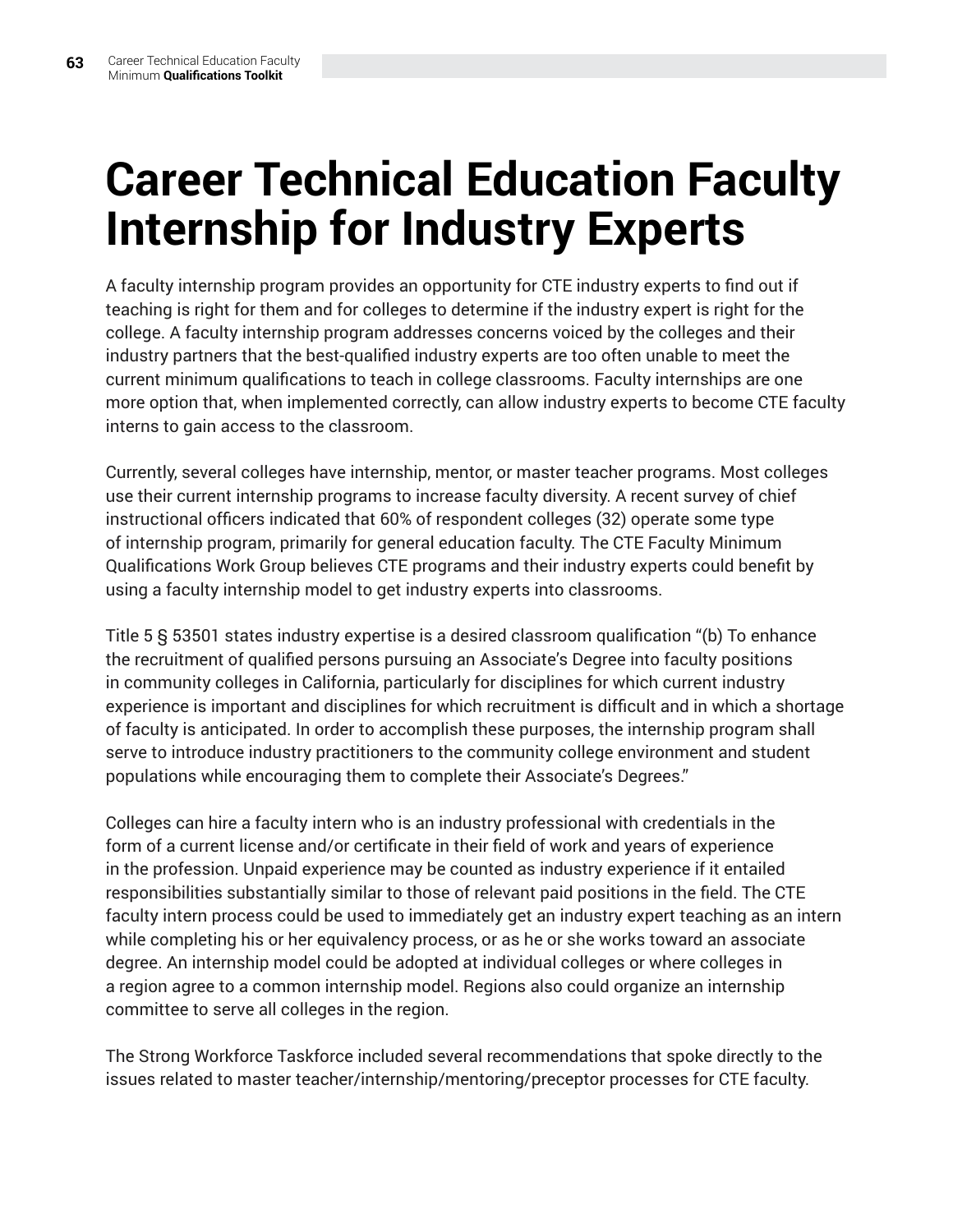These recommendations reflect the concerns by the colleges and our industry partners that the best-qualified industry experts are too often unable to meet the current minimum qualifications to teach in college classrooms. Faculty internships are an added option that when implemented can allow qualified CTE faculty interns to gain access to the classroom.

Our California Community Colleges system benefits when we "grow our own." We should encourage our college graduates to return to teach after they have gone on to further their academic education or vocational trade. This is especially important for disciplines where there is, and will continue to be, a teacher shortage. Students who have passed through our college system can transfer their personal knowledge of how a community college experience can help a new student of any age or diverse background. In particular, instructors who have community college certificates and/or degrees, plus on-the-job experience, can pass along to students their own person educational and real-world experience as someone who has "been there," and has succeeded educationally and professionally due to their educational journey at one of our community colleges.

The faculty internship program is open to professionals in career technical fields who are within one year of the minimum educational requirements or the required years of experience in the field.

California has a great need for a skilled workforce. Marketing our California community colleges faculty internship program to trained industry experts can offer a new career to industry professionals who are excellent at their trade and want to further their education. At the same time, we open up real-life learning experiences for our students.

A faculty internship program can offer industry professionals the training to be a good professor and allow them to feel comfortable in the campus environment. In many cases, industry professionals make more money in their chosen field than they can make as an instructor, so a faculty internship is a good way to get their feet wet. The internship introduces them to transferring their skill to a student base and connects them to the world of education, in addition to their industry.

The California community college student population is very diverse. It is a goal of the system to have faculty reflect the student population. A faculty internship program can enable a community college district to engage in inclusive efforts to identify faculty from diverse groups of workers currently employed as industry experts. Not everyone has an innate ability to transfer knowledge and handle the dynamics of a diverse group of students. A faculty internship program can assist industry experts in learning to teach.

In the category of industry and technical professionals, the "within one year" may be applied to course work to complete either the minimum bachelor -level or associate-level degrees. For example, a person may have either one year toward the associate degree and six years of experience, or the associate degree and five years' experience. If a bachelor's degree is required,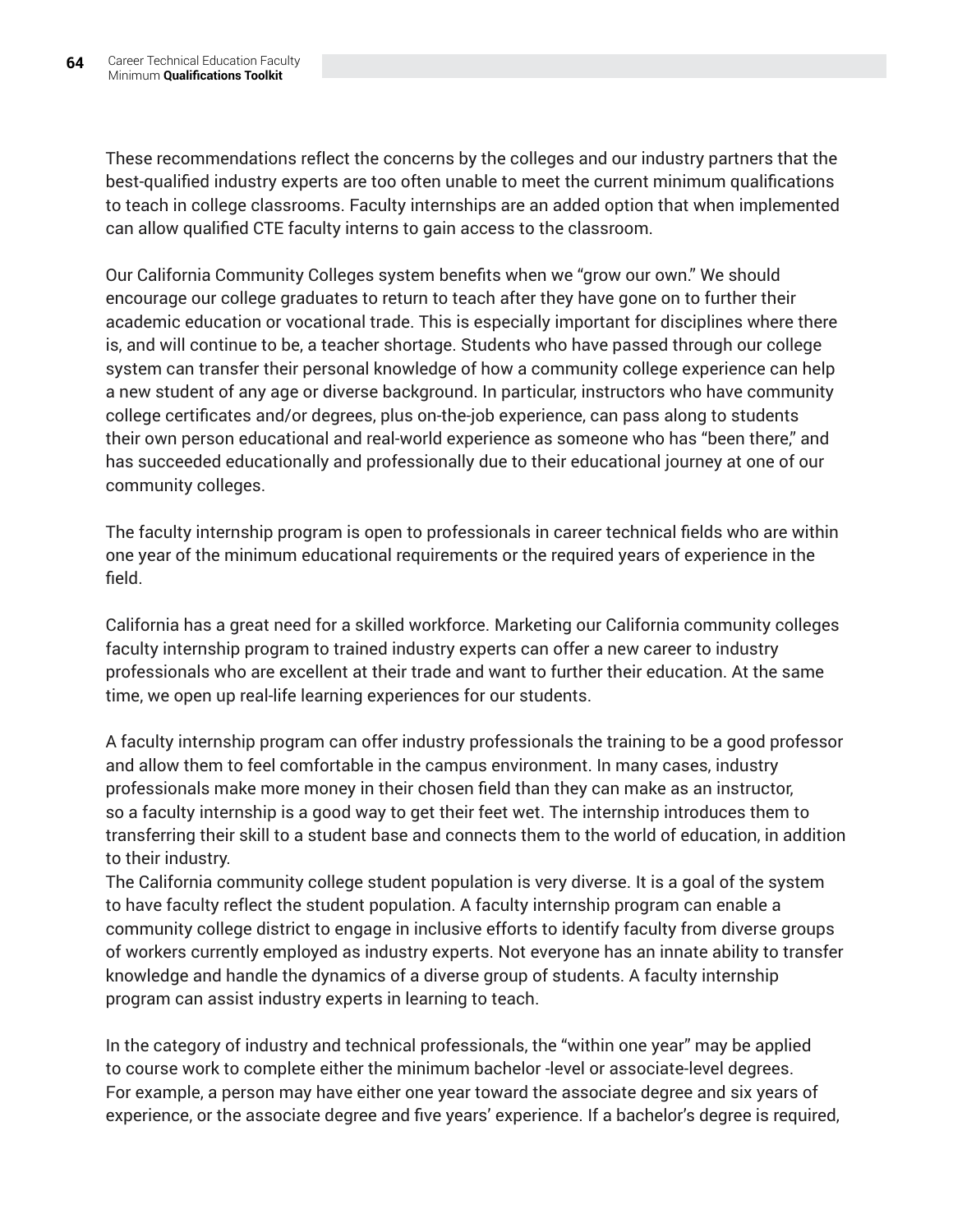in order to be considered for a faculty internship, the person would have the bachelor's and two years of experience, or have the two years' experience and be within one year of completing the bachelor's degree.

There is a difference between "faculty intern" and "intern." A "faculty internship" instructor is not someone who will learn to teach by osmosis, by simply sitting in the classroom with a seasoned instructor while listening, watching and assisting with paperwork. A "faculty intern" must have independent instructional responsibility as the teacher, including full supervision of the students in the classroom, during his or her faculty internship. The faculty intern is hired as a temporary faculty under the California Education Code, 87482.5. For purposes of instruction, they meet the minimum qualifications and are considered the faculty member of record.

#### **Guidelines for Minimum Qualifications for Participants in a Faculty Internship Program**

It is important to note that a "faculty intern" is employed as a temporary faculty member, doesn't accrue seniority, and is employed under the Education Code 87482.5., which means a faculty intern is not allowed to work more than 67% of the hours per week considered to be full time. Also, Title 5 § 53502 outlines how faculty interns must be working toward meeting the minimum qualifications required to teach in their discipline; and there is a two-year limit for working as a faculty intern. Nevertheless, in those two years, the faculty internship program can take someone who has expert industry knowledge and move that person to an instructor status as one who can convey that knowledge.

Qualified master-degree applicants can be hired as a "faculty intern" if they have completed onehalf of their course work toward their master's degree and must have a master's degree in the area in which they are hired to teach. The faculty internship program also allows an employed faculty who has already satisfied the Title 5 minimum qualifications but lacks teaching experience to be included in the program.

The faculty intern must be under the direct mentorship of a qualified faculty member to teach in the discipline assigned to the faculty intern. A mentor is someone who teaches or gives help and advice to a less-experienced person. The faculty mentor must be allowed the time to provide substantial direct in-class supervision and evaluation of interns' teaching capabilities. The faculty mentor cannot teach another class or have any other assigned duties during the time the faculty intern is teaching a class. The faculty mentor is not required to be present at each class session or during the entire class session when they do observe the faculty intern. The faculty mentor should establish a regular process of contact with the faculty intern to answer questions and provide guidance.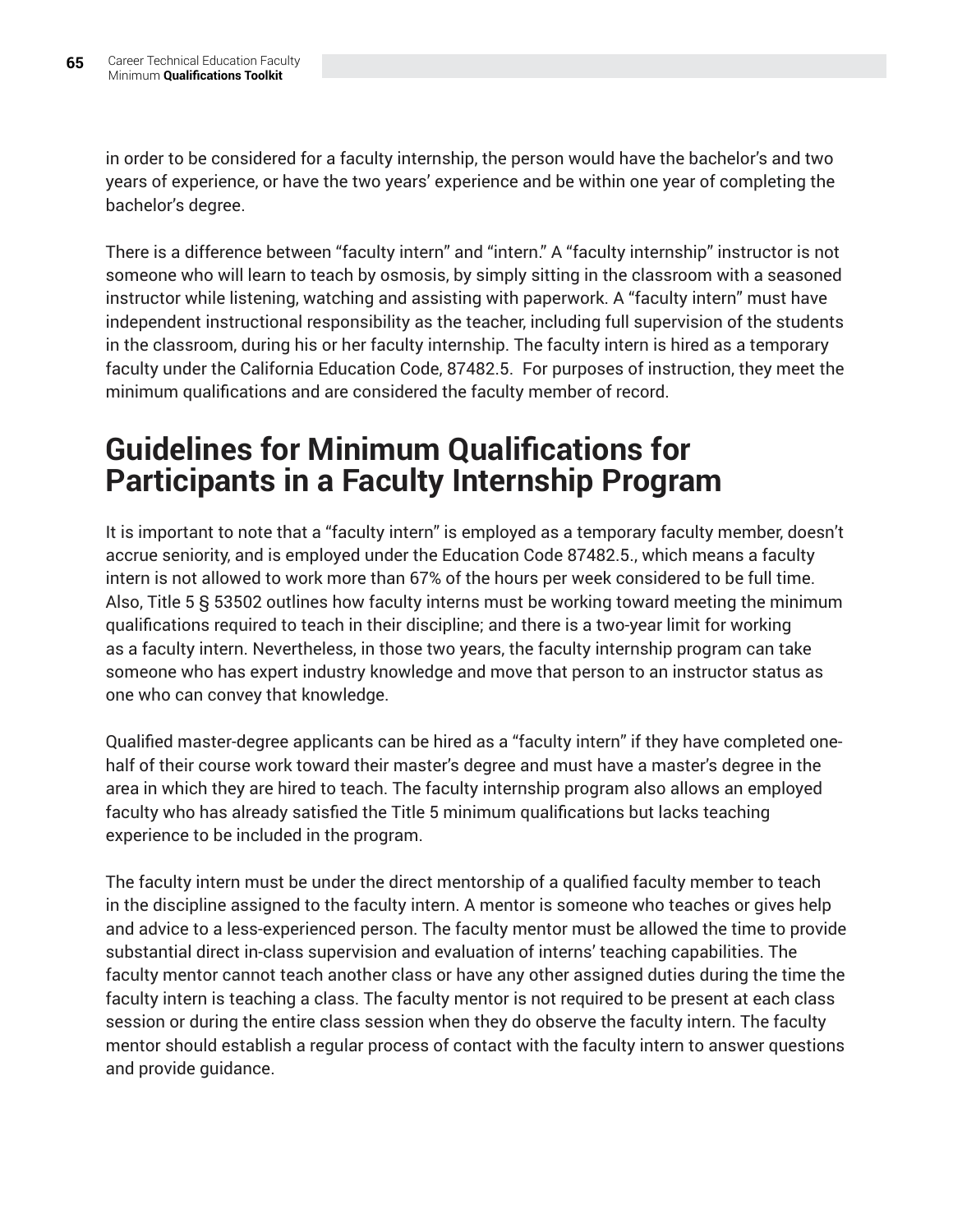#### **Career Technical Education Instructor**

Given the grave shortage of skilled workers, resulting in a shortage of career technical education teachers, California Community Colleges is encouraging our colleges to open up their equivalency process to include a greater number of candidates in the hiring pool for CTE instructors. A college can, however, currently open their application process to CTE applicants who do not yet have required minimum qualifications to teach in a discipline. CTE applicants can use the requirements listed under Title 5 § 53502, which allows a college to accept applications for faculty internship instructor from CTE professionals.

For disciplines not requiring a master's degree, the applicant can meet the Title 5 § 53502 requirements if he or she is within one year of completing the associate degree and has six years industry experience in the discipline, or has completed the associate degree and has five years of industry experience in that discipline. This allows the school to hire a CTE professional as a faculty intern who has credentials in the form of a current license and/or certificate in his or her field of work, and years of experience in the profession. Once hired as a faculty intern, he or she can work on completing postsecondary education while actually teaching their trade. In fact, even applicants with a master's degree would need to have years of professional experience to teach a CTE discipline in the area for which they were hired.

Where years of professional or occupational experience are referred to in this subchapter, the requirement is for the stated number of years of full-time experience or the equivalent in parttime experience. Unpaid experience may be counted if it entailed responsibilities substantially similar to those of relevant paid positions in the field. Applicants bear the responsibility for verifying all experience by documentation satisfactory to the districts. As used in this subchapter, "professional experience" includes teaching experience. "Occupational experience" does not include teaching experience.

As used in this section, "year" means that period of time in which that occupation is accepted by contract or general agreement as a regular work year for that occupation on a full-time basis.

Title 5 also speaks to the possibility of hiring a student who is in a bachelor-degree program and has only one year of course credits to complete, if they also have two years of professional experience in the subject matter for which they are applying to instruct, and have a license or certificate in their trade.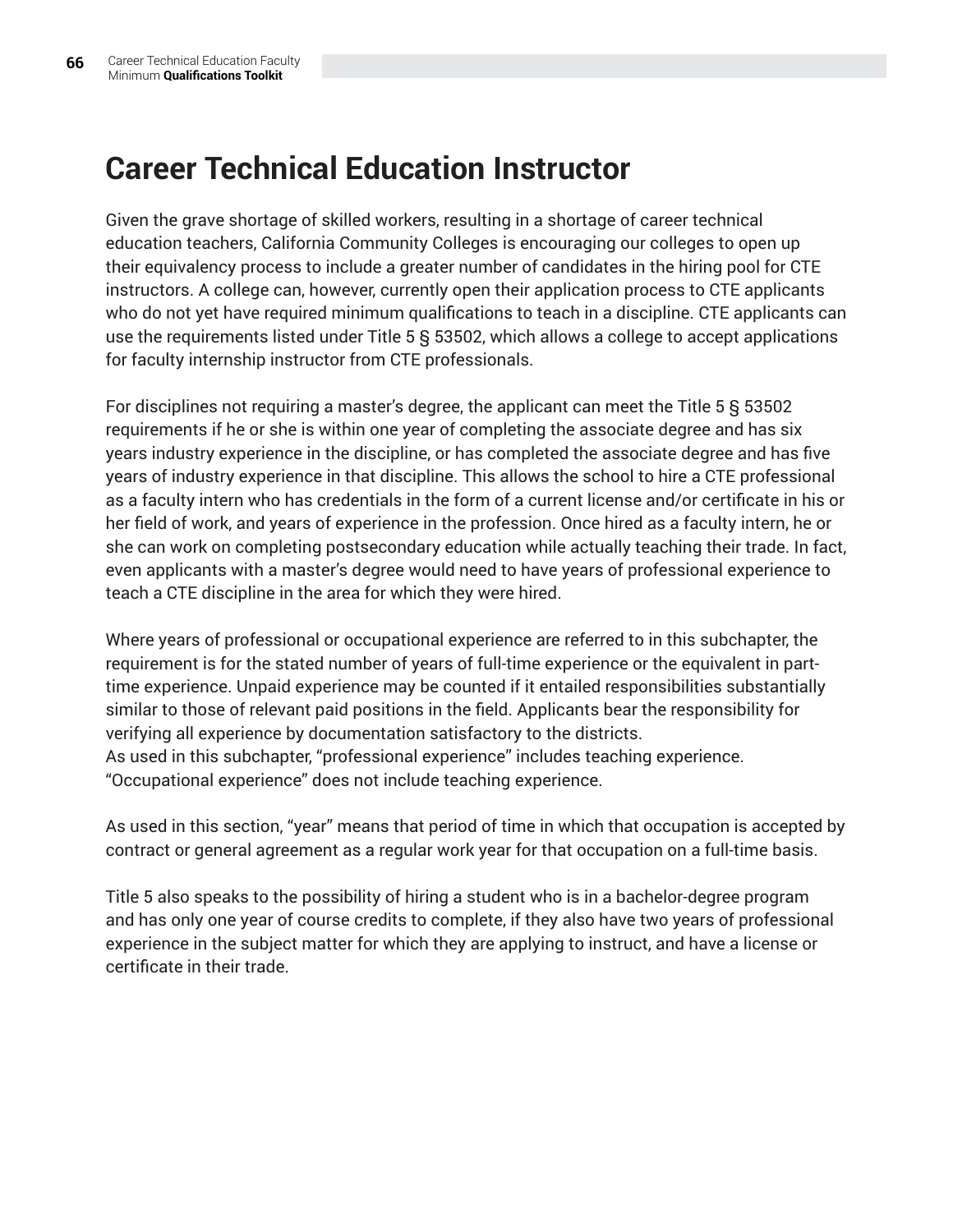#### **Summary of a Faculty Internship Program**

Faculty internship instructors are employed as temporary faculty, not allowed to work more than 67% of hours per week considered full time, and shall not be considered a contract employee (EDC § 87482.5).

The faculty intern program has a term limit of two years.

### **Participants - Minimum Qualifications**

Faculty interns for CTE field disciplines (master's degree not expected) must have a current license or certificate in the discipline they are teaching, while being enrolled in a degree program. Professional experience directly related to the discipline is required, and the faculty intern must be within one year of completing the degree needed to meet the regular faculty minimum qualifications.

Faculty interns can be part of current faculty who met minimum qualifications but who lack teaching experience. Access the database from the Office of Postsecondary Education for Accredited Postsecondary Institutions and Programs at [https://ope.ed.gov/accreditation/](https://ope.ed.gov/accreditation/Search.aspx. ) [Search.aspx.](https://ope.ed.gov/accreditation/Search.aspx. )

#### **Guidelines for General Authority of a Faculty Internship Program**

Title 5, § 53500 allows for a California community college to establish a faculty internship program to include three types of individuals:

•Applicants who are now in a graduate-degree program, and/or

- •Career technical professionals within a year of meeting minimum qualifications, and
- •People who meet the minimum qualifications but who do not have any teaching experience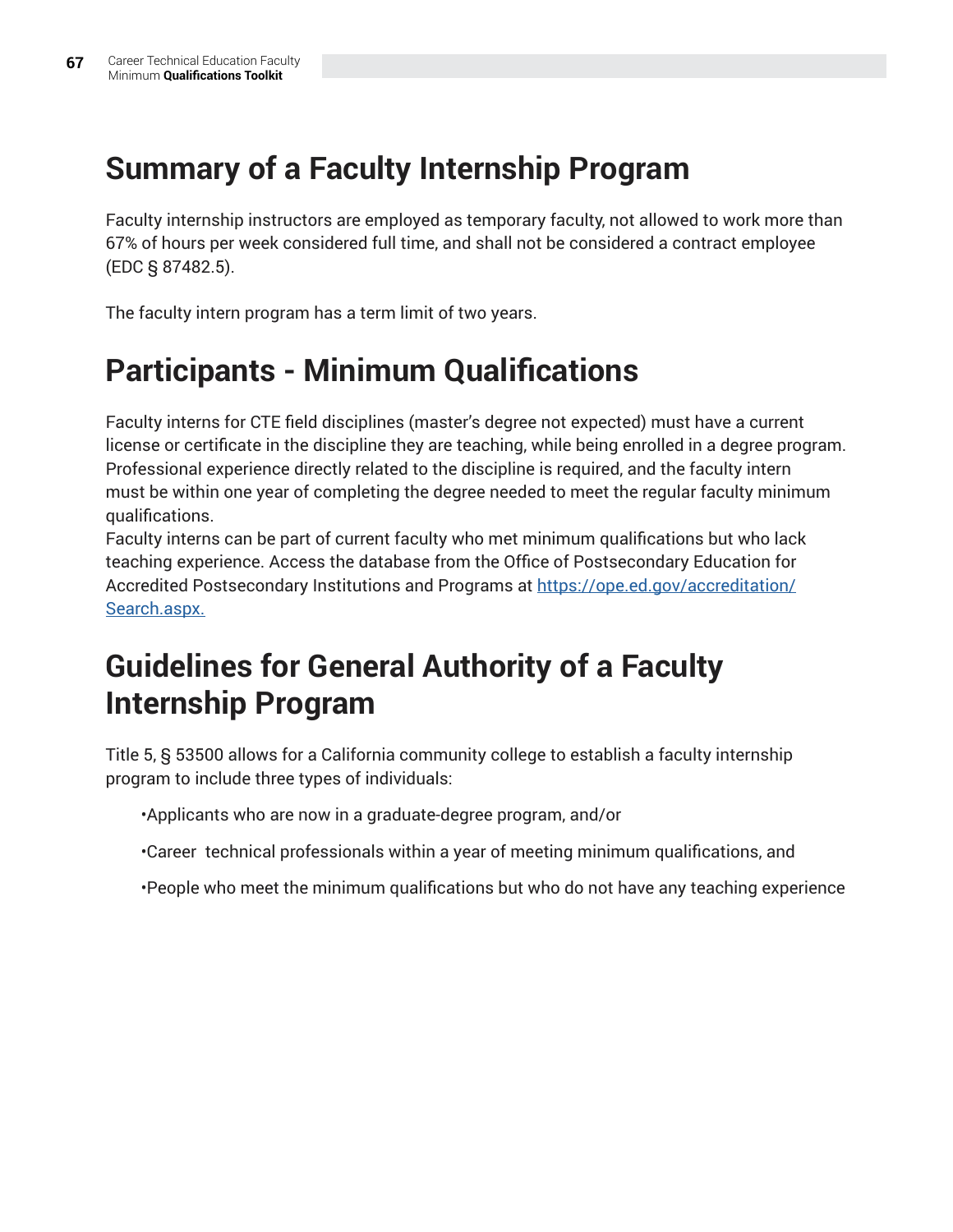### **California Education Code and Code of Regulations (Title 5) Citations related to Minimum Qualifications for CTE Faculty**

There are multiple Education Code and Title 5 regulations related to Minimum Qualifications for CTE faculty. If your district is seeking to expand the pool of industry experts, it is important to understand and know the Education Code, Code of Regulations (Title 5) and the Minimum Qualifications Handbook. Below are specific excerpts of the relevant sections of the rules, regulations, and laws for your review and reference.

When charged with determining faculty minimum qualifications, equivalency committee members and other stakeholders can refer to the Minimum Qualifications for Faculty and College Administrators in California Community Colleges. The 2018 Handbook can be found at [https://californiacommunitycolleges.cccco.edu/Portals/0/Reports/2019/CCCCO\\_Report\\_Min\\_](https://californiacommunitycolleges.cccco.edu/Portals/0/Reports/2019/CCCCO_Report_Min_Qualifications) [Qualifications-ADA-Final.pdf](https://californiacommunitycolleges.cccco.edu/Portals/0/Reports/2019/CCCCO_Report_Min_Qualifications)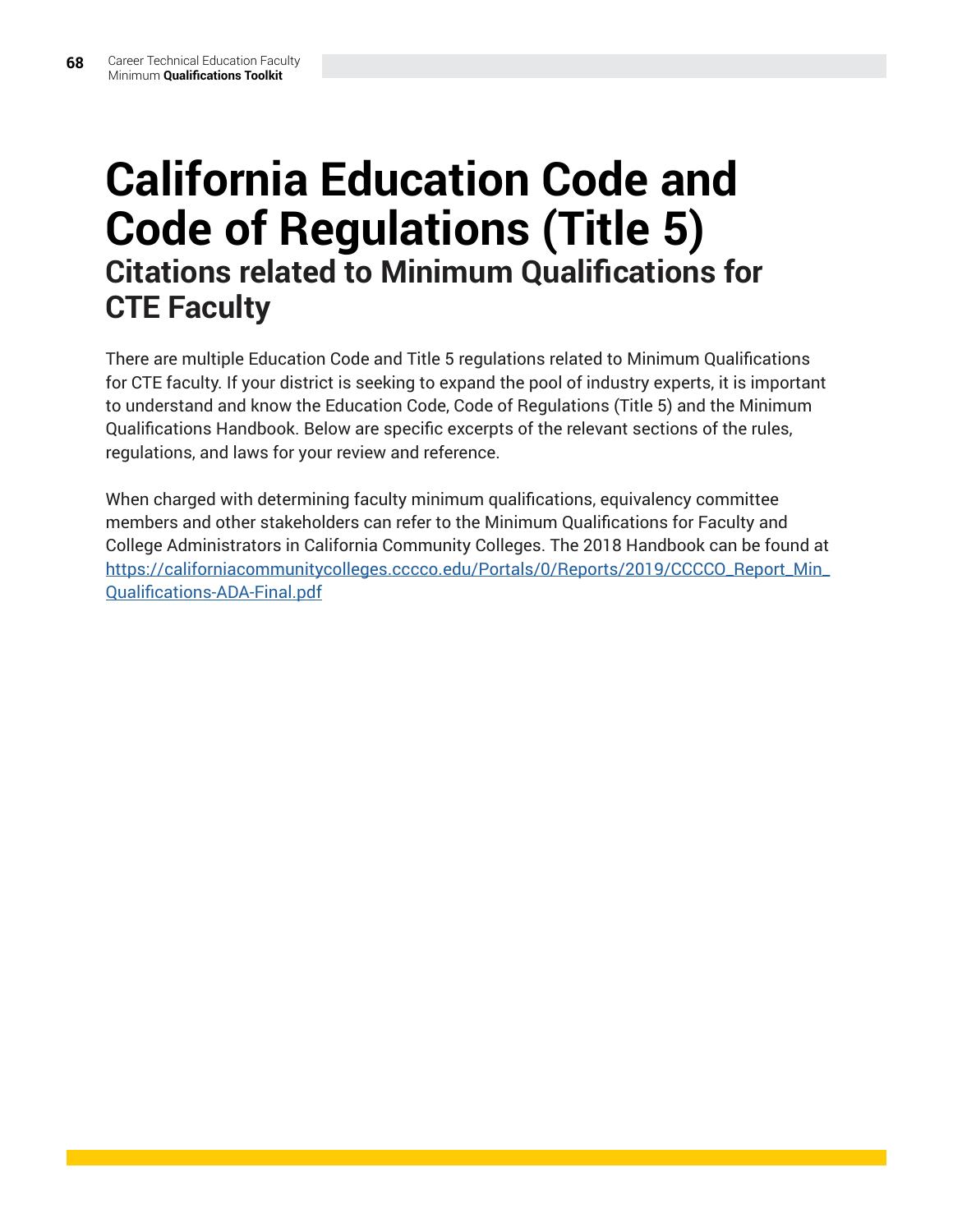# **California Education Code Sections on Faculty Minimum Qualifications and Internships**

### **§87356 Minimum Qualifications and Hiring Criteria**

(a) The board of governors shall adopt regulations to establish and maintain the minimum qualifications for service as a faculty member teaching credit instruction, a faculty member teaching noncredit instruction, a librarian, a counselor, an educational administrator, an extended opportunity programs and services worker, a disabled students programs and services worker, an apprenticeship instructor, and a supervisor of health.

### **§87357 Minimum Qualifications and Hiring Criteria**

In establishing and maintaining minimum qualifications pursuant to Section 87356, the board of governors shall do all of the following:

(1) With regard to minimum qualifications for faculty, the board of governors shall consult with, and rely primarily on the advice and judgment of, the statewide Academic Senate. With regard to minimum qualifications for educational administrators, the board of governors shall consult with, and rely primarily on the advice and judgment of, an appropriate statewide organization of administrators. With regard to minimum qualifications for apprenticeship instructors, the board of governors shall consult with, and rely primarily on the advice and judgment of, appropriate apprenticeship teaching faculty and labor organization representatives. In each case, the board of governors shall provide a reasonable opportunity for comment by other statewide representative groups.

### **§87359 Qualifications and Equivalencies**

(a) No one may be hired to serve as a community college faculty member or educational administrator under the authority granted by the regulations unless the governing board determines that he or she possesses qualifications that are at least equivalent to the minimum qualifications specified in regulations of the board of governors adopted pursuant to Section 87356. The criteria used by the governing board in making the determination shall be reflected in the governing board's action employing the individual.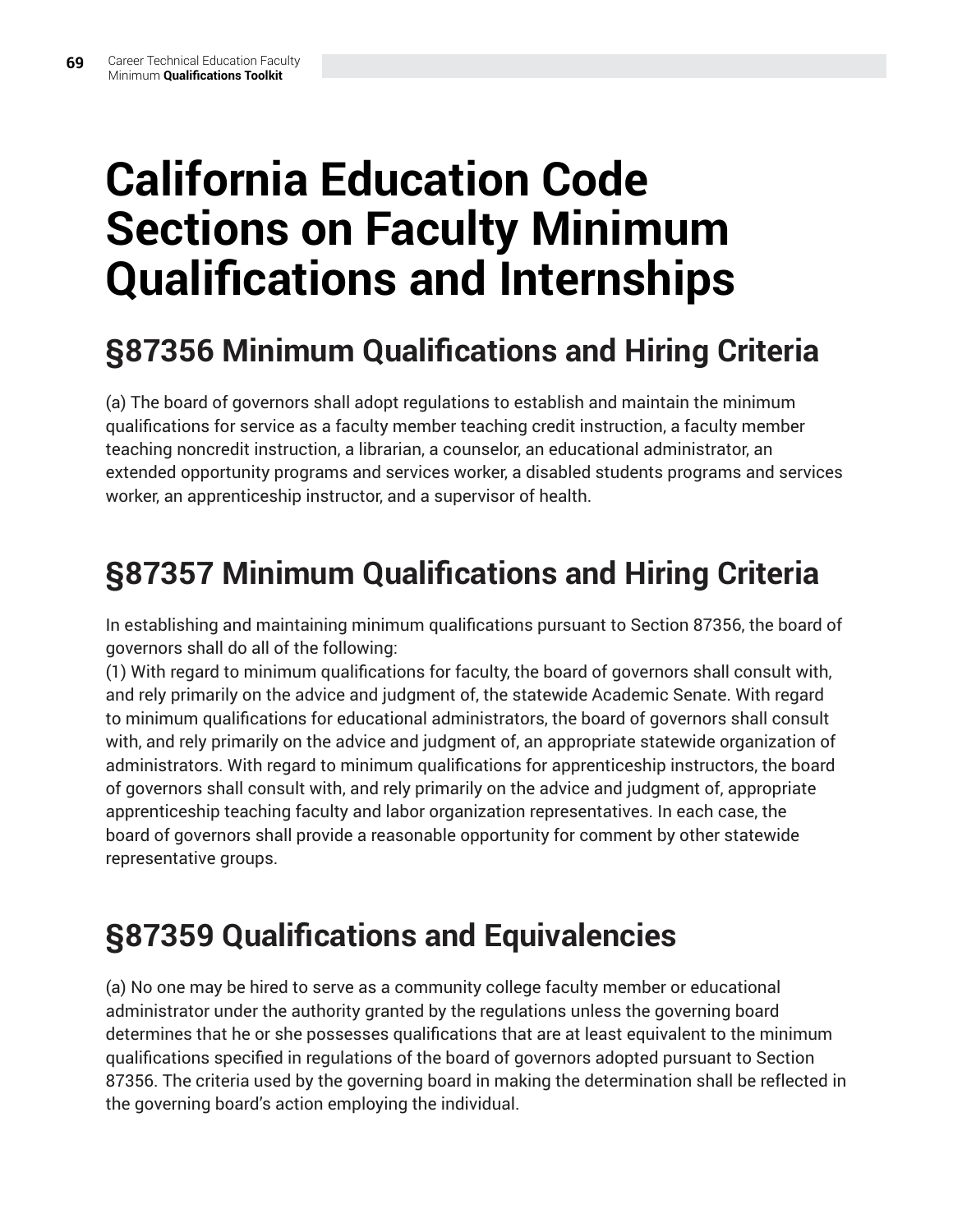(b) The process, as well as criteria and standards by which the governing board reaches its determinations regarding faculty members, shall be developed and agreed upon jointly by representatives of the governing board and the Academic Senate, and approved by the governing board. The agreed upon process shall include reasonable procedures to ensure that the governing board relies primarily upon the advice and judgment of the Academic Senate to determine that each individual faculty member employed under the authority granted by the regulations possesses qualifications that are at least equivalent to the applicable minimum qualifications specified in regulations adopted by the board of governors.

#### **§87487 Employment General Provisions**

(a) The governing board of any community college district may establish a faculty internship program pursuant to regulations adopted by the board of governors and may employ, as faculty interns within the program, graduate students enrolled in the California State University, the University of California, or any other accredited institution of higher education, or, in vocational and technical fields where a master s degree is not generally expected or available, persons who are within one year of meeting the regular faculty minimum qualifications. Persons who meet the regular faculty minimum qualifications, but who lack teaching experience, may also be included in internship programs authorized by this section to the extent authorized by the board of governors.

(b) A student employed as a faculty intern shall be employed as a temporary faculty member under Section 87482.5 and shall meet the minimum qualifications for faculty interns set by the board of governors. The board of governors shall adopt regulations to implement faculty intern programs, including requirements for mentoring of each intern.

(Amended by Stats. 1995, Ch. 758, Sec. 155. Effective January 1, 1996.)

#### **§87604 Employment General Provisions**

(a) The governing board of any community college district may The governing board of a community college district shall employ each academic employee as a contract employee, regular employee, or temporary employee.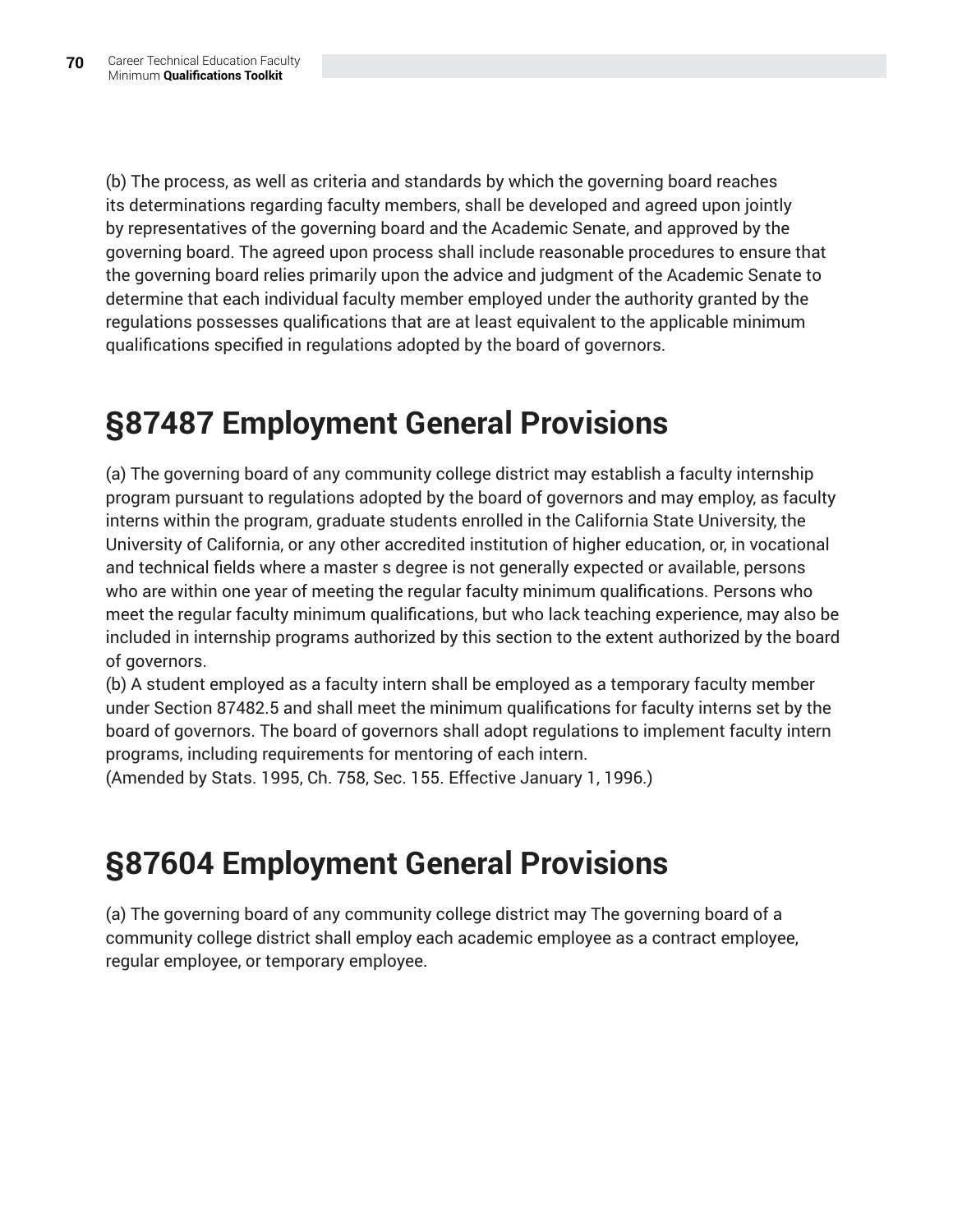### **§87536 Minimum Qualifications and Hiring Criteria**

Faculty members and specified employees; regulation adoption; state-mandated local program(a) The board of governors shall adopt regulations to establish and maintain the minimum qualifications for service as a faculty member teaching credit instruction, a faculty member teaching noncredit instruction, a librarian, a counselor, an educational administrator, an extended opportunity programs and services worker, a disabled students programs and services worker, an apprenticeship instructor and a supervisor of health.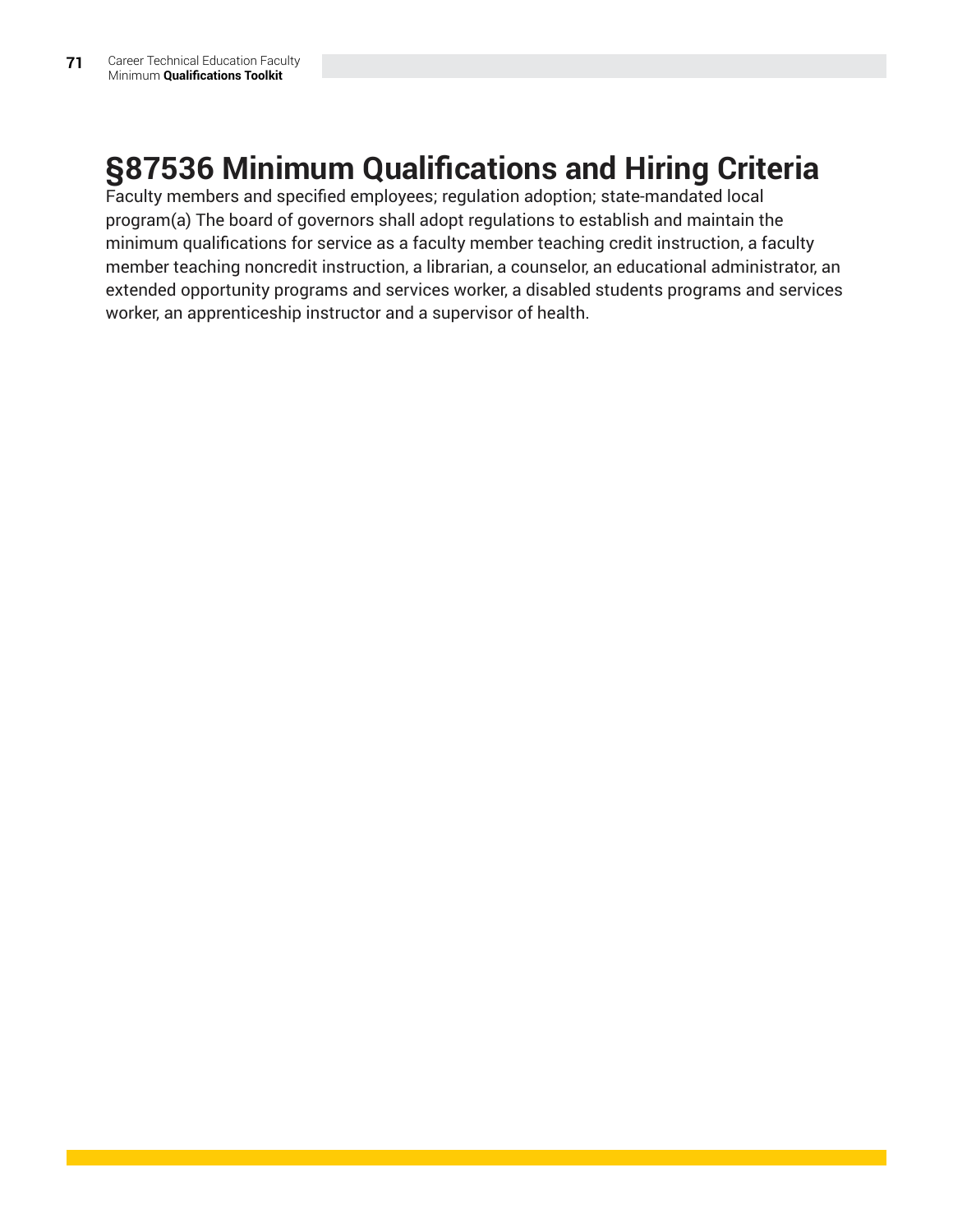### **Title 5 Regulations on Faculty Minimum Qualifications and Internship §53413 Minimum Qualifications for Apprenticeship Instructors (new language)**

(a) The minimum qualifications for service as an apprenticeship instructor teaching community college credit apprenticeship courses that are part of an apprenticeship program approved by the Division of Apprenticeship Standards shall be satisfied by meeting one of the following requirements:

(1) Possession of an associate degree, plus four years of occupational experience in the subject matter area to be taught; or

(2) Six years of occupational experience in the subject matter to be taught, a journeyman's certificate in the subject matter area to be taught, and completion of at least twelve (12) semester units of apprenticeship or college level course work. The twelve (12) semester unit requirement may be satisfied concurrently during the first two years of employment as an apprenticeship instructor.

(3) Six years of occupational experience in the subject matter to be taught, and a minimum of ten years of experience as an apprenticeship instructor for the California Department of Industrial Relations Division of Apprenticeship Standards.

(4) The board of trustees of a community college district, in consultation with their local academic senate and the California Department of Industrial Relations, Division of Apprenticeship Standards, may adopt policies to authorize a person to serve as an apprenticeship instructor to teach apprenticeship courses in an urgency condition.

(A) For purposes of this subdivision, urgency condition means a shortage of qualified instructors that would prevent offering classes to students in accordance with the approved education plan for the apprenticeship program adopted by the California Department of Industrial Relations, Division of Apprenticeship Standards.

(B) Each instructor hired under an urgency condition must meet the educational requirements of either subdivision (a)(1) or (a)(2) above within two years, provided that the instructor possesses: (i) Six years of occupational experience in the subject matter to be taught, a journeyman's certificate in the subject matter area to be taught: or

(ii) Four years of occupational experience in the subject matter to be taught, and is within one year of completing an associate's degree.

(C) Until the educational requirements are completed, each instructor approved under the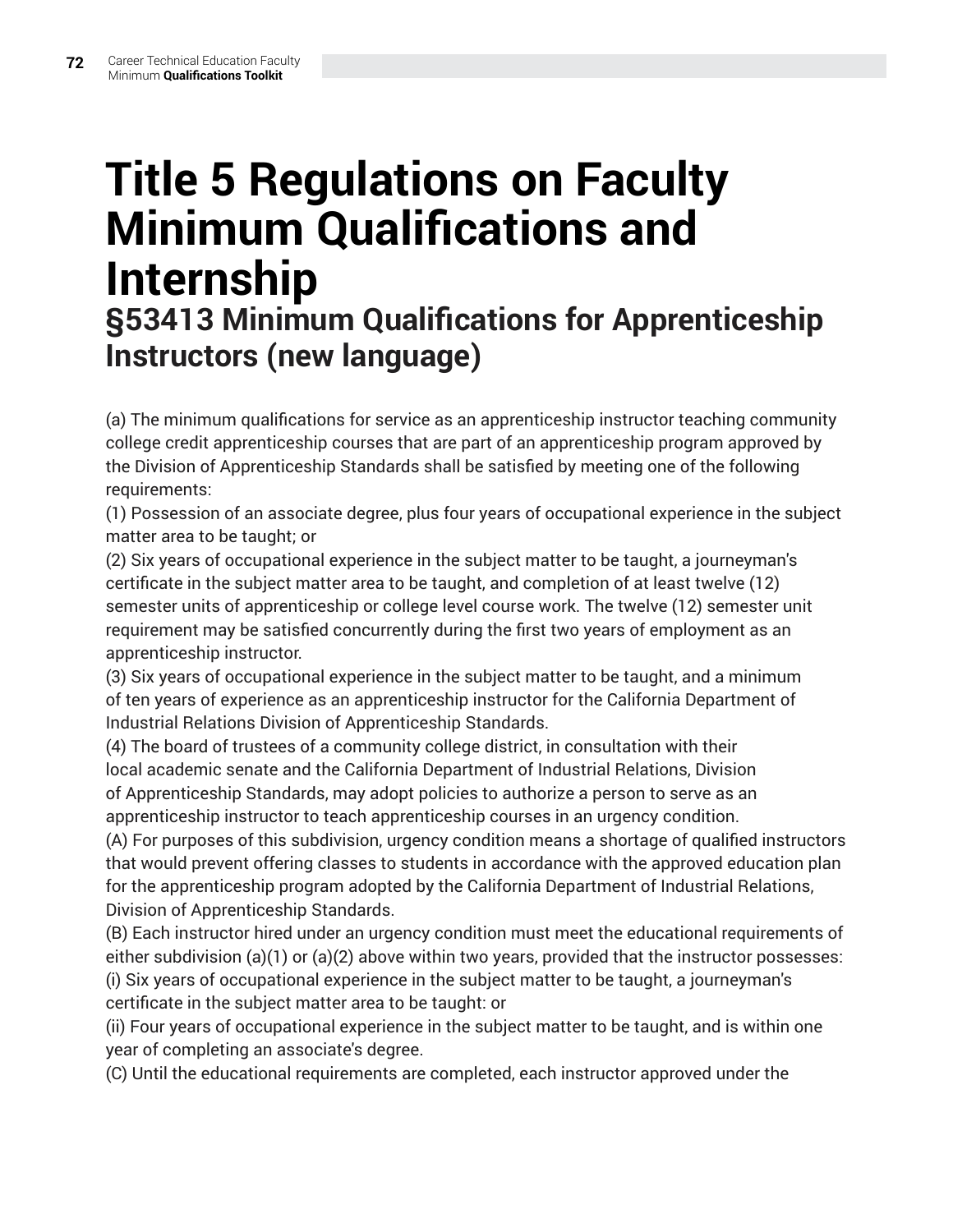provisions of this section shall be employed as a temporary instructor.

(b) The minimum qualifications for service as an apprenticeship instructor teaching community college noncredit apprenticeship courses that are part of an apprenticeship program approved by the Division of Apprenticeship Standards shall be either of the following:

(1) The minimum qualifications for credit apprenticeship instruction as set forth in this section, or

(2) A high school diploma; and six years of occupational experience in the occupation to be taught, including at least two years at the journeyman level; and sixty clock hours or four semester units in materials, methods, and evaluation of instruction. This last requirement may be satisfied concurrently during the first year of employment as an apprenticeship instructor.

# **§53430 Qualifications and Equivalencies**

a.No one may be hired to serve as a community college faculty or educational administrator unless the governing board determines that he or she possesses qualifications that are at least equivalent to the minimum qualifications specified in this Article or elsewhere in this Division. The criteria used by the governing board in making the determination shall be reflected in the governing board's action employing the individual.

b.The process, as well as criteria and standards by which the governing board reaches its determinations regarding faculty, shall be developed and agreed upon jointly by representatives of the governing board and the Academic Senate, and approved by the governing board. The agreed upon process shall include reasonable procedures to ensure that the governing board relies primarily upon the advice and judgment of the Academic Senate to determine that each individual faculty employed under the authority granted by this Section possesses qualifications that are at least equivalent to the applicable minimum qualifications specified in this Division.

### **§53500 Faculty Internship Program General Authority**

The governing board of any community college district may establish a faculty internship program pursuant to the provisions of this Subchapter and Section 87487 of the Education Code. In accordance therewith, governing boards may employ, as faculty interns within the program, graduate students enrolled in the California State University, the University of California, or any other accredited institution of higher education subject to Chapter 3 (commencing with Section 94300) of Part 59 of the Education Code or in vocational and technical fields where a master's degree is not generally expected or available, persons who are within one year of meeting the regular faculty minimum qualifications.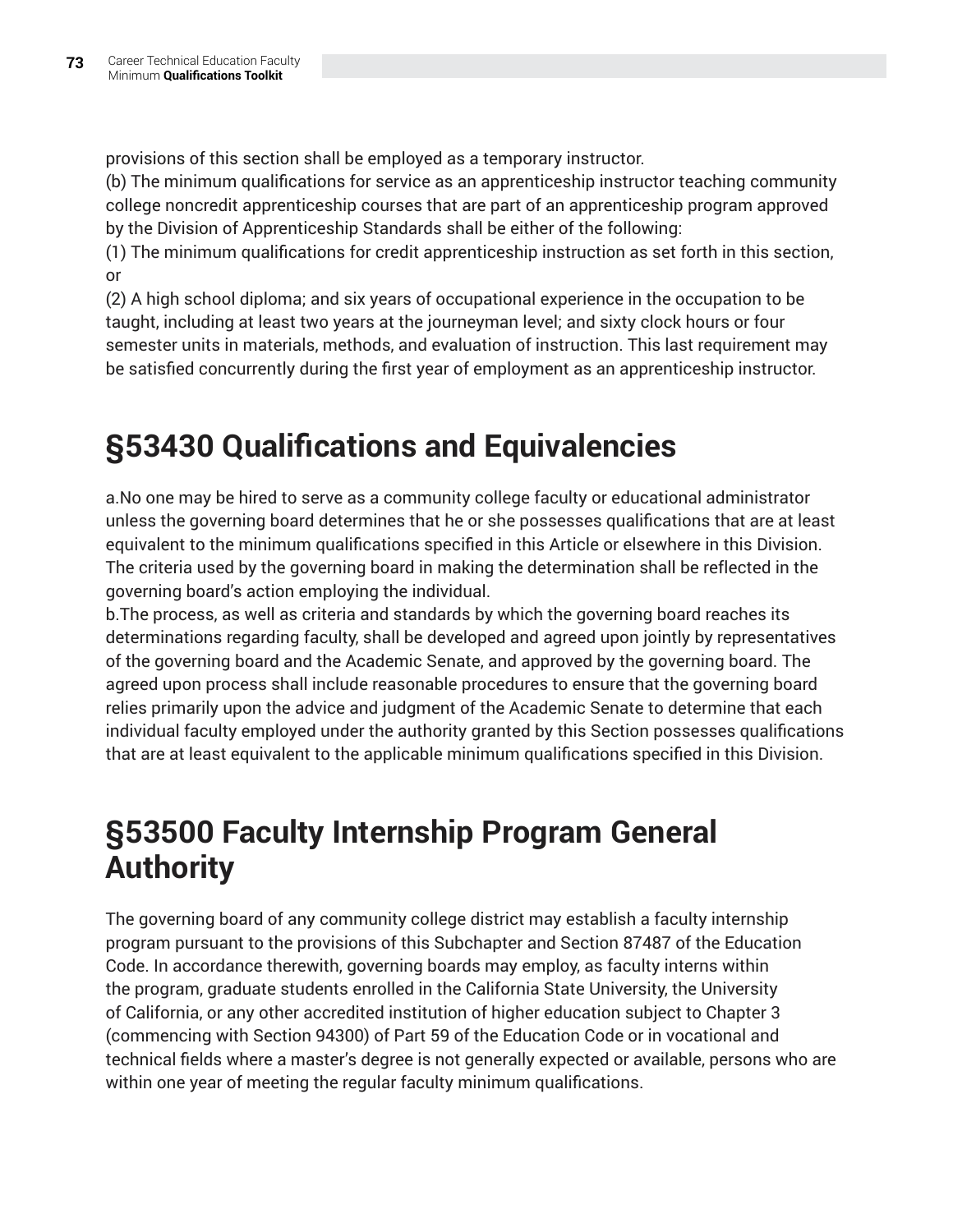Persons who meet the regular faculty minimum qualifications but who lack teaching experience may also be included in internship programs authorized by this Section to the extent authorized by the local governing board. A student employed as a faculty intern shall be employed as a temporary faculty member under Section 87482.5 of the Education Code, and shall meet the minimum qualifications specified in Section 53502.

For purposes of this Subchapter, the term "faculty intern" does not include any person, no matter how designated, who only assists in a class taught by a regularly qualified faculty member, and who has no independent responsibility for instruction or supervision of students. Such a person may be termed an "intern," and may serve as a volunteer or receive a stipend according to policies established by the district.

## **§53501 Faculty Internship Programs Purposes**

The purposes of the faculty internship program shall include, but not be limited to, the following: (a) To enhance the recruitment of qualified persons pursuing the master's or doctoral degrees, or both, into faculty positions in community colleges in California, particularly for disciplines for which recruitment is difficult and for disciplines in which a shortage of qualified faculty is anticipated. In order to accomplish this purpose, the internship program shall serve to introduce graduate students, before they approach the end of their graduate studies, to the community college environment and student population.

(b) To enhance the recruitment of qualified persons pursuing an Associate's Degree into faculty positions in community colleges in California, particularly for disciplines for which current industry experience is important and disciplines for which recruitment is difficult and in which a shortage of faculty is anticipated. In order to accomplish these purposes, the internship program shall serve to introduce industry practitioners to the community college environment and student populations while encouraging them to complete their Associate's Degrees. (c) To enhance community college efforts toward building a diverse faculty. In order to accomplish this purpose, the internship program shall place special emphasis on promoting inclusive efforts to locate and attract qualified graduate students who are members of monitored groups as defined in section 53001(h).

#### **§53502 Faculty Internship Programs Minimum Qualifications**

A student employed as a faculty intern shall meet the following minimum qualifications: (a) For those disciplines in which a master's degree is required, faculty interns shall be enrolled in a master's or doctoral program at the University of California, the California State University,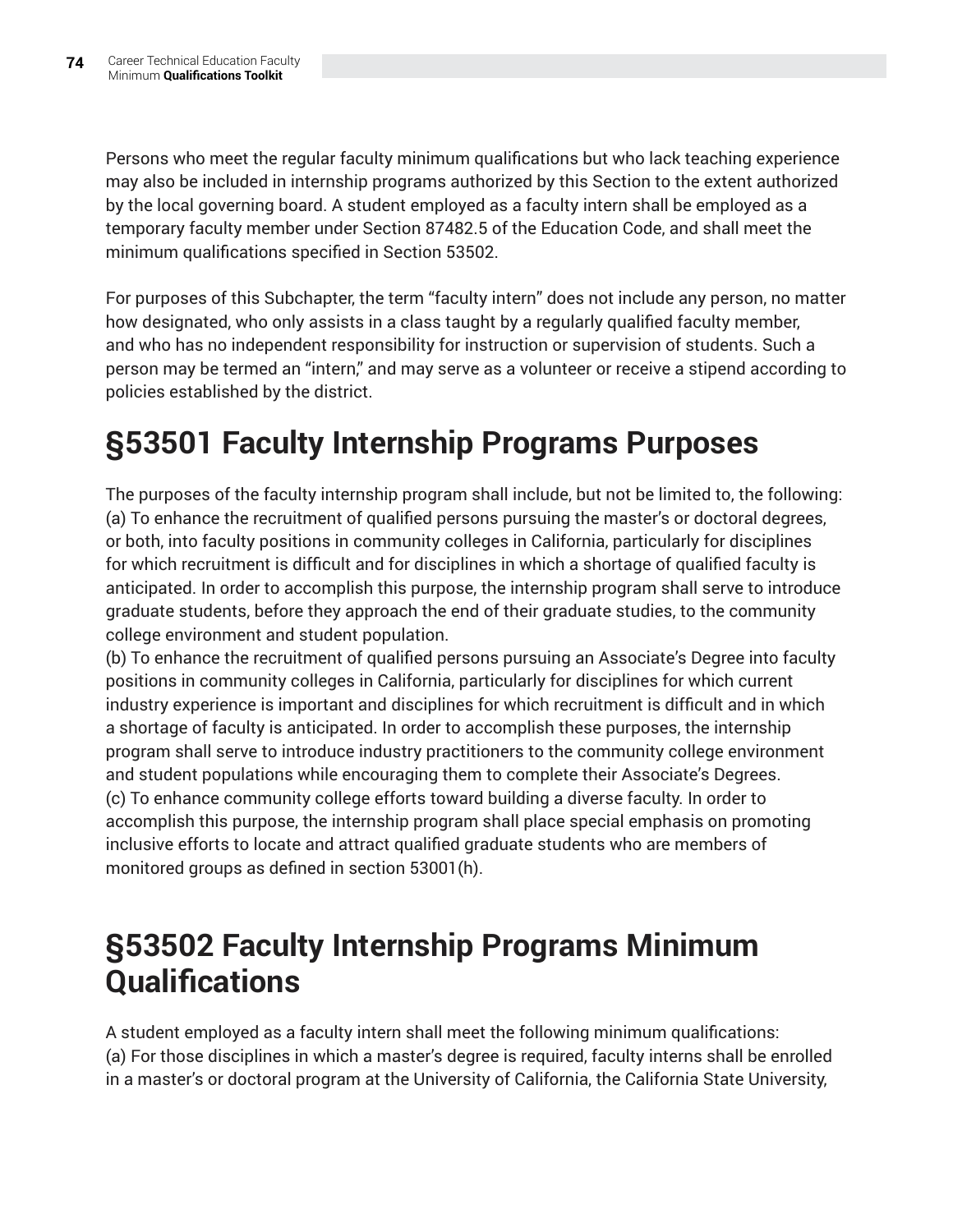or any other accredited institution of higher education subject to Chapter 3 (commencing with Section 94300) of Part 59 of the Education Code, and shall have completed at least one-half of the coursework, or the equivalent, in that graduate program.

(b) For those disciplines for which a master's degree is not expected or required, the faculty intern shall possess any license or certificate required to do that work and

(1) be within one year of completing the Associate's Degree and have six years industry experience in the discipline, or

(2) have completed the Associate's Degree and have completed five years of industry experience in that discipline or

(c) Faculty interns shall only be assigned to teach or to serve in a discipline in which they would be legally qualified to teach or render service upon completion of their graduate, studies or Associate's Degree and six years of industry experience in that discipline. A faculty intern shall be limited to two years of participation in the program.

(d) Each faculty intern shall serve under the direct supervision of a mentor who is legally qualified to teach the course or render the service that the faculty intern is providing. The district governing board shall ensure that faculty mentors provide substantial direct in-class supervision and evaluation of interns' teaching capabilities. The mentor shall have no other assigned duties during the time that the faculty intern is teaching or rendering service. The mentor is responsible for providing direct monitoring and systematic contact with the faculty intern.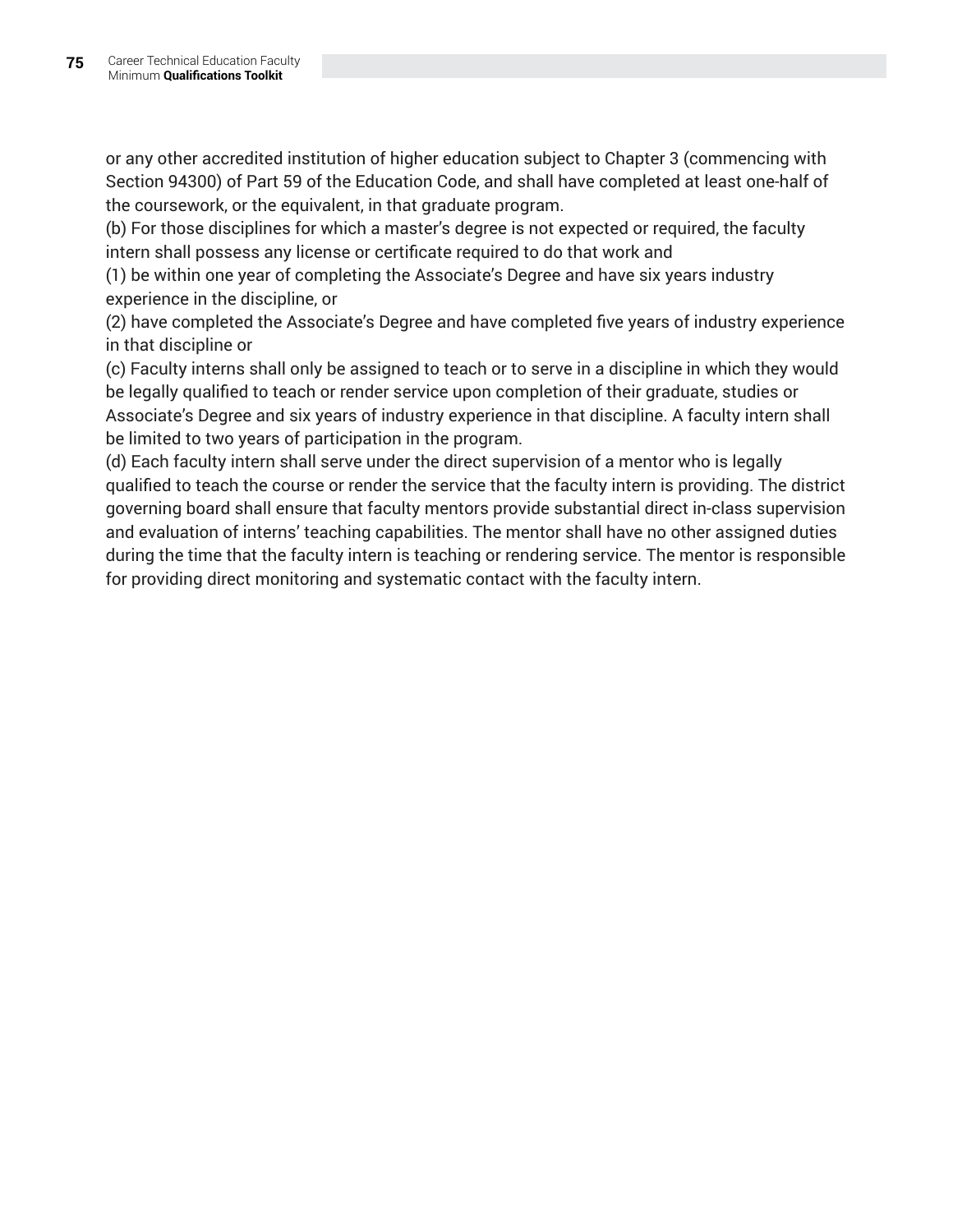**Thank You! CTE Minimum Qualifications Work Group Current Committee Members**

#### **Chairs**

Alice Perez, Vice Chancellor, California Community Colleges Chancellor's Office John Stanskas, President, Academic Senate of the California Community Colleges Lynn Shaw, Visiting Dean, California Community College Chancellor's **Office** Ed Knudson, President, Antelope Valley College Kathleen Rose, Superintendent/President, Gavilan College Sarah Hopkins, Director Human Resources, Santa Rosa Junior College Kathleen Welch, Vice President of Instruction, Cabrillo College Cheryl Aschenbauch, CTE Leadership Chair, Lassen College Rebecca Eikey, Faculty, College of the Canyons Paul Setziol, Faculty, DeAnza College Dianna Chiabotti, Dean, Napa Valley College Don Hopkins, Faculty, Folsom Lake College Scott Rubke, Faculty, Glendale College **Grant Goold, Visiting CTE Faculty, California Community Colleges** Chancellor's Office Elton Robinson, Faculty, Los Angeles Trade Technical College Maria Clinton, Faculty, Antelope Valley College Cory Fisk, Faculty, Consumnes River College

### **Past Committee Members**

Van Ton-Quinlivan Joyce Johnson Lorraine Slattery Jennifer Hamilton **Michael Dighera** John Freitas Jolena Grande LeBaron Woodyard Conan McKay Julie Bruno Rita Levy Chad Lewis Julie Adams Pam Walker